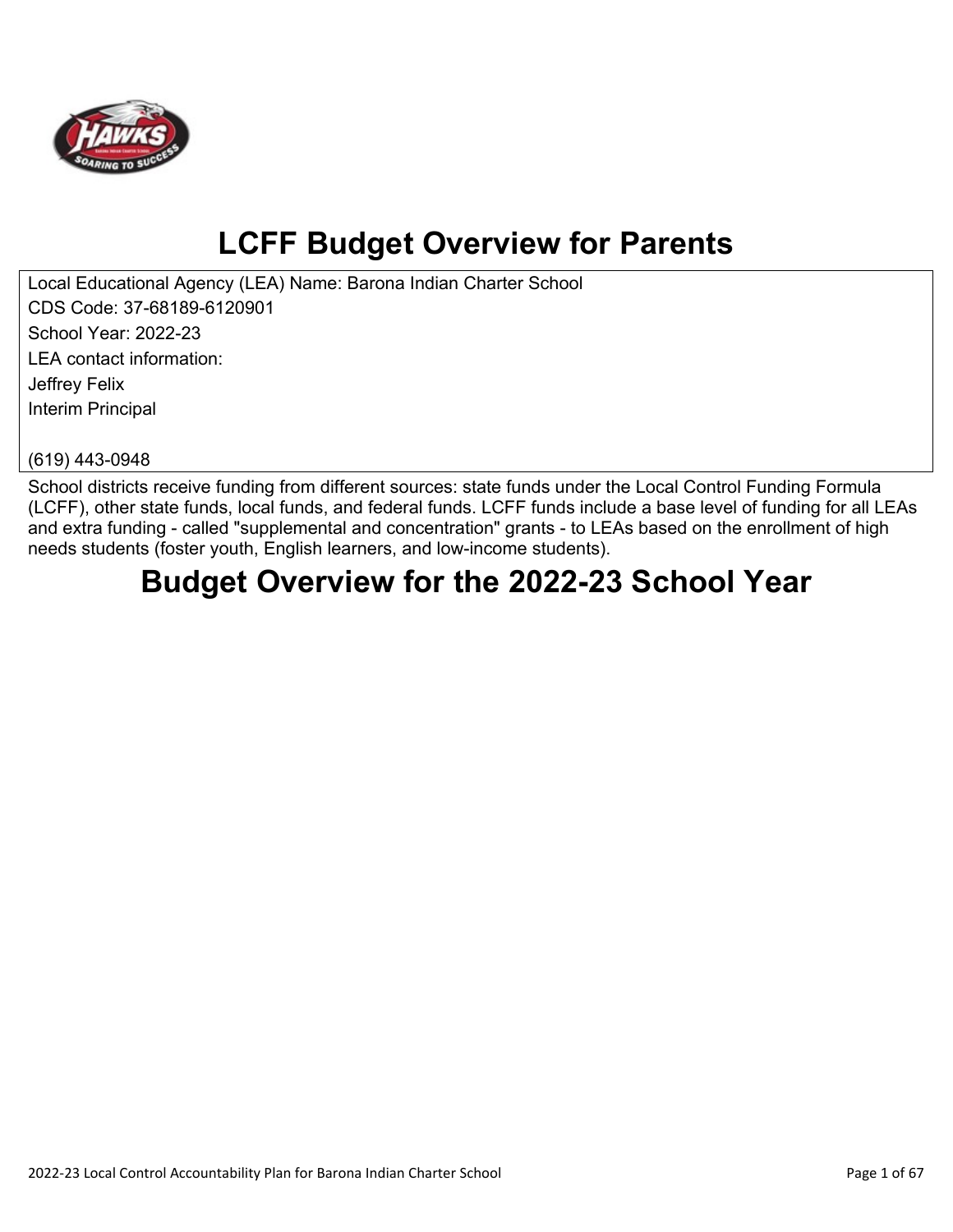

coming year from all sources.

The text description for the above chart is as follows: The total revenue projected for Barona Indian Charter School is \$1,629,208.00, of which \$921,704.00 is Local Control Funding Formula (LCFF), \$363,791.00 is other state funds, \$132,615.00 is local funds, and \$211,098.00 is federal funds. Of the \$921,704.00 in LCFF Funds, \$66,900.00 is generated based on the enrollment of high needs students (foster youth, English learner, and lowincome students).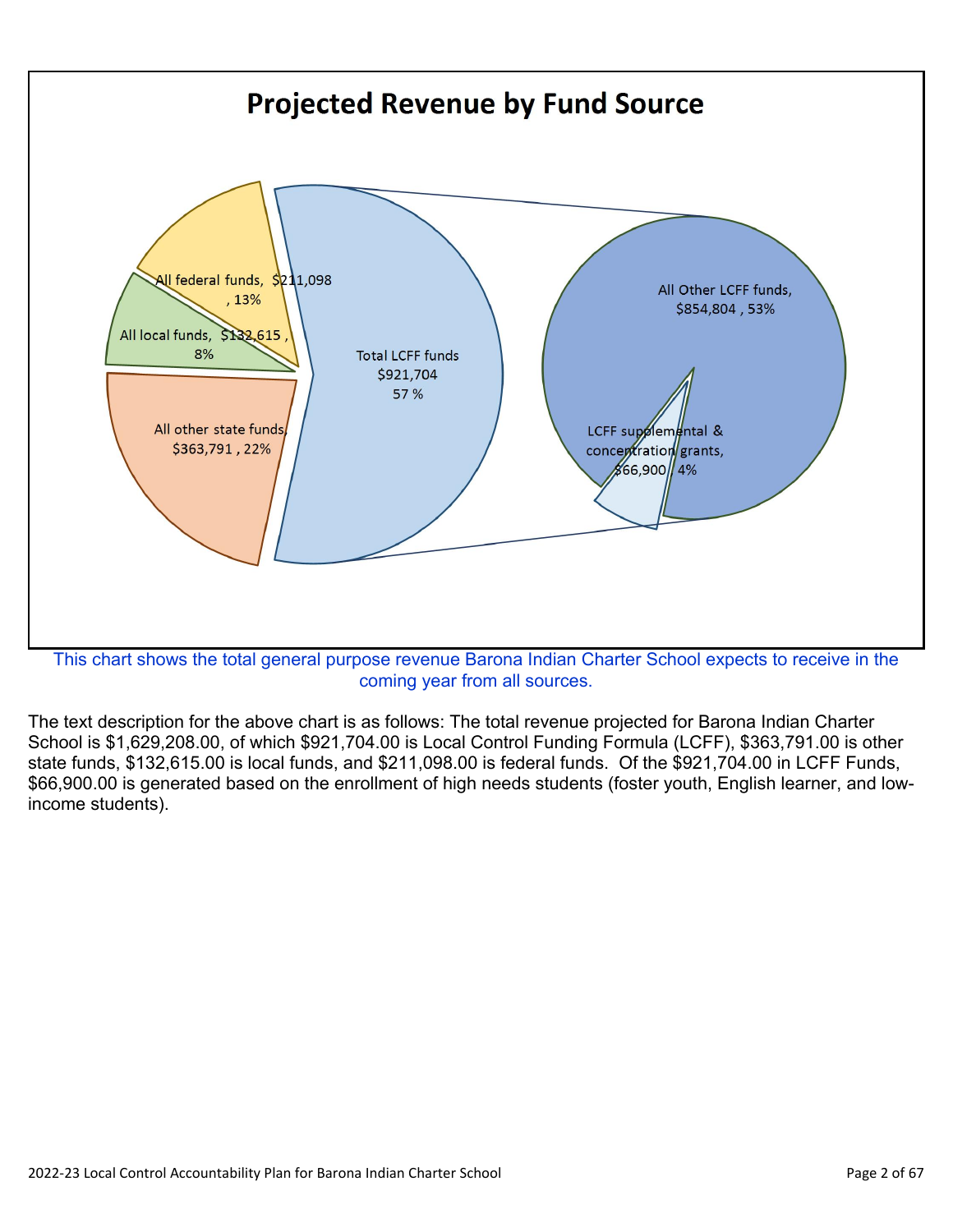## **LCFF Budget Overview for Parents**

The LCFF gives school districts more flexibility in deciding how to use state funds. In exchange, school districts must work with parents, educators, students, and the community to develop a Local Control and Accountability Plan (LCAP) that shows how they will use these funds to serve students.



This chart provides a quick summary of how much Barona Indian Charter School plans to spend for 2022-23. It shows how much of the total is tied to planned actions and services in the LCAP.

The text description of the above chart is as follows: Barona Indian Charter School plans to spend \$1,726,795.00 for the 2022-23 school year. Of that amount, \$947,837.00 is tied to actions/services in the LCAP and \$778,958.00 is not included in the LCAP. The budgeted expenditures that are not included in the LCAP will be used for the following:

Visual and Performing Arts program; financial literacy, career and work readiness program, Outdoor and Kumeyaay cultural education program would increase access to and enhance the quality of education and a learning experience for all students, including English learners, low income, Foster Youth, and Special Education students.

## **Increased or Improved Services for High Needs Students in the LCAP for the 2022-23 School Year**

In 2022-23, Barona Indian Charter School is projecting it will receive \$66,900.00 based on the enrollment of foster youth, English learner, and low-income students. Barona Indian Charter School must describe how it intends to increase or improve services for high needs students in the LCAP. Barona Indian Charter School plans to spend \$789,500.00 towards meeting this requirement, as described in the LCAP.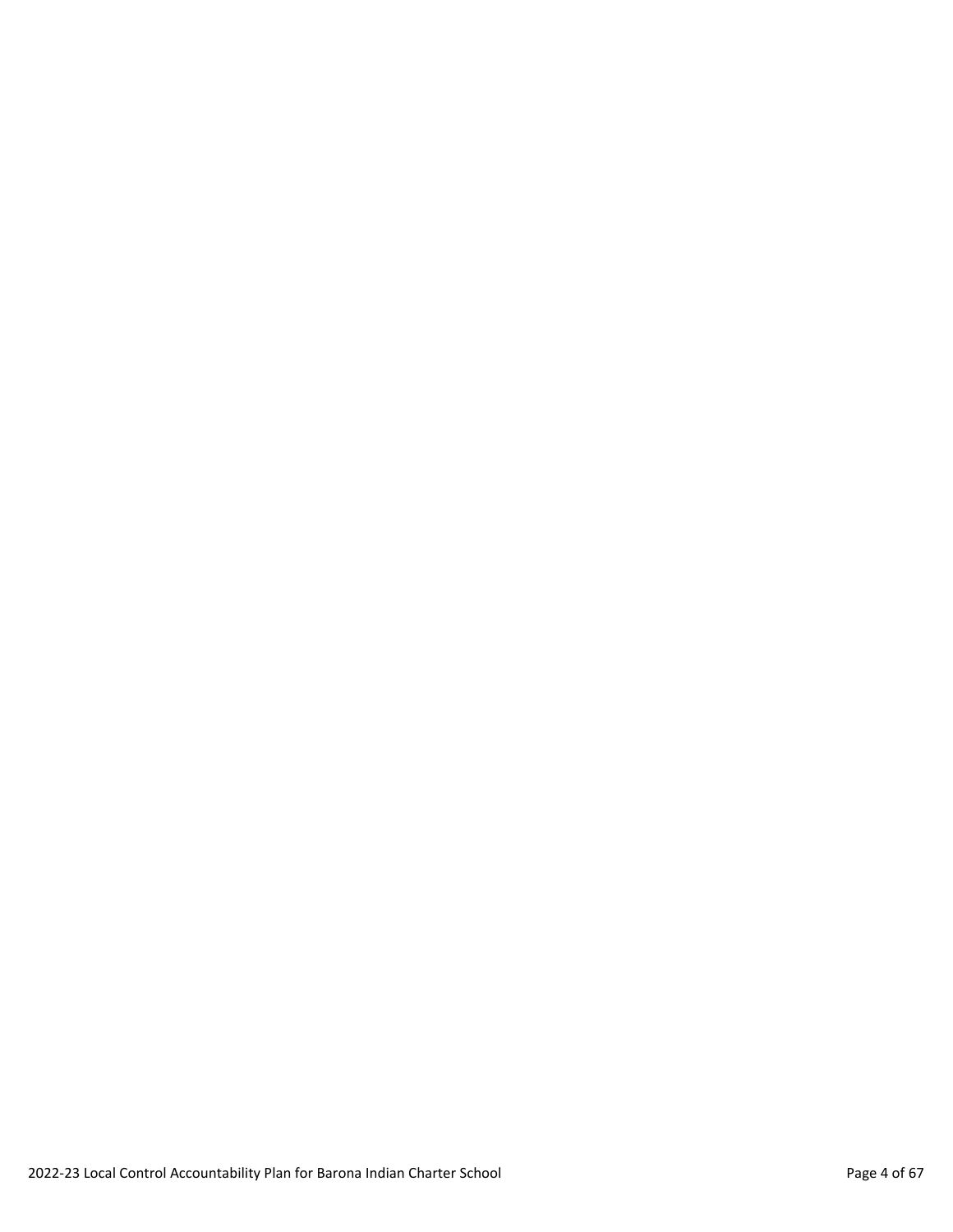# **LCFF Budget Overview for Parents**

# **Update on Increased or Improved Services for High Needs Students in 2021-22**



This chart compares what Barona Indian Charter School budgeted last year in the LCAP for actions and services that contribute to increasing or improving services for high needs students with what Barona Indian Charter School estimates it has spent on actions and services that contribute to increasing or improving services for high needs students in the current year.

The text description of the above chart is as follows: In 2021-22, Barona Indian Charter School's LCAP budgeted \$921,072.00 for planned actions to increase or improve services for high needs students. Barona Indian Charter School actually spent \$911,627.00 for actions to increase or improve services for high needs students in 2021- 22.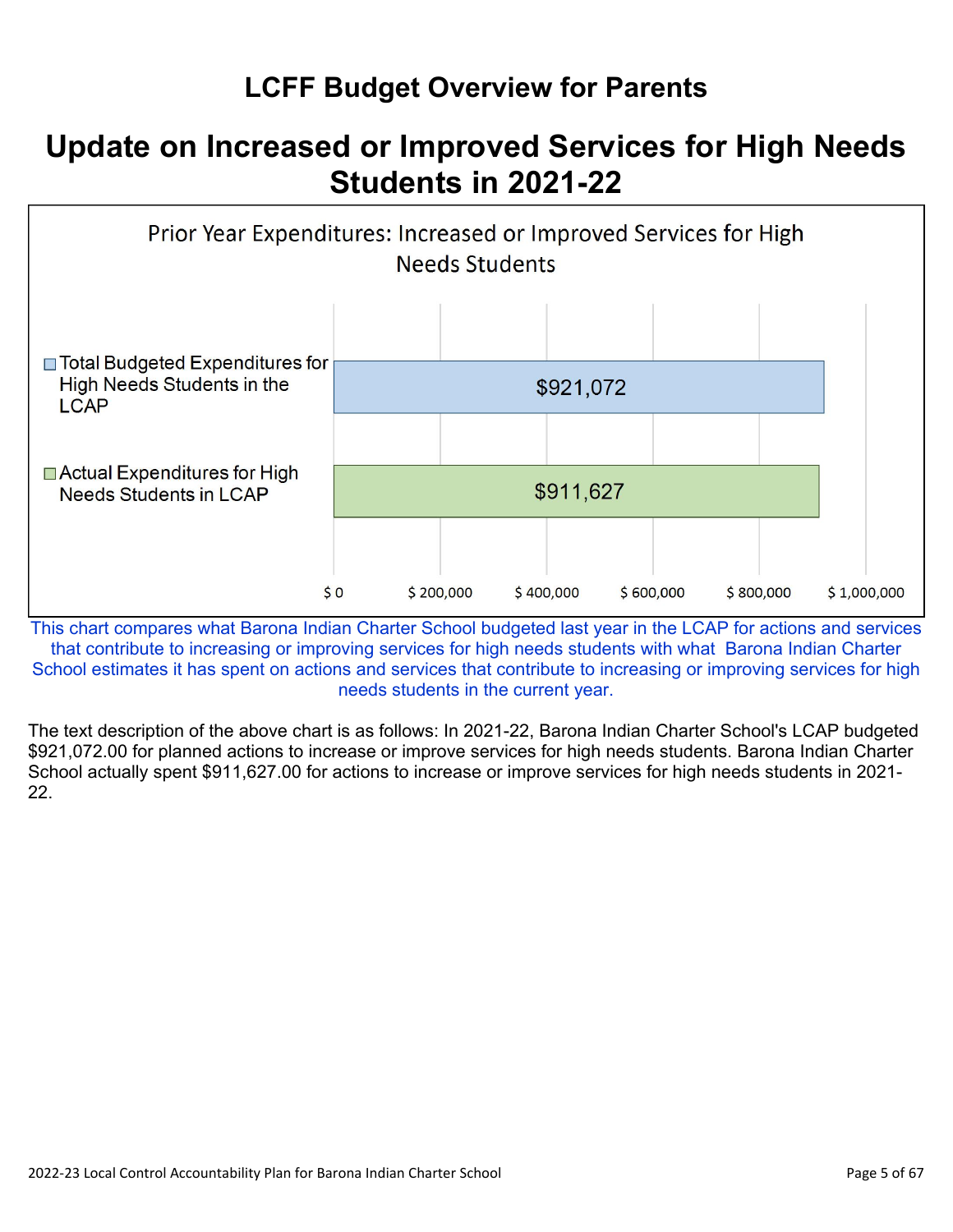

# **Supplement to the Annual Update to the 2021–22 Local Control and Accountability Plan**

| <b>Local Educational Agency (LEA) Name</b> | <b>Contact Name and Title</b> | <b>Email and Phone</b> |
|--------------------------------------------|-------------------------------|------------------------|
| Barona Indian Charter School               | Dr. Jeffrey Felix             | ifelix@mybics.org      |
|                                            | Interim Principal             | $(619)$ 443-0948       |

California's 2021–22 Budget Act, the federal American Rescue Plan Act of 2021, and other state and federal relief acts have provided local educational agencies (LEAs) with a significant increase in funding to support students, teachers, staff, and their communities in recovering from the COVID-19 pandemic and to address the impacts of distance learning on students. The following is a one-time mid-year report to the local governing board or body and educational partners related to engagement on, and implementation of, these Acts.

A description of how and when the LEA engaged, or plans to engage, its educational partners on the use of funds provided through the Budget Act of 2021 that were not included in the 2020–21 Local Control and Accountability Plan (LCAP).

The mission of Barona Indian Charter School is to invest in children as our future providing K-8 students with a small, nurturing educational environment that is culturally rich and academically rigorous. Leadership, academic excellence; social and community awareness, cultural appreciation and character are the focus each and every day. BICS understands those goals cannot be met without the feedback from our educational partners. We routinely obtain feedback in the following ways - surveys, monthly meetings designed to foster open discussion, feedback gathered during teacher/staff communications. BICS utilizes the feedback to gain perspectives to targeted recommendations. Priorities and goals, including LCAP goals and additional funding, were developed within the context of our overall mission.

The increase in funding to support students, teachers, staff, and our community in recovering from the COVID-19 pandemic and to address the impacts of distance learning on students has enabled BICS to continue to work toward our goals and advance our students academically, and address the socio-emotional needs of both students and families.

Specifically, we met with our educational partners, staff, and administrators in June, August and September as we prepared to return to inperson learning. Our focus groups discussed the health and safety of our students, staff and families as we began the school year, In addition, discussion focused around how to mitigate learning loss.

Our educational partners 2021-22 LCAP Supplement for Barona Indian Charter School emphasized the need to support related LCAP actions by increasing personnel to ensure the safety and well-being of staff and students. BICS has used funds to adopt a school-wide leadership program to focus on the social emotional needs of students, building confidence and life skills, as they work toward academic advancement.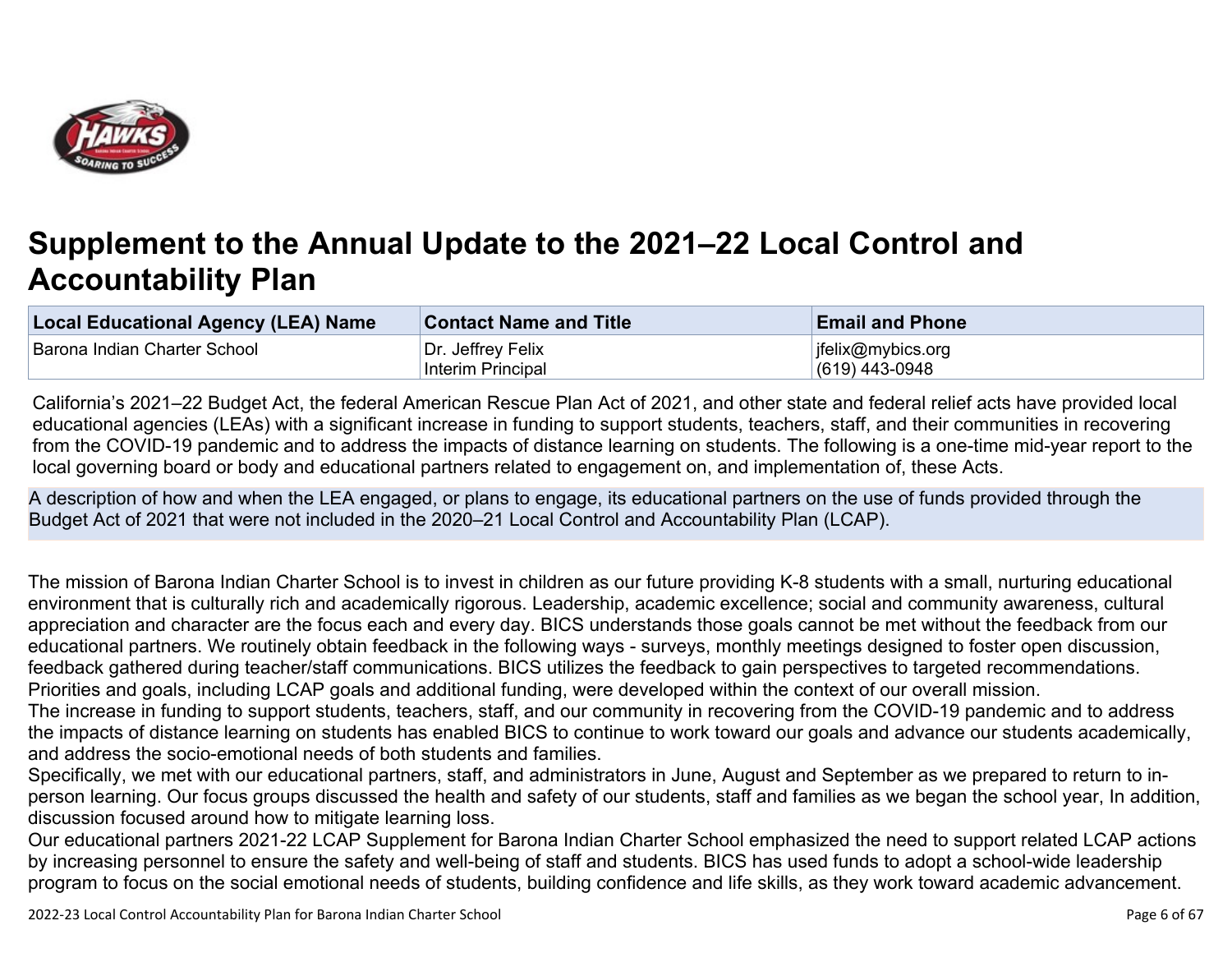BICS will continue to meet regularly with our educational partners through several venues to monitor our efforts and gather feedback

A description of how the LEA used, or plans to use, the additional concentration grant add-on funding it received to increase the number of staff who provide direct services to students on school campuses with an enrollment of students who are low-income, English learners, and/or foster youth that is greater than 55 percent.

Our vision and core values remain central to decisions and actions for our school. As additional funds became available we used outreach to obtain input from all aspects of our community- students, staff, parents, and community members. Additional staff will accomplish the following.

- 1. Personnel to increase access to summer school and summer meal services.
- 2. Increase mental health support for students through improved social-emotional curriculum.
- 3. Increase professional development, including onsite training for all staff for leadership development.
- 4. Ensure we serve students safely and optimally through additional staff for health screening and campus safety.
- 5. Personnel to provide academic support for students, including low-income, English learners, and/or foster youth.

A description of how and when the LEA engaged its educational partners on the use of one-time federal funds received that are intended to support recovery from the COVID-19 pandemic and the impacts of distance learning on pupils.

As noted earlier, we routinely obtain feedback in the following ways- surveys, monthly meetings and feedback from teacher-staff communications- to incorporate our educational partners' feedback that guide our efforts to targeted recommendations. Since the pandemic began, we have focused on physical and emotional safety for our students.

Throughout this emergency response, we surveyed families (October 2021) ,students (September 2021) ,staff (September 2021), and corresponded via web-based tools (Zoom, See Saw, Infinite Campus) as we began the school year in person.

Our focus groups, meetings, and safety planning targeted the impact of school closures, distance learning and on-campus modifications on families, students, and staff including social emotional issues as well as academics. In the 2021-22 LCAP Supplement for Barona Indian Charter School, it was especially important to ensure our community felt safe with the requirements for in-person instruction. We knew from feedback, that our community members were impacted emotionally by the conditions of the COVID-19 pandemic. We dedicated time and financial support for increased access to support services through our Family Resource Coordinator. We worked to mitigate student learning loss through additional support staff as well as adding intervention programs, (Lexia, iStation, Reflex Math, DRA). We have also added after school tutoring to help provide academic supports for students in grades 5-8.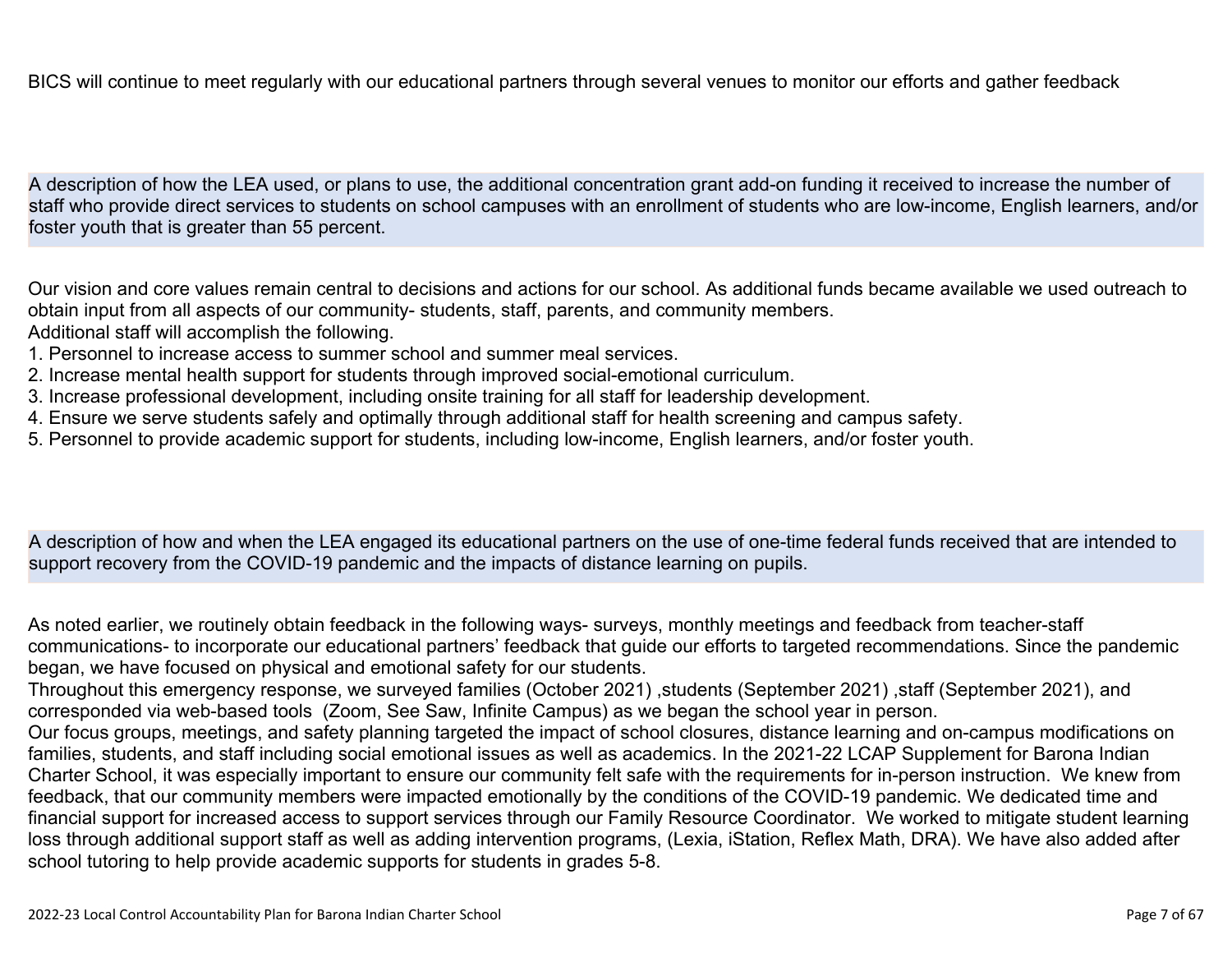A description of how the LEA is implementing the federal American Rescue Plan Act and federal Elementary and Secondary School Emergency Relief expenditure plan, and the successes and challenges experienced during implementation.

BICS worked very hard in 2020-21 to provide full time, in-person instruction, that prioritized social emotional learning, math and literacy instruction, and small group learning cohorts in order to differentiate for student needs and adhere to safety guidelines. We also built a strong attendance intervention program to support our students and families with class attendance by utilizing a Family Resource Coordinator. All of our staff and students were provided with the necessary equipment (partitions, masks, sanitizing materials) to hold in person instruction safely.

BICS also provided consistent intervention, (ex. additional instructional coaches, DRA) to keep students on their academic path. Despite additional funds, the most challenging area is staffing. It is difficult to hire for critical areas already in short supply. The availability of qualified personnel is limited, and many people are hesitant to return to the workforce, thereby reducing the pool of candidates. The substitute pool was difficult pre-pandemic for all districts. The situation is made worse by an increase in pandemic related absences. When staff members or their family members get COVID, absences are extended until it is safe to return. As a result of staffing issues, it is difficult to reach our goals to completion. As such, we have extended a timeline of spending funds over the three years allotted. This first year will focus on social emotional issues, and supporting our students, staff and families. We are hopeful that future years will ease the pressure of hiring qualified staff, as well as increasing the ability to return to pre-pandemic goals.

A description of how the LEA is using its fiscal resources received for the 2021–22 school year in a manner that is consistent with the applicable plans and is aligned with the LEA's 2021–22 LCAP and Annual Update.

As noted, we use our core values of leadership, academic excellence; social and community awareness, cultural appreciation and character to guide our plans and daily decisions. Our LCAP reflects our core values as does our Safe Return and Continuity of Services, ESSER 2021-22 LCAP Supplement for Barona Indian Charter School Expenditure Plan, and this Supplement. It is crucially important to align all plans and consequently, our spending to the same purpose, as our vision, mission, and core values. Our core values, mission statement and our foundational documents can be found at [https://baronaindiancharterschool.com](https://baronaindiancharterschool.com/)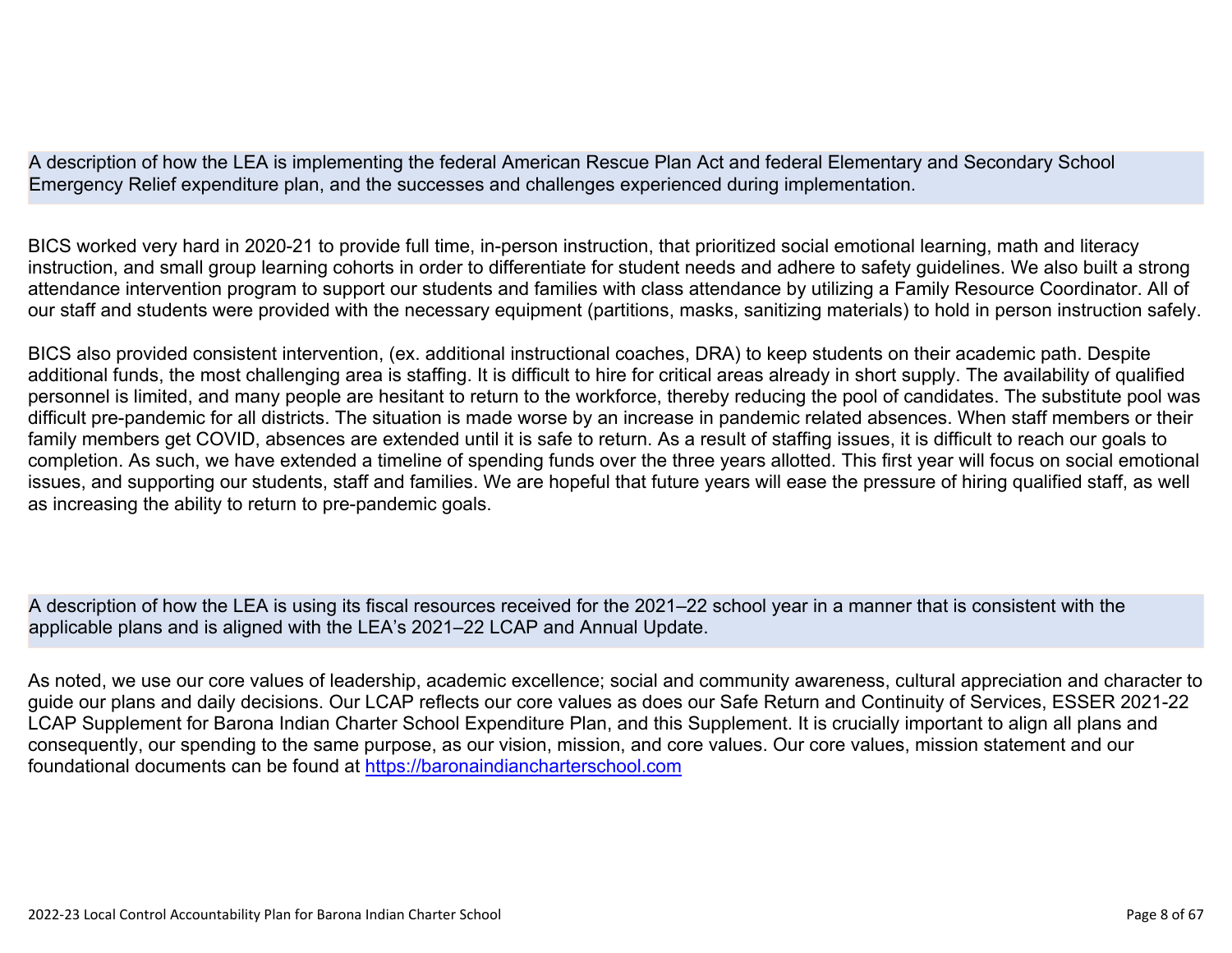# **Instructions for the Supplement to the Annual Update for the 2021–22 Local Control and Accountability Plan Year**

*For additional questions or technical assistance related to the completion of the Supplement to the Annual Update to the 2021–22 Local Control and Accountability Plan (LCAP), please contact the local county office of education (COE), or the California Department of Education's (CDE's)* Local Agency Systems Support Office, by phone at 916-319-0809 or by email at *[lcff@cde.ca.gov](mailto:lcff@cde.ca.gov)*.

## **Introduction**

California's 2021–22 Budget Act, the federal American Rescue Plan Act of 2021, and other state and federal relief acts have provided local educational agencies (LEAs) with a significant increase in funding to support students, teachers, staff, and their communities in recovering from the COVID-19 pandemic and to address the impacts of distance learning on students. Section 124(e) of Assembly Bill 130 requires LEAs to present an update on the Annual Update to the 2021–22 LCAP and Budget Overview for Parents on or before February 28, 2022, at a regularly scheduled meeting of the governing board or body of the LEA. At this meeting, the LEA must include all of the following:

- The Supplement to the Annual Update for the 2021–22 LCAP (2021–22 Supplement);
- All available mid-year outcome data related to metrics identified in the 2021–22 LCAP; and
- Mid-year expenditure and implementation data on all actions identified in the 2021–22 LCAP.

When reporting available mid-year outcome, expenditure, and implementation data, LEAs have flexibility to provide this information as best suits the local context, provided that it is succinct and contains a level of detail that is meaningful and accessible for the LEA's educational partners.

The 2021–22 Supplement is considered part of the 2022–23 LCAP for the purposes of adoption, review, and approval, and must be included with the LCAP as follows:

- The 2022–23 Budget Overview for Parents
- The 2021-22 Supplement
- The 2022-23 LCAP
- The Action Tables for the 2022–23 LCAP
- The Instructions for the LCAP Template

As such, the 2021–22 Supplement will be submitted for review and approval as part of the LEA's 2022–23 LCAP.

### **Instructions**

Respond to the following prompts, as required. In responding to these prompts, LEAs must, to the greatest extent practicable, provide succinct responses that contain a level of detail that will be meaningful and accessible for the LEA's educational partners and the broader public and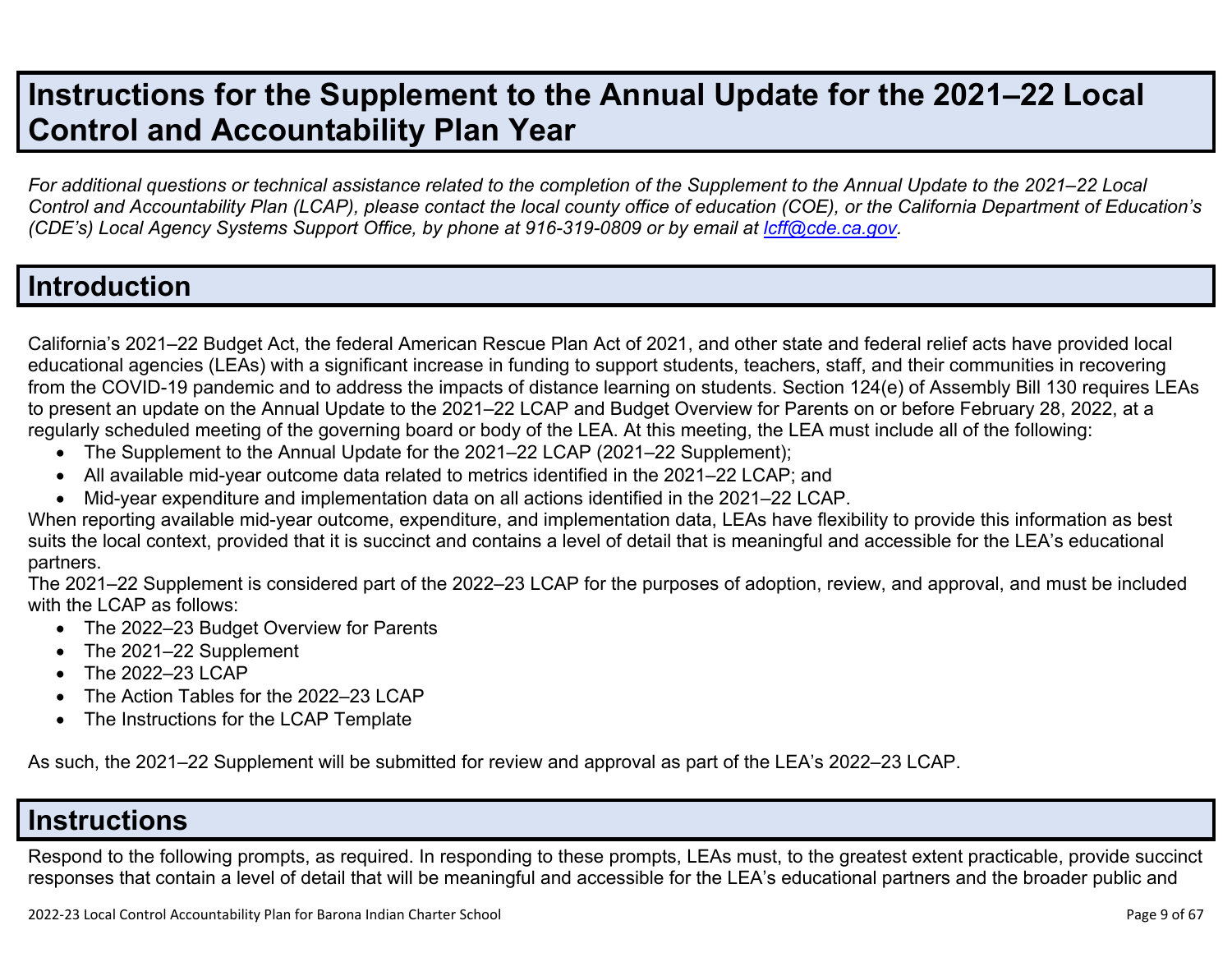must, to the greatest extent practicable, use language that is understandable and accessible to parents.

In responding to these prompts, the LEA has flexibility to reference information provided in other planning documents. An LEA that chooses to reference information provided in other planning documents must identify the plan(s) being referenced, where the plan(s) are located (such as a link to a web page), and where in the plan the information being referenced may be found.

**Prompt 1:** "*A description of how and when the LEA engaged, or plans to engage, its* educational partners *on the use of funds provided through the Budget Act of 2021 that were not included in the 2020–21 Local Control and Accountability Plan (LCAP).*"

In general, LEAs have flexibility in deciding what funds are included in the LCAP and to what extent those funds are included. If the LEA received funding through the Budget Act of 2021 that it would have typically included within its LCAP, identify the funds provided in the Budget Act of 2021 that were not included in the LCAP and provide a description of how the LEA has engaged its educational partners on the use of funds. If an LEA included the applicable funds in its adopted 2021–22 LCAP, provide this explanation.

**Prompt 2:** "*A description of how LEA used, or plans to use, the concentration grant add-on funding it received to increase the number of staff who provide direct services to students on school campuses with an enrollment of students who are low-income, English learners, and/or foster youth that is greater than 55 percent.*"

If LEA does not receive a concentration grant or the concentration grant add-on, provide this explanation.

Describe how the LEA is using, or plans to use, the concentration grant add-on funds received consistent with California *Education Code* Section 42238.02, as amended, to increase the number of certificated staff, classified staff, or both, including custodial staff, who provide direct services to students on school campuses with greater than 55 percent unduplicated pupil enrollment, as compared to schools with an enrollment of unduplicated students that is equal to or less than 55 percent.

In the event that the additional concentration grant add-on is not sufficient to increase the number of staff providing direct services to students at a school with an enrollment of unduplicated students that is greater than 55 percent, describe how the LEA is using the funds to retain staff providing direct services to students at a school with an enrollment of unduplicated students that is greater than 55 percent.

**Prompt 3:** "*A description of how and when the LEA engaged its educational partners on the use of one-time federal funds received that are intended to support recovery from the COVID-19 pandemic and the impacts of distance learning on pupils.*"

If the LEA did not receive one-time federal funding to support recovery from the COVID-19 pandemic and the impacts of distance learning on students, provide this explanation.

Describe how and when the LEA engaged its educational partners on the use of one-time federal funds it received that are intended to support recovery from the COVID-19 pandemic and the impacts of distance learning on students. See the COVID-19 Relief Funding Summary Sheet web page [\(https://www.cde.ca.gov/fg/cr/relieffunds.asp\)](https://www.cde.ca.gov/fg/cr/relieffunds.asp) for a listing of COVID-19 relief funding and the Federal Stimulus Funding web page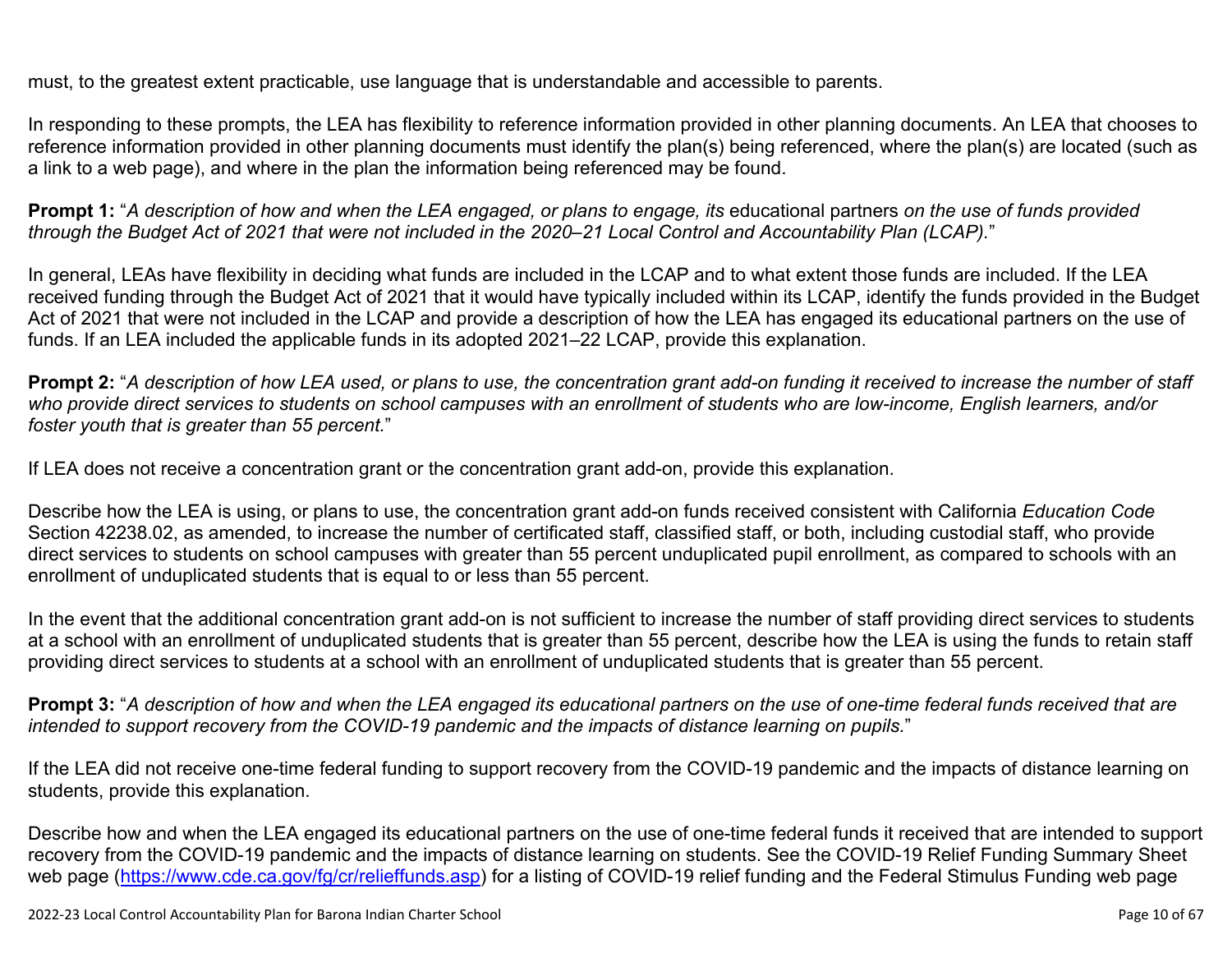(<https://www.cde.ca.gov/fg/cr/>) for additional information on these funds. The LEA is not required to describe engagement that has taken place related to state funds.

**Prompt 4:** "A description of how the LEA is implementing the federal American Rescue Plan Act and federal Elementary and Secondary School Emergency Relief expenditure plan, and the successes and challenges experienced during implementation."

If an LEA does not receive ESSER III funding, provide this explanation.

Describe the LEA's implementation of its efforts to maintain the health and safety of students, educators, and other staff and ensure the continuity of services, as required by the federal American Rescue Plan Act of 2021, and its implementation of the federal Elementary and Secondary School Emergency Relief (ESSER) expenditure plan to date, including successes and challenges.

**Prompt 5:** "A description of how the LEA is using its fiscal resources received for the 2021–22 school year in a manner that is consistent with the applicable plans and is aligned with the LEA's 2021–22 LCAP and Annual Update."

Summarize how the LEA is using its fiscal resources received for the 2021–22 school year to implement the requirements of applicable plans in a manner that is aligned with the LEA's 2021–22 LCAP. For purposes of responding to this prompt, "applicable plans" include the Safe Return to In-Person Instruction and Continuity of Services Plan and the ESSER III Expenditure Plan.

California Department of Education November 2021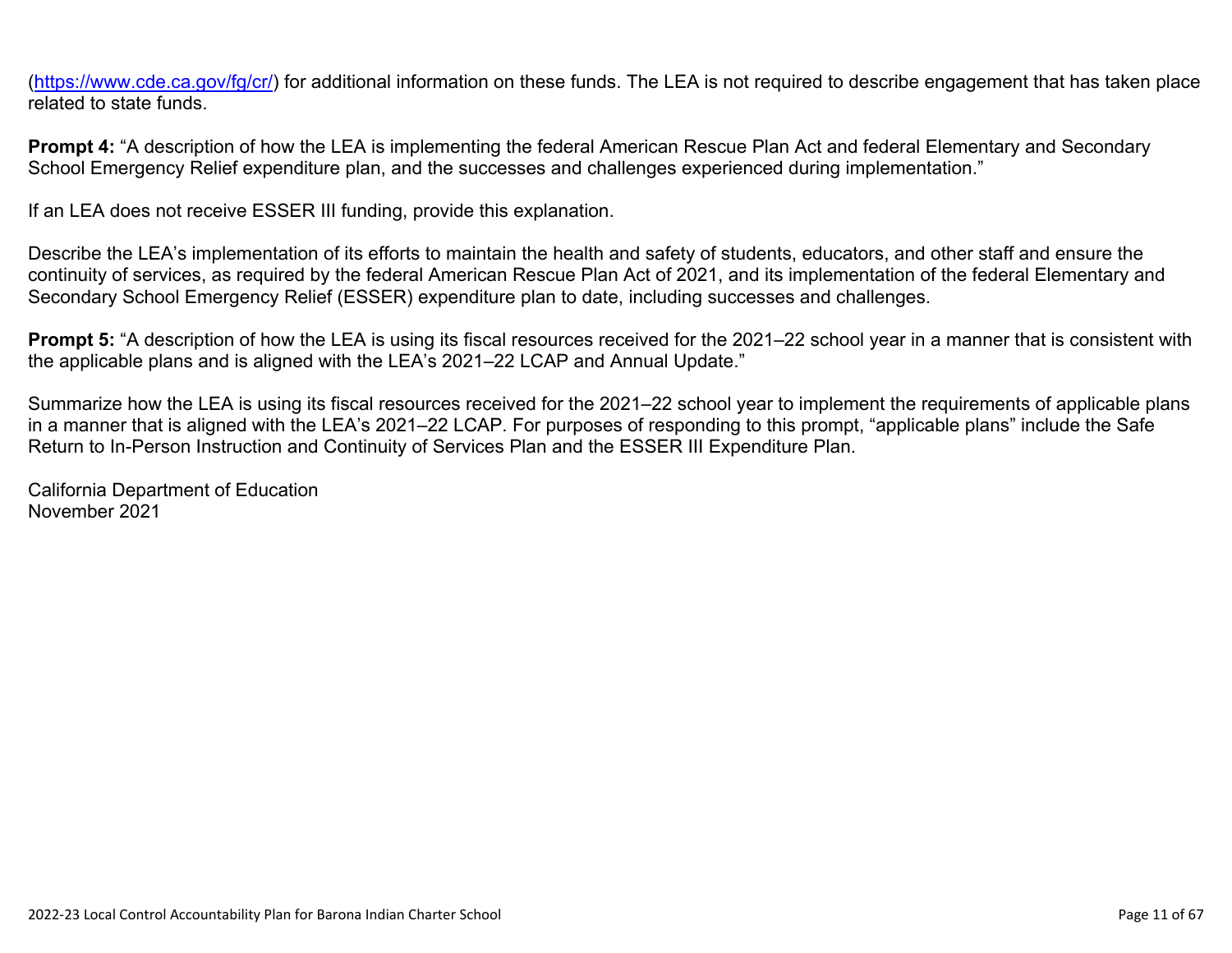

# **Local Control Accountability Plan**

**The instructions for completing the Local Control and Accountability Plan (LCAP) follow the template.**

| Local Educational Agency (LEA) Name | <b>Contact Name and Title</b>      | <b>Email and Phone</b>                |
|-------------------------------------|------------------------------------|---------------------------------------|
| Barona Indian Charter School        | Jeffrey Felix<br>Interim Principal | jfelix@myBICS.org<br>$(619)$ 443-0948 |

# **[Plan Summary \[2022-23\]](http://www.doc-tracking.com/screenshots/22LCAP/Instructions/22LCAPInstructions.htm#PlanSummary)**

## **[General Information](http://www.doc-tracking.com/screenshots/22LCAP/Instructions/22LCAPInstructions.htm#generalinformation)**

A description of the LEA, its schools, and its students in grades transitional kindergarten–12, as applicable to the LEA.

Barona Indian Charter School is located on the Barona Indian Reservation and serves the Native American population, students from surrounding communities, the Barona work community and other children who reside or choose to attend the school. BICS values its culturally-rich, nurturing educational environment and strives to build confident and innovative learners. The school serves students in grades TK through 8. It is a small school with low student to teacher ratios. Approximately 23% of the student population is in Special Education, and 44% are socioeconomically disadvantaged. The school's mission is to foster the academic and social development of all students, while maintaining the important cultural aspects of our native community. BICS strives to create an individualized learning environment through the use of 1:1 ratio of technology (iPads and Chromebooks) with reliable connectivity to all of our classrooms. This year we worked towards learning beyond the classroom by offering technology and hotspots to families lacking these crucial learning resources. Curriculum geared toward individual student learning levels assisted teachers in providing differentiated instruction. BICS recognizes the crucial aspect of student success linked to a whole-child approach. BICS emphasizes a climate of leadership, culture, and academics. BICS is committed to a continuous improvement process, including promoting a strong, whole-student learning environment to support high student achievement in school and beyond.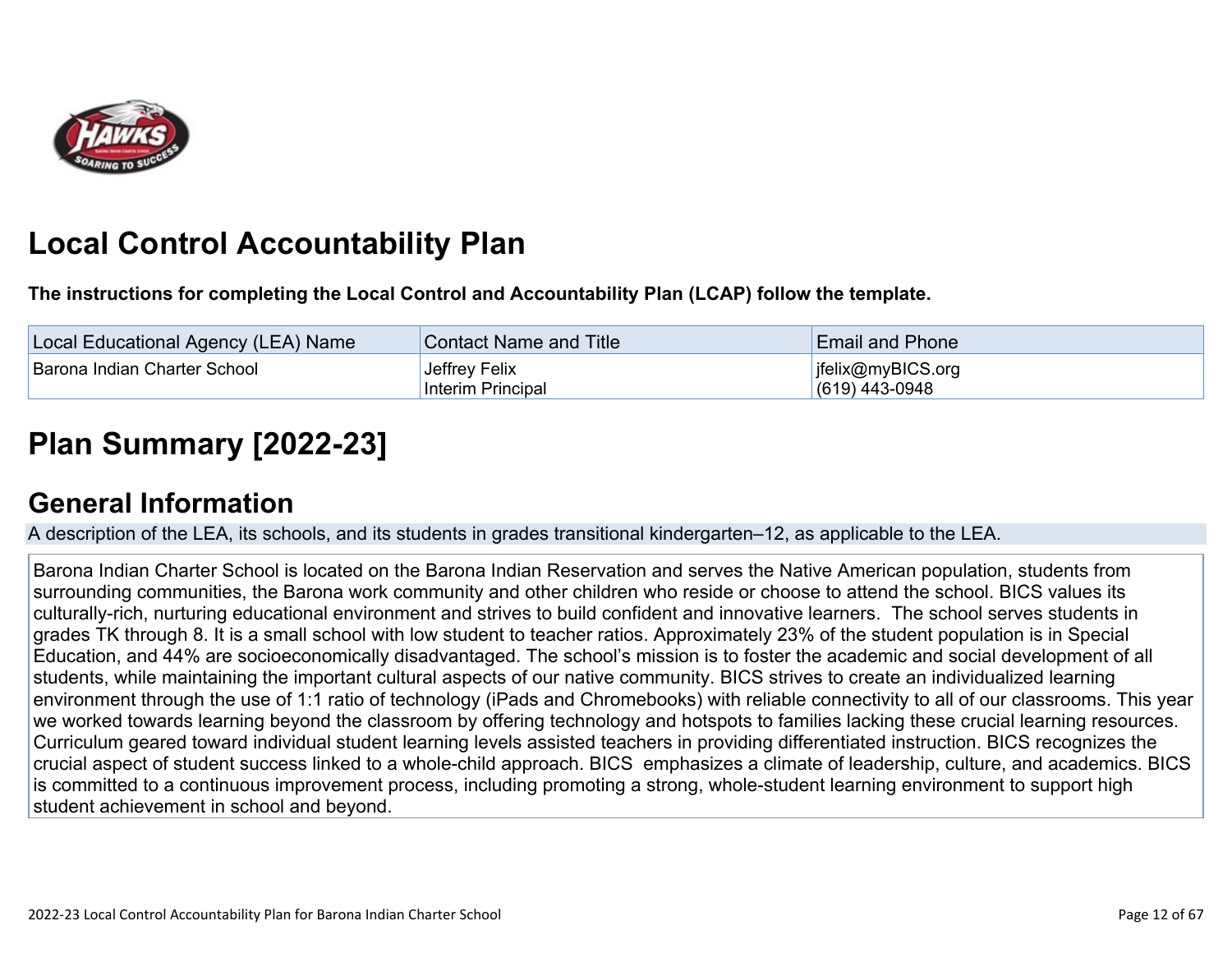# **[Reflections: Successes](http://www.doc-tracking.com/screenshots/22LCAP/Instructions/22LCAPInstructions.htm#ReflectionsSuccesses)**

A description of successes and/or progress based on a review of the California School Dashboard (Dashboard) and local data.

Barona Indian Charter School's greatest success for 2020-2021 was our ability to open full-time, in-person instruction for the entire school year. With creative class scheduling, and health and safety monitoring, we were able to provide a safe environment while maintaining face-to face instruction. We maintained a ready-stance with technology, learning platforms and teacher preparedness to pivot to distance-learning should the need arise. Our commitment to in-person learning showed minimal learning loss for our students based on local data from NWEA/MAPS assessments. Data shows students with learning disabilities had less learning loss than anticipated. This demonstrates that we maintained satisfactory student outcomes during the pandemic. We were able to compare our local data from Trimester 1 and Trimester 2 . Results indicate that at least 60% of our Students with Learning Disabilities were able to meet or exceed expected growth. This data is an indicator that Socioeconomically disadvantaged students are performing on par with their peers and BICS will continue to support their successes. California Dashboard for 2019 indicates local standards in the areas of Basics, Implementation of Academic Standards, Parent and Family Engagement, Local Climate Survey, and Access to a Broad Course of Study are being met. BICS showed marked improvement in school climate as indicated by a decline in Suspension Rate from 6.6% to 0%. We continue to get excellent buy-in from students, teachers, counselors, classified staff and parents to create a positive and supportive learning environment.

# **[Reflections: Identified Need](http://www.doc-tracking.com/screenshots/22LCAP/Instructions/22LCAPInstructions.htm#ReflectionsIdentifiedNeed)**

A description of any areas that need significant improvement based on a review of Dashboard and local data, including any areas of low performance and significant performance gaps among student groups on Dashboard indicators, and any steps taken to address those areas.

Based on the last California Dashboard data released in Fall of 2019, which reflects 2018-19 state data, BICS does not have any red indicators for English Language Arts (ELA) or Mathematics. The Orange indicator for Mathematics has emphasized the need for focus in this area. BICS has adopted a new math curriculum and employed a Math Coach. BICS will continue providing ongoing professional development around conceptual mathematics to improve student outcomes for all learners, including students with learning disabilities and socioeconomically disadvantaged students. Chronic absenteeism fell in the Red indicator range for 2019. BICS recognizes this as an area of concern, and is working hard to decrease the number of students with chronic absenteeism. BICS has employed a Family Resource Coordinator that works directly with families to overcome obstacles leading to chronic absenteeism. In addition, we are implementing attendance incentives school-wide. We are already seeing positive results from these efforts. BICS will continue to focus this support in the future, knowing consistent attendance contributes to overall academic success for our students. The 2019 Dashboard indicates Suspension Rate in the Red range. BICS has already seen drastic improvement in this area with a decrease in Suspension rates from 6.6% to 0%. We will continue to work to maintain this rate.

# **[LCAP Highlights](http://www.doc-tracking.com/screenshots/22LCAP/Instructions/22LCAPInstructions.htm#LCAPHighlights)**

A brief overview of the LCAP, including any key features that should be emphasized.

The 2021-22 LCAP includes Actions and Services to address a variety of needs identified by stakeholder groups and to achieve the LCAP goals. Our goals were based on very small numbers due to the student population at BICS.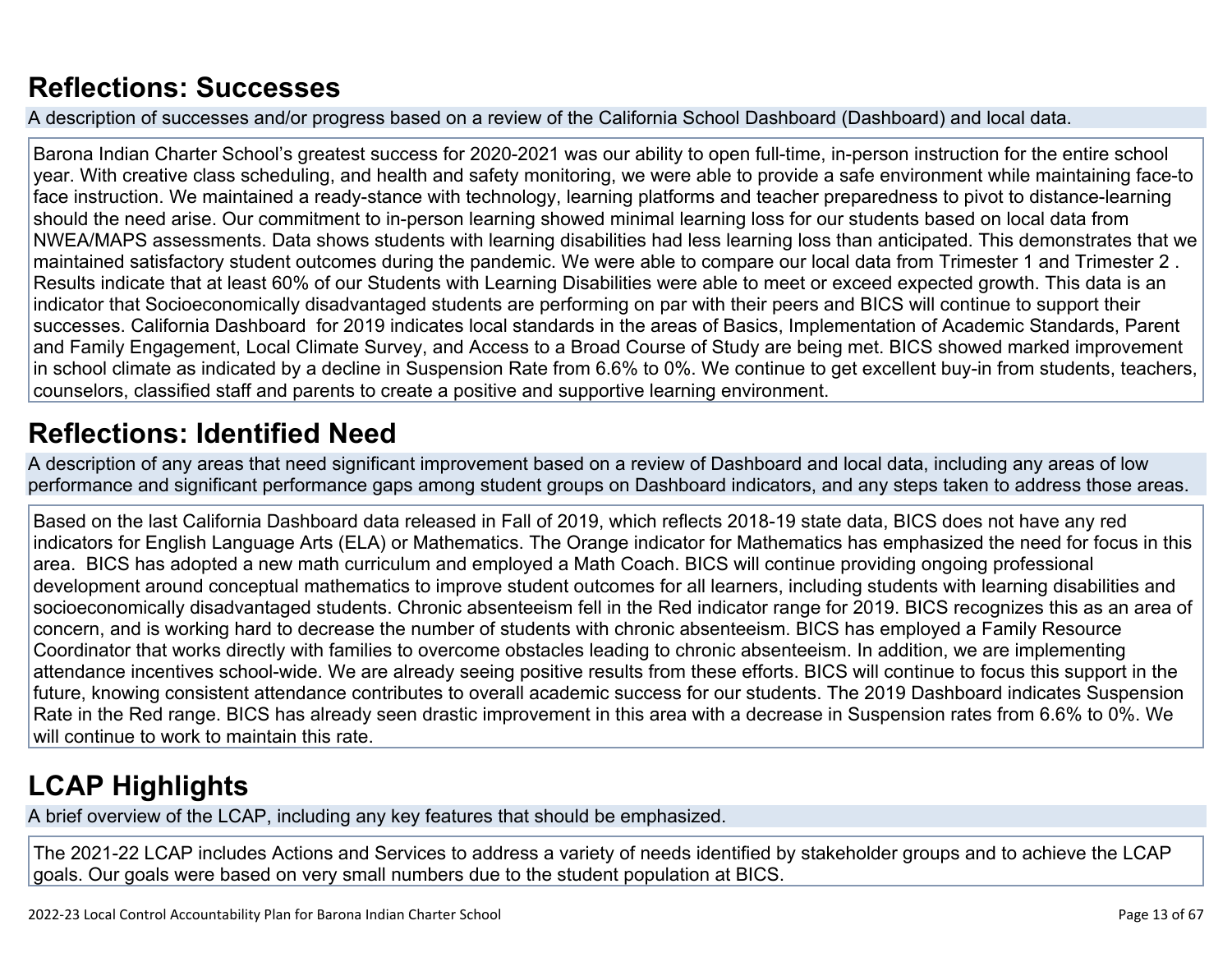These include:

1. BICS will provide rigorous instruction and curriculum to promote excellence in student learning and demonstrate annual growth in California Standards.

a) BICS will employ credentialed and highly qualified teachers for grades Pre-K-8 to maintain small class sizes.

b) BICS will employ Instructional Assistants to support instruction in General Education classrooms.

c) BICS will employ Math and Reading Specialists to provide intervention services for struggling students.

d) BICS will provide various software programs for intervention including IStation and Lexia.

e) BICS will offer a 4 week Summer Program for identified students to accelerate learning recovery.

f) BICS will expand tutoring services with an after school program for additional support for socioeconomically disadvantaged, students with disabilities, and students below grade level achievement.

g) BICS will increase Professional Development for its teachers and staff, including the use of consultants, additional days/hours for teachers, release time, and stipends for engaging in professional learning activities.

2. The Pandemic has highlighted the need for a focus on the well-being of the whole child. This would include the social, emotional and physical needs of our students.

a) BICS will address social-emotional learning, equity, achievement gaps, resilience and trauma-informed practices, self-directed learning with the implementation of a new SEL program, promoting leadership development in students, staff and families.

b) BICS will retain a Family Resources Coordinator to address the issue of Chronic Absenteeism and build positive relationships with our families.

c) BICS will design incentive programs to reduce absent and tardy rates.

d) BICS will continue work in conjunction with local agencies to provide Social-emotional Services.

e) BICS will enhance our Physical Education program to promote regular physical activity of our students. All grades will work towards high achievement on the Physical Fitness Testing (PFT), with Grades 5 and 7 completing the assessment.

f) BICS will offer nutritious snack and lunch options to promote healthy bodies.

3. Barona Indian Charter School will provide a safe and well-maintained campus to promote a better learning environment for our students and faculty.

# **Comprehensive Support and Improvement**

An LEA with a school or schools eligible for comprehensive support and improvement must respond to the following prompts.

### *[Schools Identified](http://www.doc-tracking.com/screenshots/22LCAP/Instructions/22LCAPInstructions.htm#SchoolsIdentified)*

A list of the schools in the LEA that are eligible for comprehensive support and improvement.

N/A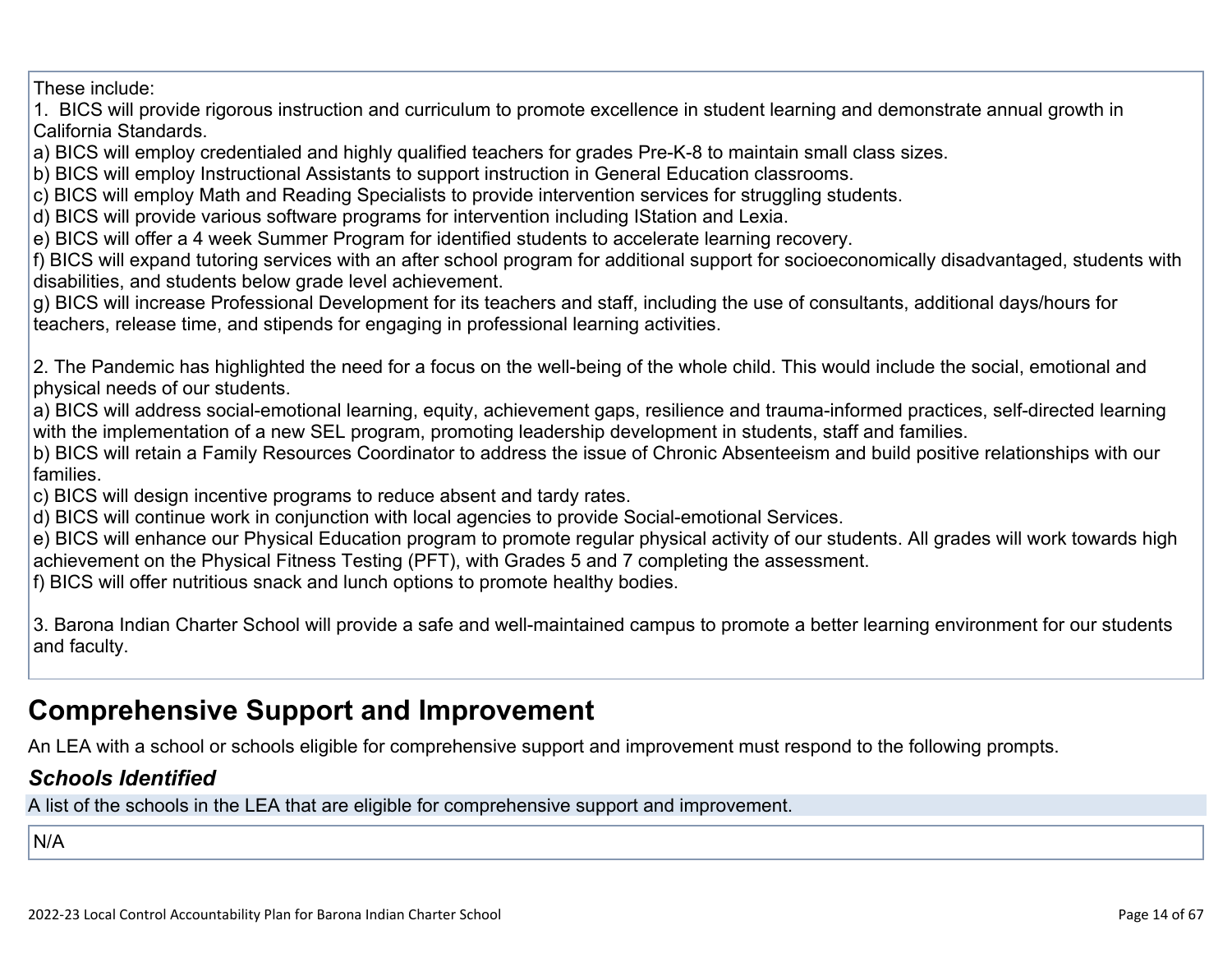### *[Support for Identified Schools](http://www.doc-tracking.com/screenshots/22LCAP/Instructions/22LCAPInstructions.htm#SupportforIdentifiedSchools)*

A description of how the LEA has or will support its eligible schools in developing comprehensive support and improvement plans.

N/A

### *[Monitoring and Evaluating Effectiveness](http://www.doc-tracking.com/screenshots/22LCAP/Instructions/22LCAPInstructions.htm#MonitoringandEvaluatingEffectiveness)*

A description of how the LEA will monitor and evaluate the plan to support student and school improvement.

N/A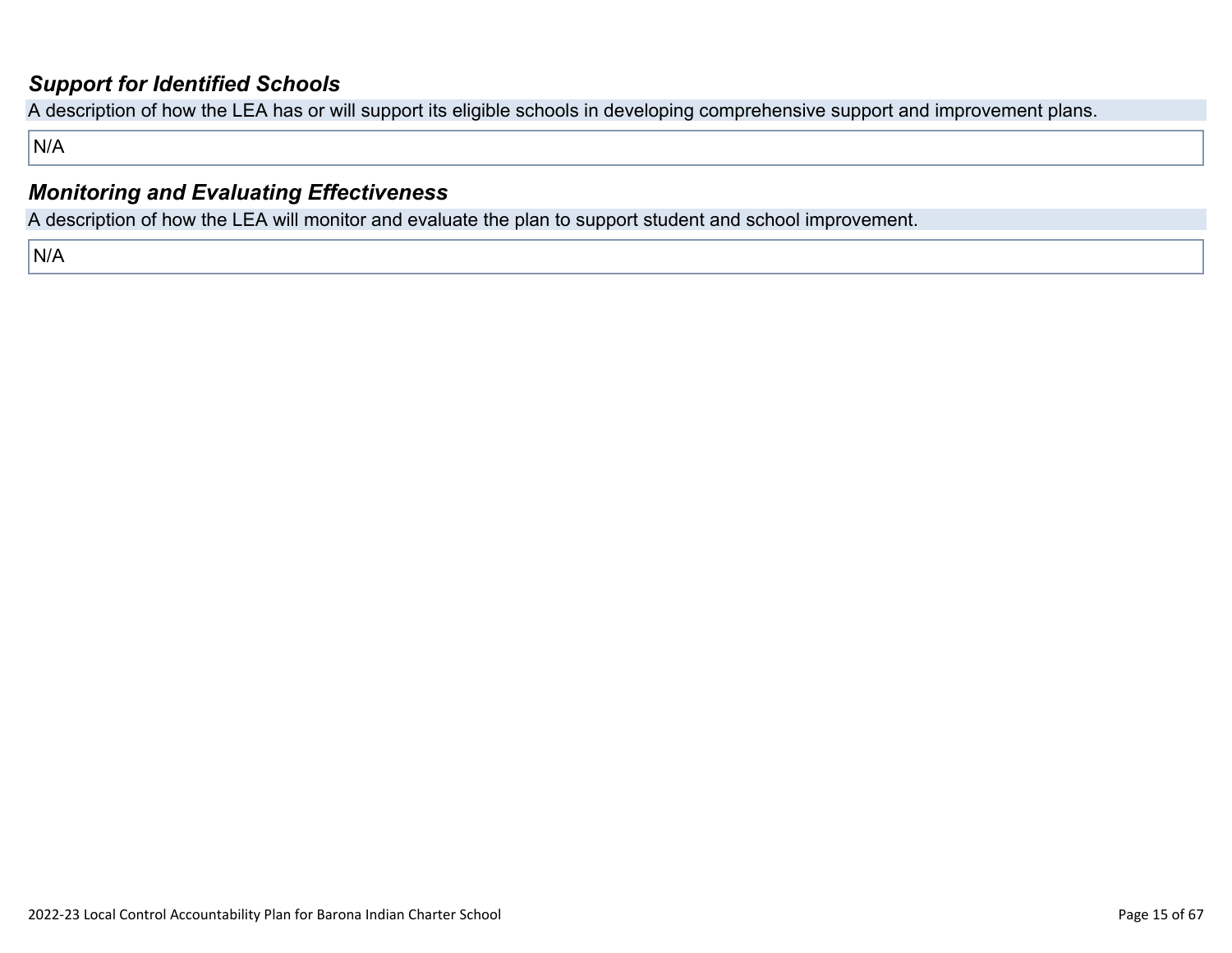# **Engaging Educational Partners**

A summary of the process used to engage educational partners and how this engagement was considered before finalizing the LCAP.

Barona Indian Charter School was limited in its ability to hold face-to-face meetings with stakeholders due to the pandemic, therefore BICS relied on feedback via surveys, IEP meetings, monthly board meetings, parent/teacher conferences and Meet the Teacher Night. Multiple staff meetings were used to obtain faculty and staff feedback and input. Student feedback was useful in the decision making process. A public hearing was held on June 14, 2021 to obtain feedback on the draft of this LCAP, in order to finalize.

A summary of the feedback provided by specific educational partners.

BICS encourages stakeholder input in the strategic and comprehensive planning of the LCAP goals. Responses from surveys, parent feedback, student and staff members input resulted in prioritizing efforts in the areas of meeting the social-emotional needs of our students, expanding after school tutoring and reading and math intervention. Another area of discussion was the school's rate of chronic absenteeism and how it affects the achievements of students.

A description of the aspects of the LCAP that were influenced by specific input from educational partners.

Stakeholder feedback and the noticeable effects of the Pandemic has highlighted the need for a focus on the well-being of the whole child. This would include the social, emotional and physical needs of our students. Chronic absenteeism is an issue that affects both the socioemotional and academic success of children. BICS will focus on building relationships with our families as a means to help with this issue. A call for additional support with math and reading intervention will prompt BICS to examine the need to expand tutoring services in an afterschool program. Stakeholder surveys indicate that parents and students feel safe at the school and BICS is committed to maintaining this environment through the adoption of additional services that promote a positive school culture.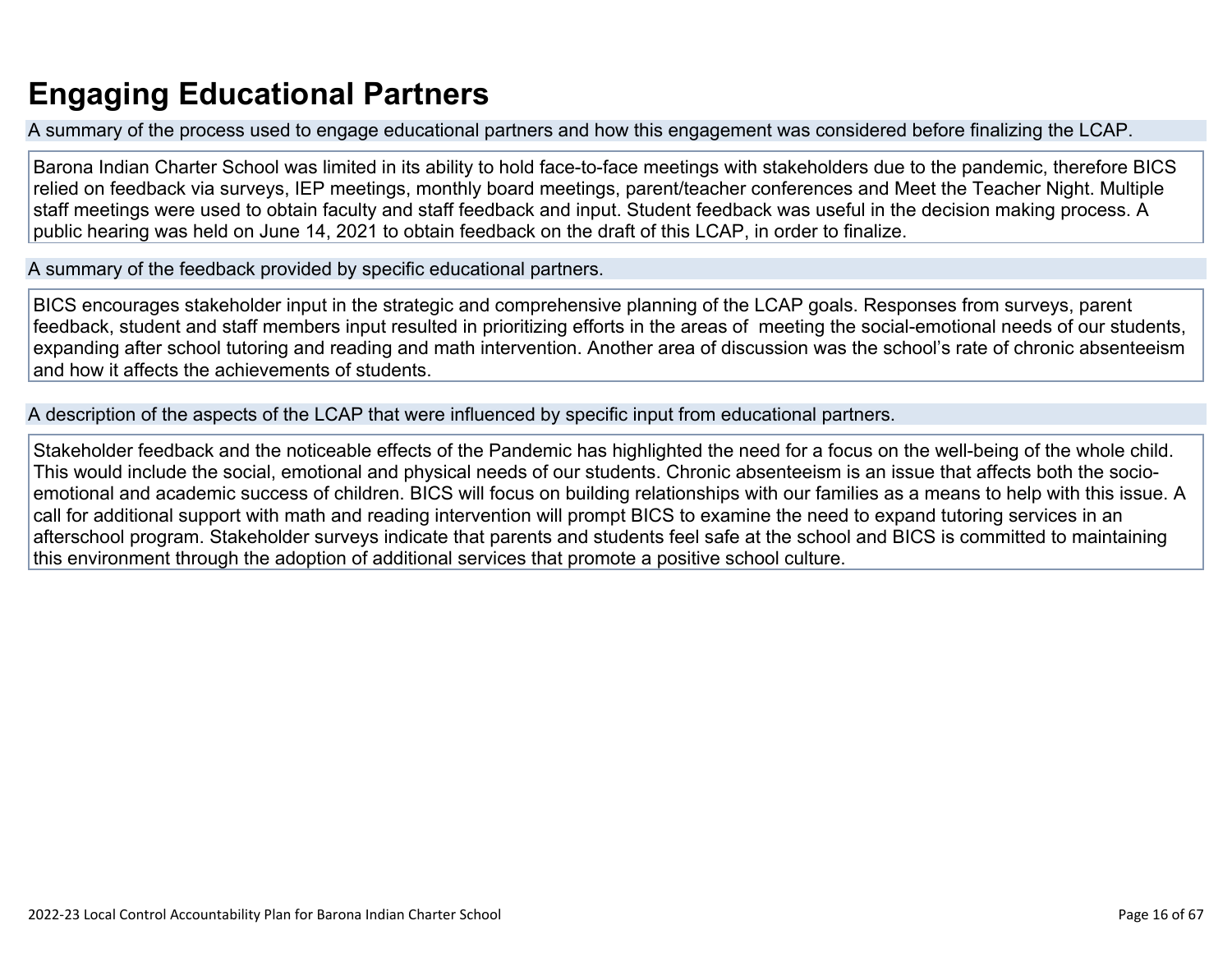# **[Goals and Actions](http://www.doc-tracking.com/screenshots/22LCAP/Instructions/22LCAPInstructions.htm#GoalsandActions)**

## **[Goal](http://www.doc-tracking.com/screenshots/22LCAP/Instructions/22LCAPInstructions.htm#goalDescription)**

| Goal # | Description                                                                                                                                                                                                                  |
|--------|------------------------------------------------------------------------------------------------------------------------------------------------------------------------------------------------------------------------------|
|        | Provide rigorous instruction and curriculum to improve student learning and demonstrate annual growth in California<br>Standards in the areas of math and ELA, particularly in low-income and Special Education populations. |

An explanation of why the LEA has developed this goal.

This goal supports our vision as part of our strategic action planning process in years prior to the LCAP 2021-24 term. The following areas were considered in the development of the focused goal:

BICS is committed to the highest level of academic achievement through effective implementation of the California Standards in ELA, mathematics, and all other content areas. With supports and strategies in place, we will see an increase in state and local student assessment data, especially in the area of literacy and math, with the long term goal of all students reaching Standard Achievement. Academic Performance is measured by MAPS/CAASPP data and demonstrates growth for each student group. Supplemental supports will be provided to economically disadvantaged students and students with learning disabilities by maintaining 100% fully credentialed teachers in appropriate assignments as measured by credential audits. This goal supports Priority 1: (Conditions of Learning), Priority 2: (Implementation of State Standards, Priority 4: (Pupil Achievement) and Priority 7: (Course Access).

## **[Measuring and Reporting Results](http://www.doc-tracking.com/screenshots/22LCAP/Instructions/22LCAPInstructions.htm#MeasuringandReportingResults)**

| <b>Metric</b>                                                                             | <b>Baseline</b>                                                                                                                                                            | Year 1 Outcome                                                                                                                                                                        | <b>Year 2 Outcome</b> | Year 3 Outcome | Desired Outcome for<br>$2023 - 24$                                                                                                                          |
|-------------------------------------------------------------------------------------------|----------------------------------------------------------------------------------------------------------------------------------------------------------------------------|---------------------------------------------------------------------------------------------------------------------------------------------------------------------------------------|-----------------------|----------------|-------------------------------------------------------------------------------------------------------------------------------------------------------------|
| <b>CAASPP English</b><br>Language Arts<br>Measured by points<br>distance from<br>standard | 2018-2019<br>All Students:<br>47.9 points below<br>standard<br>Socioeconomically<br>disadvantaged: 42.1<br>points below standard<br>Students with<br>disability $(N=12)$ : | 2020-2021<br><b>All Students:</b><br>72% below standard<br>Socioeconomically<br>disadvantaged: 85%<br>below standard<br>Students with<br>disability $(N=16)$ :<br>100% below standard |                       |                | All students:<br>38 points below<br>standard<br>Socioeconomically<br>disadvantaged:<br>32 points below<br>standard<br><b>Students With</b><br>Disabilities: |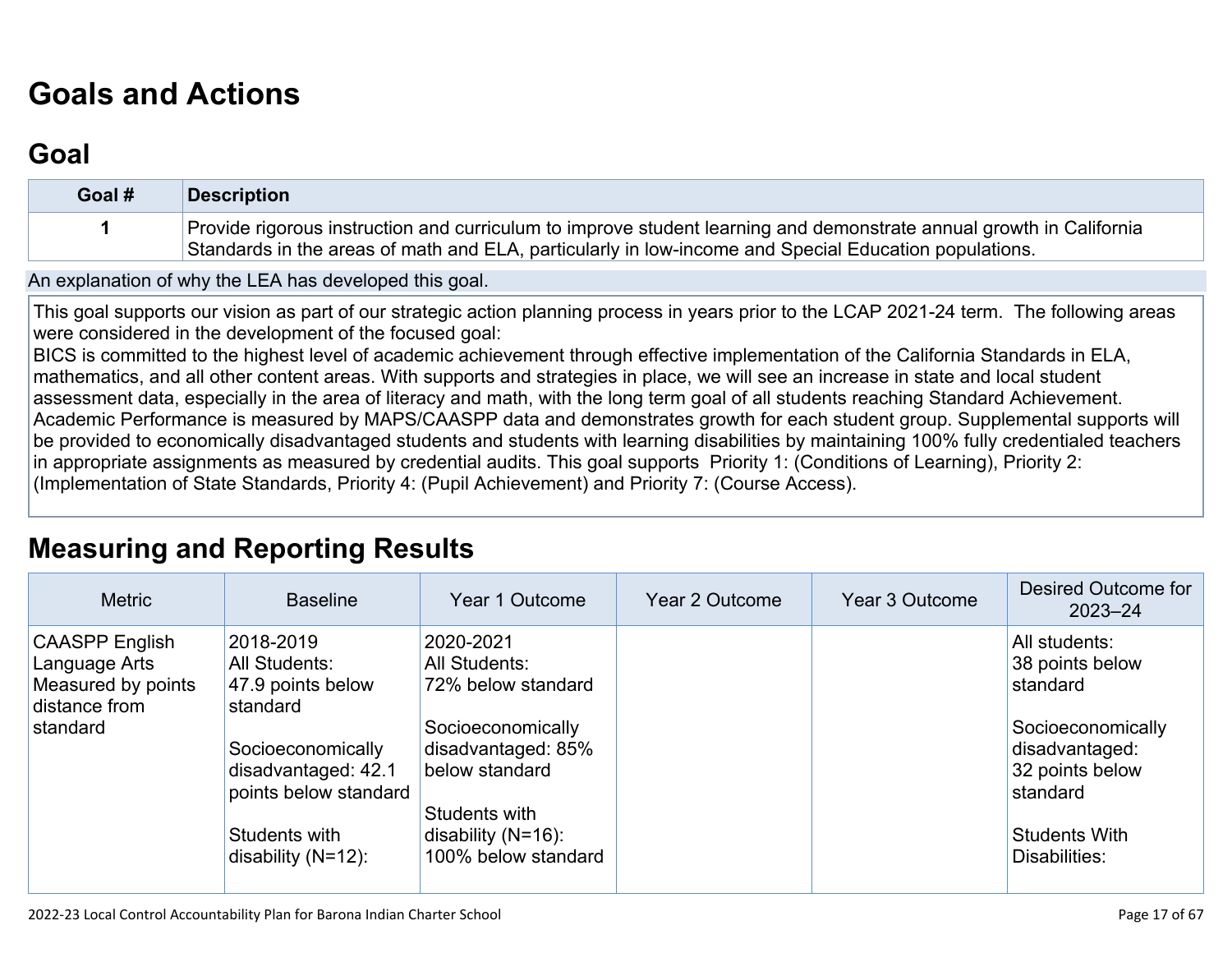| <b>Metric</b>                                                                                                   | <b>Baseline</b>                                                                                                                                                                                            | Year 1 Outcome                                                                                                                                                                     | Year 2 Outcome | Year 3 Outcome | Desired Outcome for<br>2023-24                                                                                                                                                                    |
|-----------------------------------------------------------------------------------------------------------------|------------------------------------------------------------------------------------------------------------------------------------------------------------------------------------------------------------|------------------------------------------------------------------------------------------------------------------------------------------------------------------------------------|----------------|----------------|---------------------------------------------------------------------------------------------------------------------------------------------------------------------------------------------------|
|                                                                                                                 | 129 points below<br>standard                                                                                                                                                                               |                                                                                                                                                                                    |                |                | establish baseline in<br>2021-2022                                                                                                                                                                |
| <b>CAASPP Math</b><br>Measured by points<br>distance from<br>standard                                           | 2018-2019<br>All Students:<br>87.8 points below<br>standard<br>Socioeconomically<br>disadvantaged:<br>67.6 points below<br>standard<br>Students with<br>disability (N=12):<br>135 points below<br>standard | 2020-2021<br><b>All Students:</b><br>89% below standard<br>Socioeconomically<br>disadvantaged:<br>100% below standard<br>Students with<br>disability (N=16):<br>94% below standard |                |                | All students:<br>72 points below<br>standard<br>Socioeconomically<br>disadvantaged:<br>52 points below<br>standard<br><b>Students With</b><br>Disabilities:<br>establish baseline in<br>2021-2022 |
| <b>NWEA/MAPS</b><br>Language Arts scores<br><b>Measured by Percent</b><br>of students growth<br>met or exceeded | 2020-2021<br>All Students: 49.1%<br>Socioeconomically<br>disadvantaged: 59%<br>Students with<br>disability: 41%                                                                                            | 2021-2022<br>All Students: 30.36%<br>Socioeconomically<br>disadvantage 50%<br>Students with<br>disability: 58%                                                                     |                |                | 70% in all subgroups                                                                                                                                                                              |
| <b>NWEA/MAPS Math</b><br>scores<br><b>Measured by Percent</b><br>of students growth<br>met or exceeded          | 2020-2021<br>All Students: 37.5%<br>Socioeconomically<br>disadvantaged: 67%                                                                                                                                | 2021-2022<br>All Students: 51%<br>Socioeconomically<br>disadvantaged: 64%                                                                                                          |                |                | 70% in all subgroups                                                                                                                                                                              |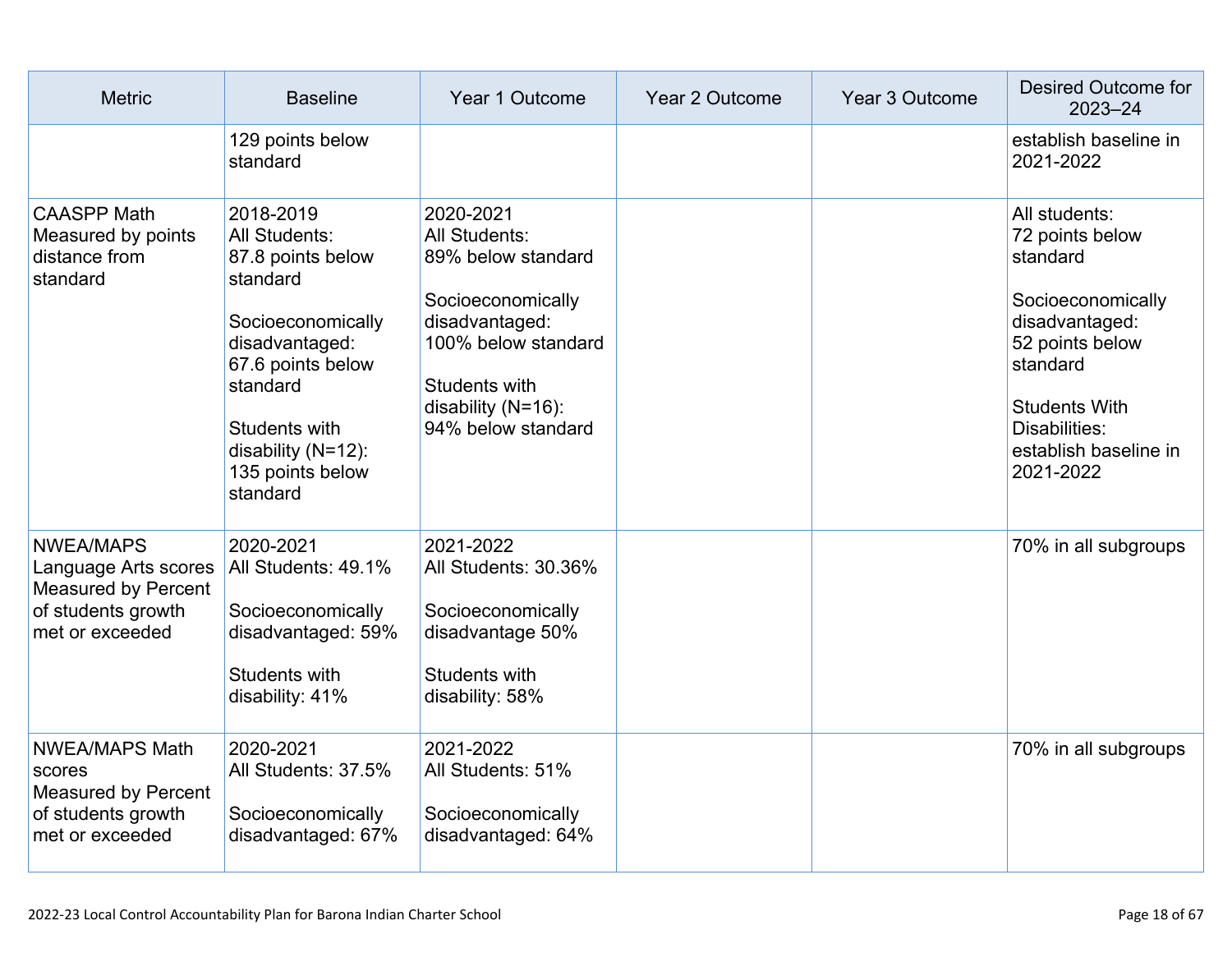| <b>Metric</b>                                                                                                                     | <b>Baseline</b>                                                                                               | Year 1 Outcome                                                                                                     | Year 2 Outcome | Year 3 Outcome | <b>Desired Outcome for</b><br>$2023 - 24$                    |
|-----------------------------------------------------------------------------------------------------------------------------------|---------------------------------------------------------------------------------------------------------------|--------------------------------------------------------------------------------------------------------------------|----------------|----------------|--------------------------------------------------------------|
|                                                                                                                                   | Students with<br>disability: 24%                                                                              | Students with<br>disability: 75%                                                                                   |                |                |                                                              |
| <b>NWEA/MAPS</b><br>Reading scores<br><b>Measured by Percent</b><br>of students growth<br>met or exceeded                         | 2020-2021<br>All Students: 50%<br>Socioeconomically<br>disadvantaged: 50%<br>Students with<br>disability: 59% | 2021-2022<br>All Students: 34%<br>Socioeconomically<br>disadvantaged: 57%<br>Students with<br>disability: 33%      |                |                | 70% in all subgroups                                         |
| <b>Envision Math</b><br>Implementation<br>Measured by<br>classroom observation Curriculum<br>and students enrolled                | 2020-2021<br>109 students enrolled<br>in Envision Math                                                        | 2021-2022<br>All students enrolled<br>in Envision Math<br>Curriculum                                               |                |                | All students are using<br><b>Envision Math</b><br>Curriculum |
| <b>Envision Teacher</b><br>Professional<br>Development<br>Measured by hours of<br>completed PD                                    | 2020-2021<br>1 Hour of PD in<br><b>Envision Math per</b><br>Teacher completed                                 | 2021-2022<br>0.5 Hours of PD in<br><b>Envision Math per</b><br>Teacher completed<br>due to virtual only<br>format. |                |                | All staff fully trained                                      |
| Full Implementation of 2020-2021<br>Developmental<br><b>Reading Assessment</b><br>(DRA)<br>Measured by students<br>fully assessed | <b>DRA</b> assessments<br>complete for Grade 1                                                                | 2021-2022<br><b>DRA</b> assessments<br>complete for all<br>grades $(K-8)$                                          |                |                | All Grades K-8<br>utilizing DRA<br>assessments               |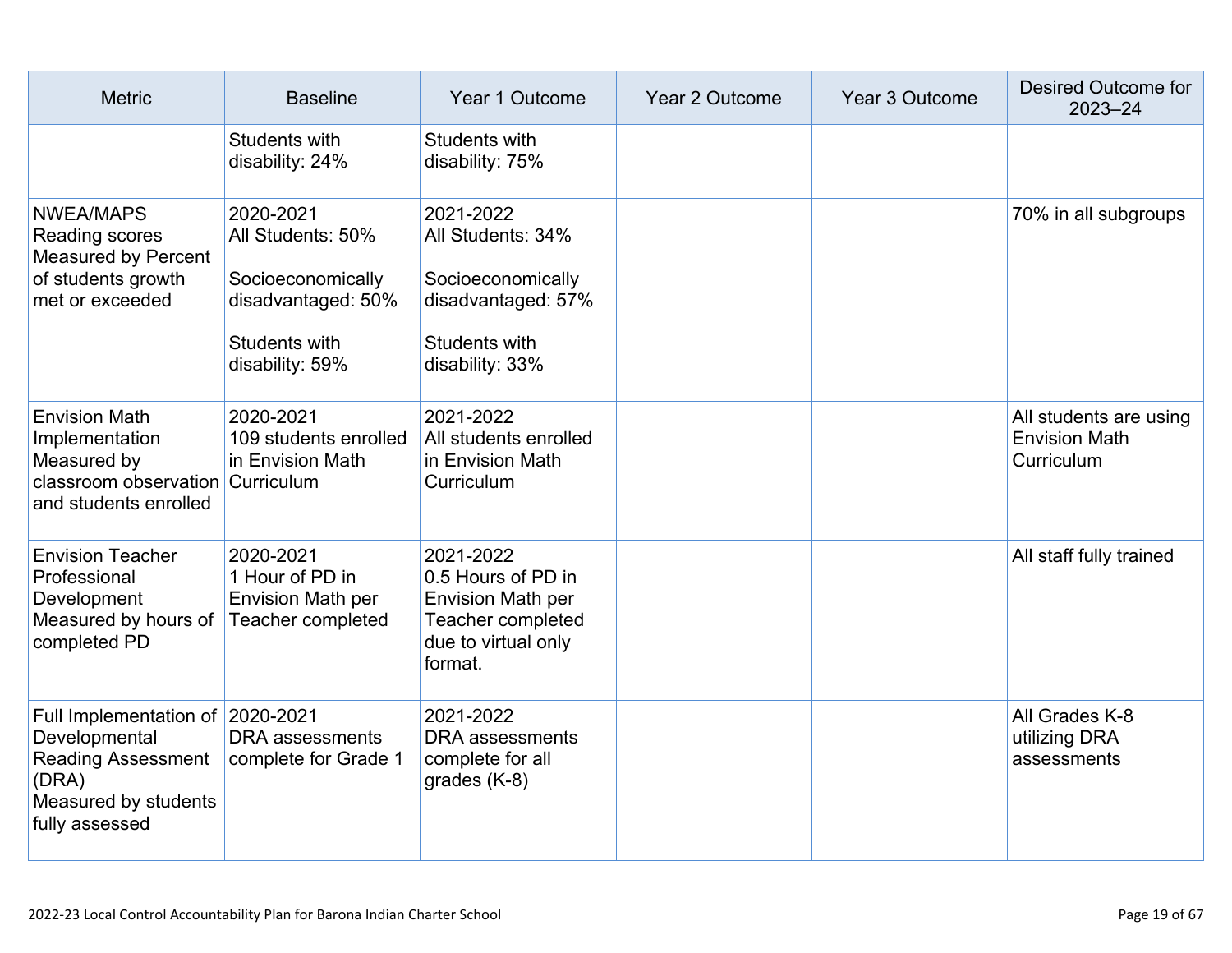| <b>Metric</b>                                                                                             | <b>Baseline</b>                                                                                                    | Year 1 Outcome                                                                                                                                | <b>Year 2 Outcome</b> | Year 3 Outcome | Desired Outcome for<br>$2023 - 24$                                                                                            |
|-----------------------------------------------------------------------------------------------------------|--------------------------------------------------------------------------------------------------------------------|-----------------------------------------------------------------------------------------------------------------------------------------------|-----------------------|----------------|-------------------------------------------------------------------------------------------------------------------------------|
| Developmental<br><b>Reading Assessment</b><br>(DRA)<br>Measured by students<br>at grade level or<br>above | Baseline to be<br>established in 2021-<br>2022                                                                     | Baseline established<br>at 54.5% of students<br>at grade level or<br>above for grades K-8                                                     |                       |                | TBD after baseline is<br>established<br>*Updated 2021-22 -<br>61% of students at<br>grade level or above<br>for grades K-8    |
| <b>DRA Teacher</b><br>Professional<br>Development<br>Measured by hours of<br>completed PD                 | 2020-2021<br>1 Hour of PD in DRA<br>per Teacher<br>completed                                                       | 2021-2022<br>All teachers K-8<br>completed 1 Hour of<br>PD in DRA                                                                             |                       |                | All teachers fully<br>trained in DRA                                                                                          |
| <b>Summer School</b><br>Measured by enrolled<br>students                                                  | No Baseline<br>Established<br>All Students:<br>Socioeconomically<br>disadvantaged:<br>Students with<br>disability: | Baseline established<br>at:<br>All Students: 23<br>Socioeconomically<br>disadvantaged: 6<br>Students with<br>disability: 9                    |                       |                | <b>TBD</b> after first<br>summer school<br>session<br>*Updated 2021-22 -<br>30 enrolled students                              |
| <b>After School</b><br>Measured by<br>participation                                                       | No Baseline<br>Established<br>All Students:<br>Socioeconomically<br>disadvantaged:<br>Students with<br>disability: | Baseline established<br>at 68% participation in<br>grades 5-8<br>All Students: 68%<br>participated<br>Socioeconomically<br>disadvantaged: 27% |                       |                | TBD after assessing<br>After School program<br>*Updated - 2021-22 -<br>All Students: 70%<br>participation in grade<br>$3 - 8$ |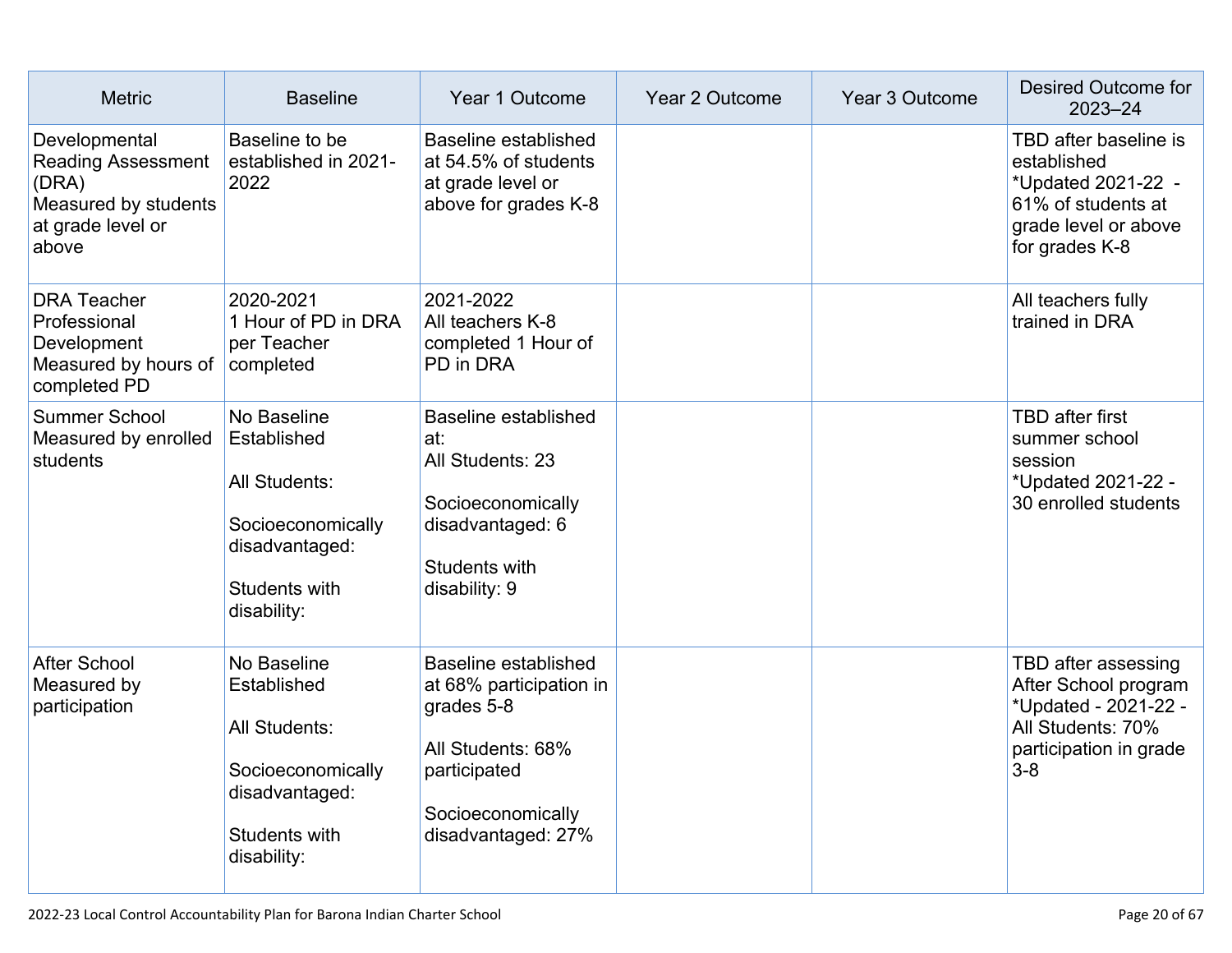| <b>Metric</b>                                                                                          | <b>Baseline</b>                                                                                     | Year 1 Outcome                                                                                                                                                                                       | Year 2 Outcome | Year 3 Outcome | Desired Outcome for<br>$2023 - 24$                                                                  |
|--------------------------------------------------------------------------------------------------------|-----------------------------------------------------------------------------------------------------|------------------------------------------------------------------------------------------------------------------------------------------------------------------------------------------------------|----------------|----------------|-----------------------------------------------------------------------------------------------------|
|                                                                                                        |                                                                                                     | Students with<br>disability: 14%                                                                                                                                                                     |                |                |                                                                                                     |
| Maintain Staffing to<br>support small class<br>sizes<br><b>Measured by Teacher</b><br>to Student Ratio | Grades TK-2:<br>1:16 teacher to<br>student ratio<br>Grades 3-8:<br>1:24 teacher to<br>student ratio | In 2021-2022 BICS<br>maintained staffing to<br>support small class<br>sizes<br>Grades TK-2:<br>averaged 1:12 teacher<br>to student ratio<br>Grades 3-8:<br>averaged 1:18 teacher<br>to student ratio |                |                | GradesT K-2:<br>1:16 teacher to<br>student ratio<br>Grades 3-8:<br>1:24 teacher to<br>student ratio |
| Specialized Staff:<br>Math Coach<br><b>Reading Specialist</b>                                          | Retain one Math<br><b>Coach Consultant</b>                                                          | Did not retain Math<br>Coach. Plan to retain<br>for the 2022-2023<br>school year. Hired a<br>part-time Reading<br>Specialist for 2021-<br>2022 school year                                           |                |                | Maintain staffing of<br>specialized faculty                                                         |

# **[Actions](http://www.doc-tracking.com/screenshots/22LCAP/Instructions/22LCAPInstructions.htm#actions)**

| Action # | Title                   | Description                                                                                                                                                                                                                                                                                                                                                                | <b>Total Funds</b> | Contributing |
|----------|-------------------------|----------------------------------------------------------------------------------------------------------------------------------------------------------------------------------------------------------------------------------------------------------------------------------------------------------------------------------------------------------------------------|--------------------|--------------|
| 1.1      | Improve Math<br>Program | Classroom teachers will fully adopt Envision Math Curriculum and<br>Supplemental Material for all grade levels. Teachers will review<br>student achievement data to determine progress. Teachers will utilize<br>curriculum tools and assessments to support student achievement,<br>including students with disabilities and socioeconomically<br>disadvantaged students. | \$13,000.00        | Yes          |
|          |                         | Math Coach will provide bi-weekly consultations with teachers by<br>grade level to support the implementation of Envision Math to keep                                                                                                                                                                                                                                     |                    |              |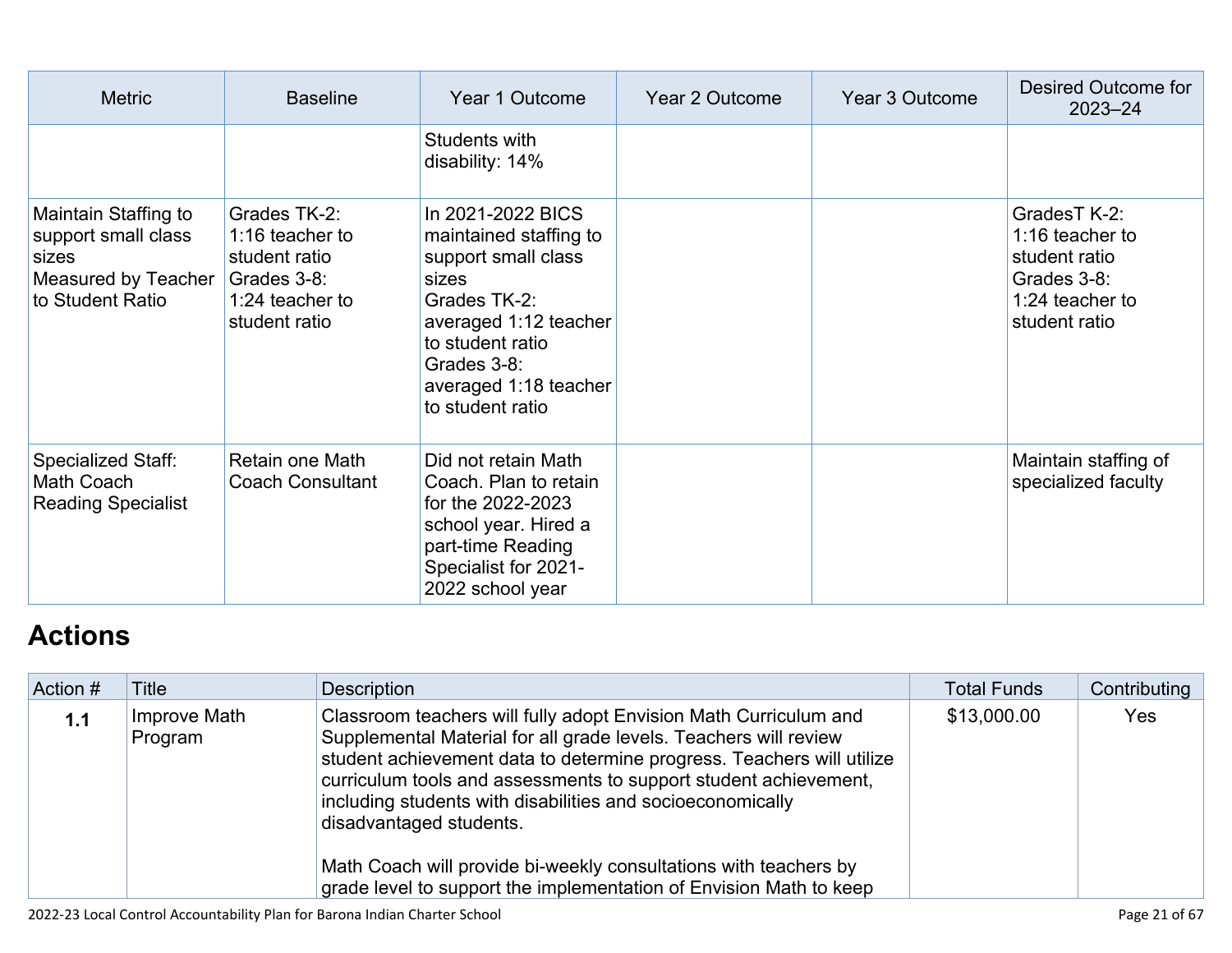| Action # | Title                                                  | <b>Description</b>                                                                                                                                                                                                                                                                                                                                                                                                                                                                                                                                                                                                                                                                                                                                                                                                                                                                                                                                                                                                                                                                                | <b>Total Funds</b> | Contributing |
|----------|--------------------------------------------------------|---------------------------------------------------------------------------------------------------------------------------------------------------------------------------------------------------------------------------------------------------------------------------------------------------------------------------------------------------------------------------------------------------------------------------------------------------------------------------------------------------------------------------------------------------------------------------------------------------------------------------------------------------------------------------------------------------------------------------------------------------------------------------------------------------------------------------------------------------------------------------------------------------------------------------------------------------------------------------------------------------------------------------------------------------------------------------------------------------|--------------------|--------------|
|          |                                                        | them on track on pacing and reviewing student achievement data to<br>determine when students need additional support and interventions.<br>Teachers will be able to fully implement the program with fidelity for all<br>students.                                                                                                                                                                                                                                                                                                                                                                                                                                                                                                                                                                                                                                                                                                                                                                                                                                                                |                    |              |
| 1.2      | Instructional<br><b>Specialist</b>                     | BICS will hire a fully qualified Instructional Specialist for intervention<br>services to improve student learning and academic achievement by<br>increasing monitoring and support for students needing additional<br>math help. The Instructional Specialist will support students with<br>disabilities and socioeconomically disadvantaged students. Students<br>who receive interventions will show increased achievement levels in<br>Math and Reading.<br>BICS will fully implement the Developmental Reading Assessment<br>(DRA) program in all grades. Classroom teachers will administer<br>assessments in all classes K-8. Teachers will create student portfolios<br>to follow students through the grade levels. Teachers will use DRA<br>intervention tools to support students including students with<br>disabilities and socioeconomically disadvantaged students.<br>The Lead DRA (Developmental Reading Assessment) Coordinator will<br>provide all teachers with sufficient training in DRA for the purpose of<br>full implementation of the DRA program for all grade levels. | \$19,700.00        | Yes          |
| 1.3      | Summer School/<br>After School Support<br>for ELA/Math | BICS will offer a Summer School program that is designed for all<br>students, especially below grade level, special education and<br>socioeconomically disadvantaged students, for extended support and<br>intervention during the summer break. Our program will focus primarily<br>on Math and ELA skills and also include STEAM activities for a broad<br>learning experience. Progress will be measured by local assessment<br>data to show academic progress for these students                                                                                                                                                                                                                                                                                                                                                                                                                                                                                                                                                                                                              | \$13,000.00        | Yes          |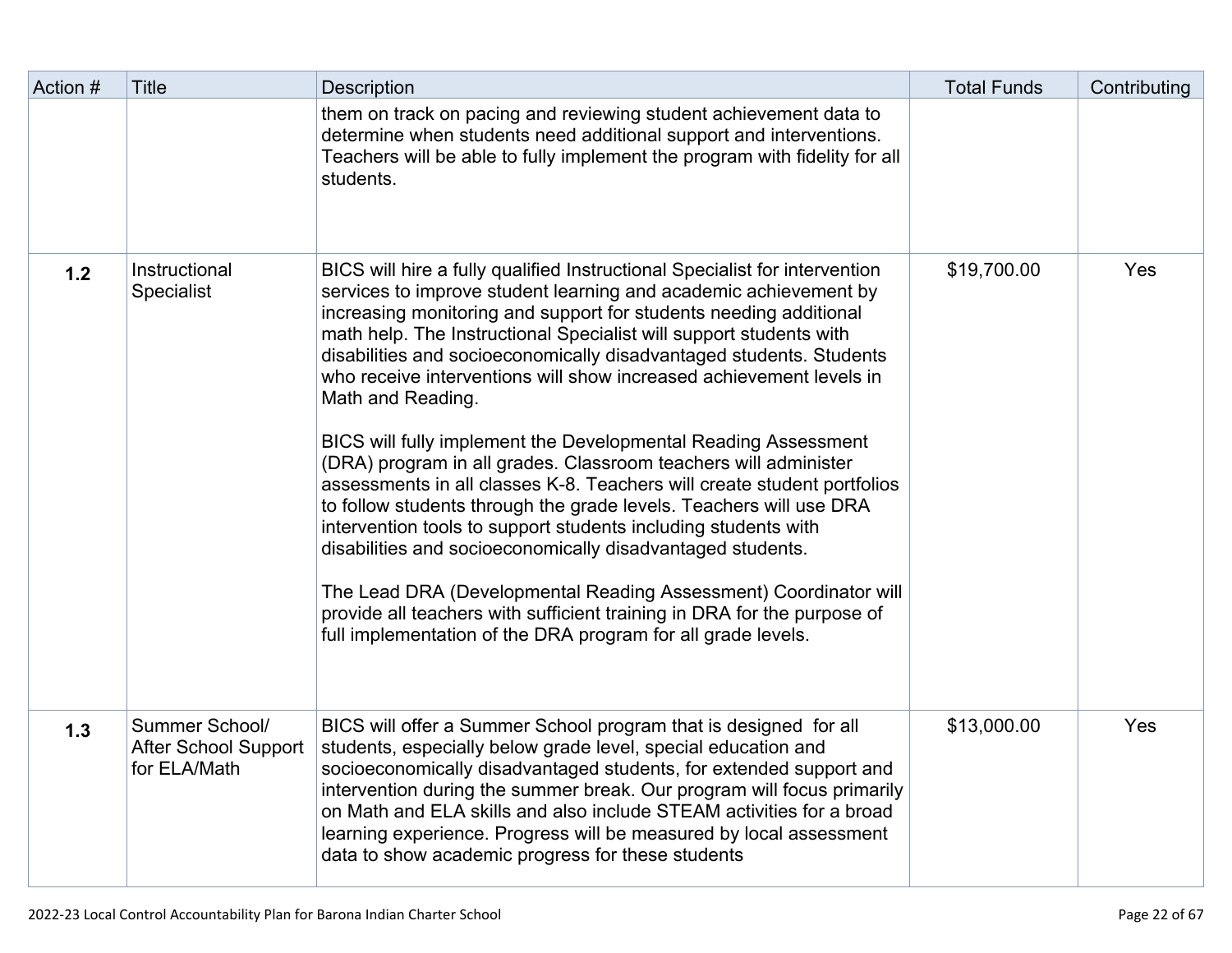| Action # | Title                                                          | <b>Description</b>                                                                                                                                                                                                                                                                                                                                                                                                                                                                        | <b>Total Funds</b> | Contributing |
|----------|----------------------------------------------------------------|-------------------------------------------------------------------------------------------------------------------------------------------------------------------------------------------------------------------------------------------------------------------------------------------------------------------------------------------------------------------------------------------------------------------------------------------------------------------------------------------|--------------------|--------------|
|          |                                                                | BICS will provide After school support for struggling students and<br>students requiring structured time for homework, support and<br>intervention, for those students with learning disabilities, and support<br>for socioeconomically disadvantaged students.                                                                                                                                                                                                                           |                    |              |
| 1.4      | <b>Maintain Small Class</b><br>size                            | BICS will hire sufficient, qualified staff to maintain small class sizes<br>with a maximum of a teacher to student ratio as follows:<br>Grades TK-2: 1:16 teacher to student ratio<br>Grades 3-8: 1:24 teacher to student ratio<br>Small class sizes will allow more individualized attention and provide<br>all students with quality academic support, and also to address the<br>specific needs of our students with disabilities - both in the Special Ed<br>and General Ed settings. | \$637,655.00       | Yes          |
| 1.5      | Academic and<br><b>Behavior Supports for</b><br>Students(MTSS) | Dedicated classroom instructional aides will provide focused academic<br>interventions utilizing data analysis from local assessments from<br>NWEA, Lexia, IStation and Reflex Math, to enhance learning<br>outcomes for all students, including socioeconomically disadvantaged<br>pupils and students with disabilities. Classroom instructional aides will<br>also provide behavior support to contribute to positive class culture.                                                   | \$42,072.00        | Yes          |

# **[Goal Analysis \[2021-22\]](http://www.doc-tracking.com/screenshots/22LCAP/Instructions/22LCAPInstructions.htm#GoalAnalysis)**

An analysis of how this goal was carried out in the previous year.

A description of any substantive differences in planned actions and actual implementation of these actions.

Like many school districts nationwide, staffing was a bigger challenge than expected this year. As such, we were unable to hire a math coach due to availability. We were able to hire a reading specialist well after the school year began.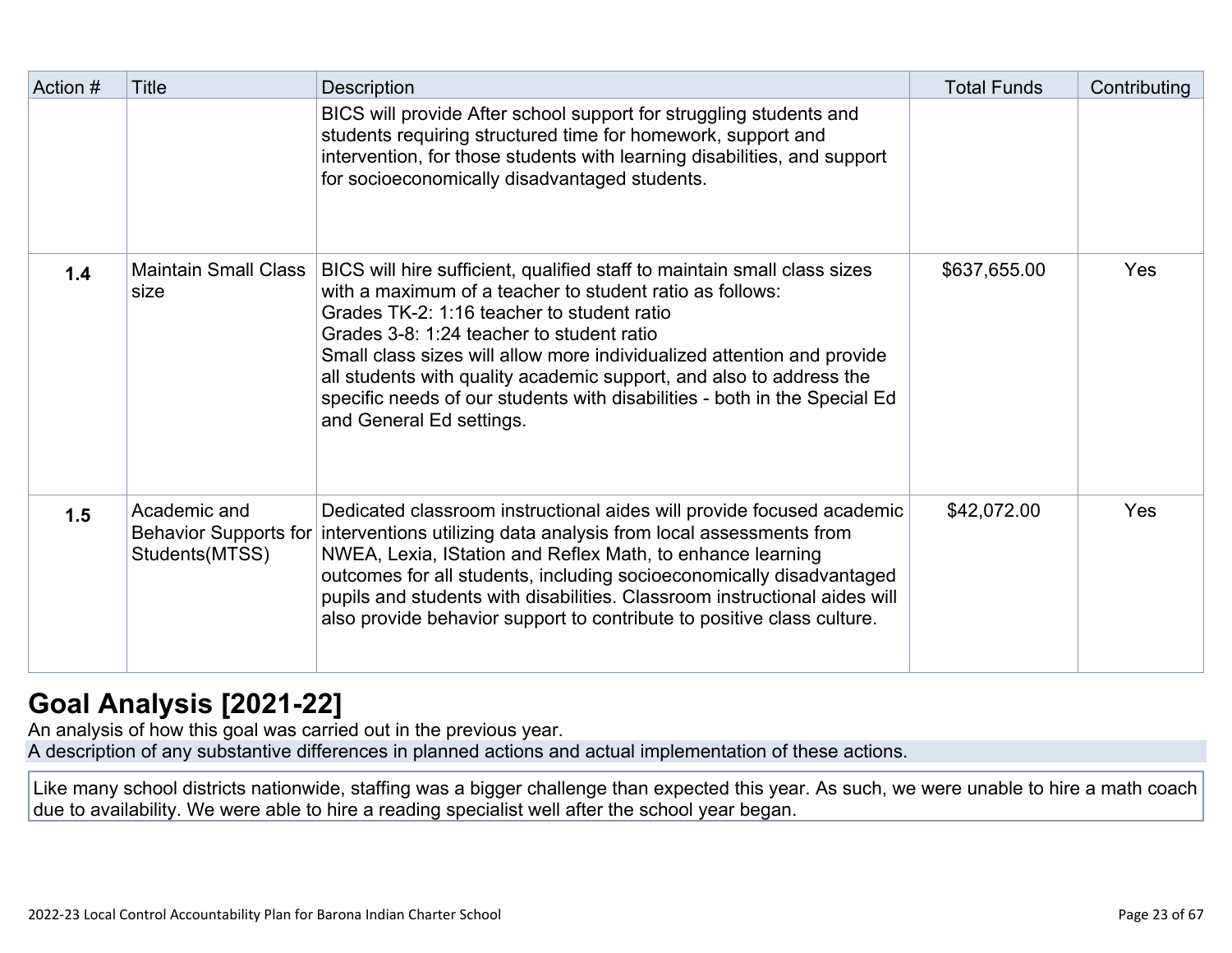An explanation of material differences between Budgeted Expenditures and Estimated Actual Expenditures and/or Planned Percentages of Improved Services and Estimated Actual Percentages of Improved Services.

At the onset of the school year, we hired a math coach. Due to unexpected issues, the coach was unable to fulfill the commitment for the year. We were not able to secure another math coach. We look forward to filling that position in the upcoming school year.

An explanation of how effective the specific actions were in making progress toward the goal.

BICS has been successful in fully implementing the DRA assessment school-wide. We now have a platform for more intense reading inventions, knowing that reading is the foundation for all other academic skills. The hiring of a dedicated SPED aide was instrumental in the amount of growth observed in students with disabilities. Students who attended the summer school program showed consistency in growth, when many students show learning loss during the summer months. BICS continued to maintain small class sizes, with fully credentialed teachers to meet the individual needs of all of our students.

A description of any changes made to the planned goal, metrics, desired outcomes, or actions for the coming year that resulted from reflections on prior practice.

Due to the Modified CAASPP testing, percentages were used instead of points (for baseline).

**A report of the Total Estimated Actual Expenditures for last year's actions may be found in the Annual Update Table. A report of the Estimated Actual Percentages of Improved Services for last year's actions may be found in the Contributing Actions Annual Update Table.**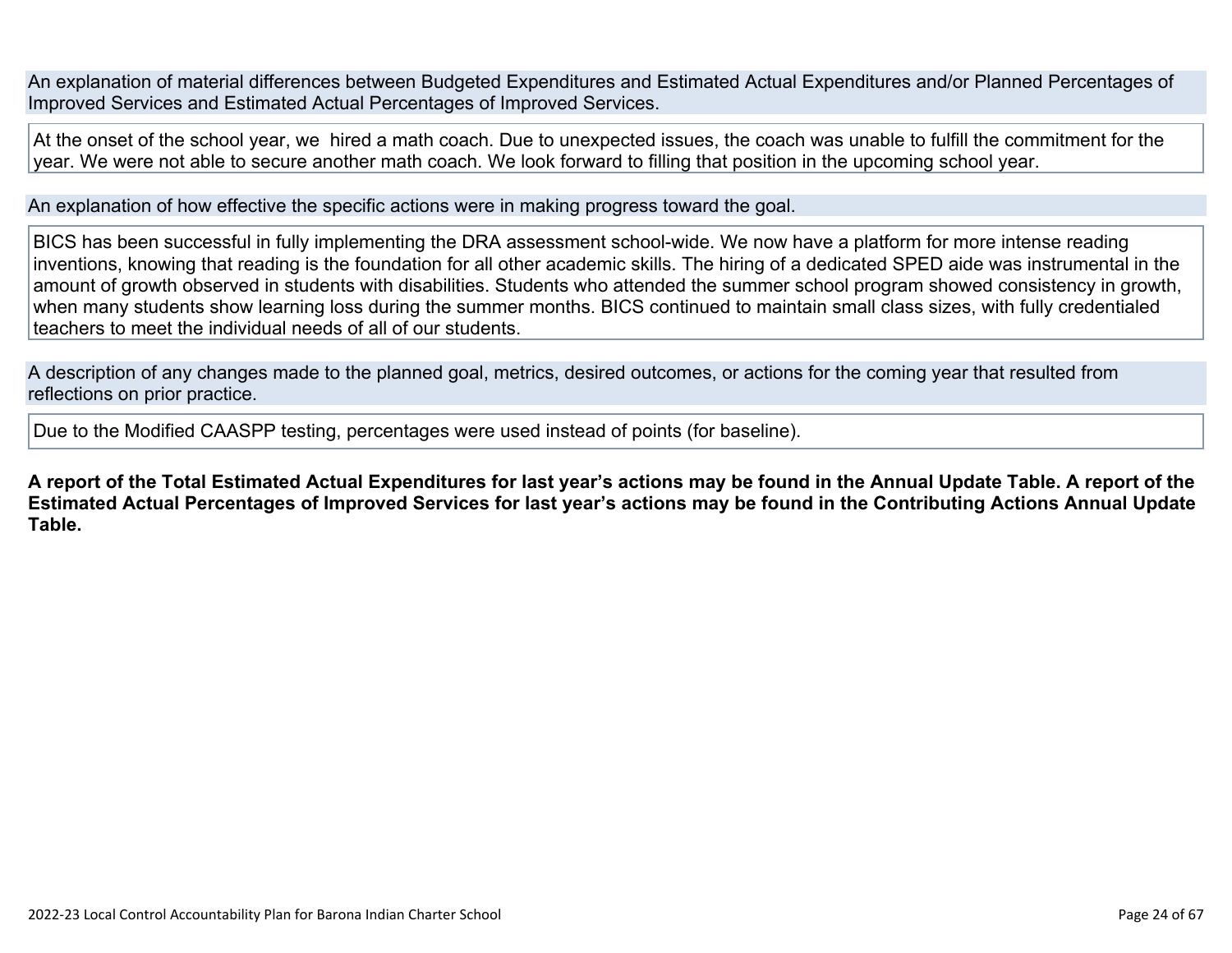# **[Goals and Actions](http://www.doc-tracking.com/screenshots/22LCAP/Instructions/22LCAPInstructions.htm#GoalsandActions)**

## **[Goal](http://www.doc-tracking.com/screenshots/22LCAP/Instructions/22LCAPInstructions.htm#goalDescription)**

| Goal # | <b>Description</b>                                                                                                                                                                          |
|--------|---------------------------------------------------------------------------------------------------------------------------------------------------------------------------------------------|
|        | To support the social, emotional, and physical well-being of our students and staff, and promote self-awareness, self-<br>management, responsible decision-making, and relationship skills. |

An explanation of why the LEA has developed this goal.

This goal supports our vision as part of the strategic action planning process prior to the LCAP 2021-24 term. The following areas were considered important when considering the development of learning goal with a focus on the whole child: BICS is dedicated to the improvement of overall school attendance rates, chronic absenteeism and tardy rates. Consistent tracking and follow up with chronically absent students will show a decrease in chronic absenteeism rates as measured by the California School Dashboard. BICS will maintain/decrease Pupil Suspension and Expulsion rates as measured by the California School Dashboard through the implementation of MTSS strategies. BICS will launch a new SEL program to increase the percentage of students and families that report a sense of safety and school connectedness as well as developing life-ready leaders. Through the expansion of our physical education program and provision of nutritious snacks and lunches BICS will see an increase in the percentage of students meeting the Physical Fitness Test. Qualified and trained staff will support students who require more behavioral, and/or emotional interventions. BICS will partner with the community to increase collaboration between school, student and families to promote a positive whole child approach. This goal supports Priority 3: (Parental Involvement (Engagement), Priority 5: Pupil Engagement (Engagement) and Priority 6: School Climate (Engagement)

### **[Measuring and Reporting Results](http://www.doc-tracking.com/screenshots/22LCAP/Instructions/22LCAPInstructions.htm#MeasuringandReportingResults)**

| <b>Metric</b>                                                | <b>Baseline</b>                                              | Year 1 Outcome                   | Year 2 Outcome | Year 3 Outcome | Desired Outcome for<br>$2023 - 24$                        |
|--------------------------------------------------------------|--------------------------------------------------------------|----------------------------------|----------------|----------------|-----------------------------------------------------------|
| <b>School Attendance</b><br>Rates                            | 2018-2019<br>All students: 93%                               | 2021-2022<br>All students: 89%   |                |                | All students 95%                                          |
| <b>Chronic Absenteeism</b><br>rates<br>(10% or more enrolled | 2018-2019<br>All students: 27.2%                             | 2021-2022<br>All students: 50.5% |                |                | 17% Chronic<br>Absenteeism rate for<br>all student groups |
| school days)                                                 | Socioeconomically<br>disadvantaged: 20.5% disadvantaged: 17% | Socioeconomically                |                |                |                                                           |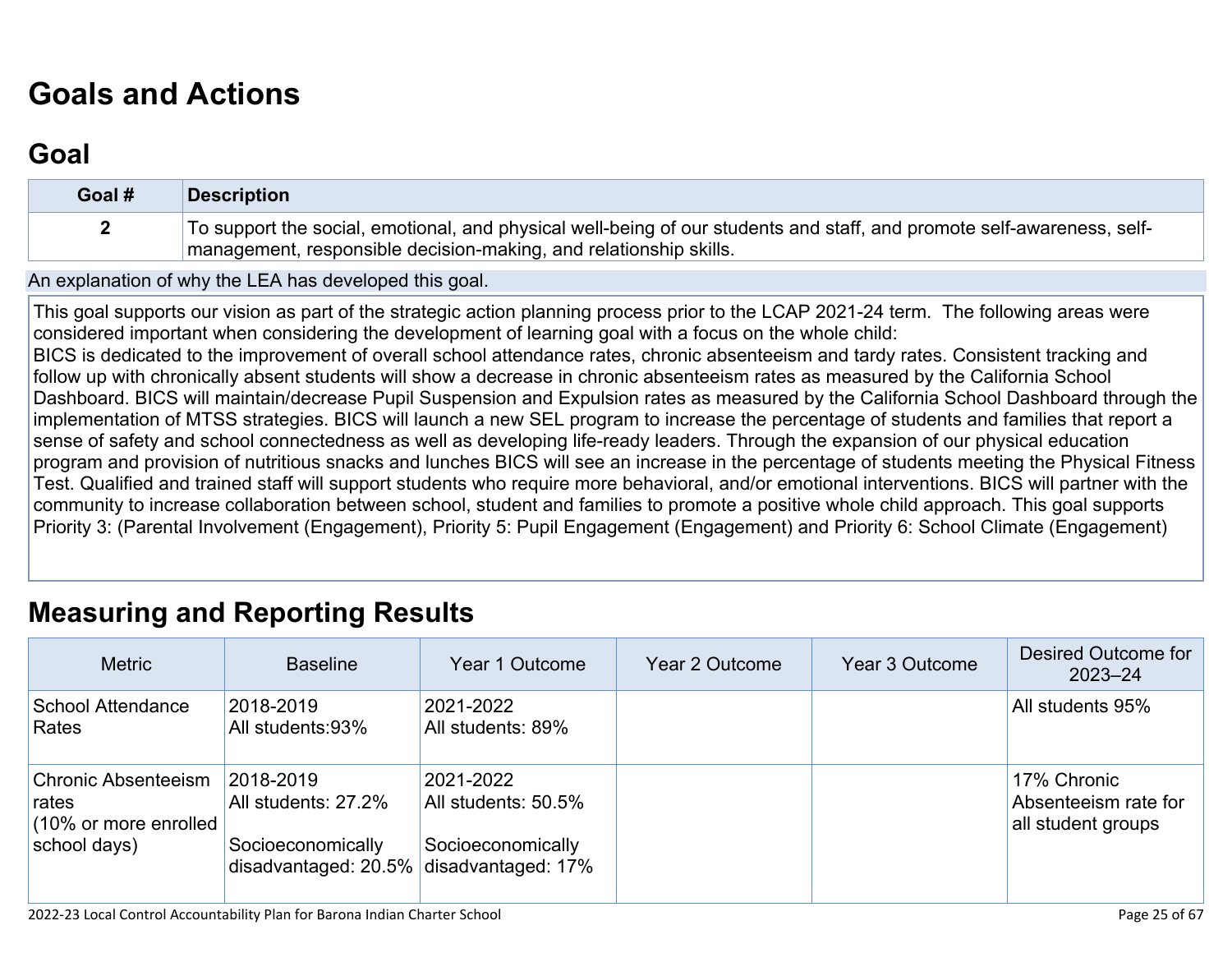| <b>Metric</b>                                                                                                                                                                              | <b>Baseline</b>                                                                                                    | Year 1 Outcome                                                                                                | <b>Year 2 Outcome</b> | Year 3 Outcome | Desired Outcome for<br>$2023 - 24$                                      |
|--------------------------------------------------------------------------------------------------------------------------------------------------------------------------------------------|--------------------------------------------------------------------------------------------------------------------|---------------------------------------------------------------------------------------------------------------|-----------------------|----------------|-------------------------------------------------------------------------|
|                                                                                                                                                                                            | <b>Students with</b><br>disability: 21.1%                                                                          | Students with<br>disability: 15%                                                                              |                       |                |                                                                         |
| Suspension and<br><b>Expulsion rates</b><br>Measured by<br>Percentage of<br><b>Students Suspended</b><br>at Least One Time                                                                 | 2020-2021<br>All students: 0%<br>Socioeconomically<br>disadvantaged: 0%<br>Students with<br>disability: 0%         | 2021-2022<br>All students: 2%<br>Socioeconomically<br>disadvantaged: 1%<br>Students with<br>disability: 0%    |                       |                | Maintain 0%<br>Suspension/<br><b>Expulsion Rate for all</b><br>students |
| Tardy rates<br>Measured by<br>percentage of<br>students with<br>unexcused late arrival                                                                                                     | 2020-2021<br>All students: 4.55%<br>Socioeconomically<br>disadvantaged: 7.6%<br>Students with<br>disability: 4.25% | 2021-2022<br>All students: 88%<br>Socioeconomically<br>disadvantaged: 85%<br>Students with<br>disability: 87% |                       |                | 3.5% Tardy Rate for<br>all student groups                               |
| California Healthy<br>Kids Survey School<br>Measured by % of<br>student<br>Connectedness                                                                                                   | No Baseline<br>Established                                                                                         |                                                                                                               |                       |                | <b>TBD</b>                                                              |
| Physical Fitness Test 69% meeting at least<br>Grades 5<br>Measured by number<br>of students meeting at<br>least five $(5)$ of six $(6)$<br><b>Healthy Fitness Zone</b><br><b>Standards</b> | 5 out of 6 HFZ<br>standards                                                                                        | 2021-2022<br>92% meeting at least<br>5 out of 6 HFZ<br>standards                                              |                       |                | 75% meeting at least<br>5 out of 6 HFZ<br>standards                     |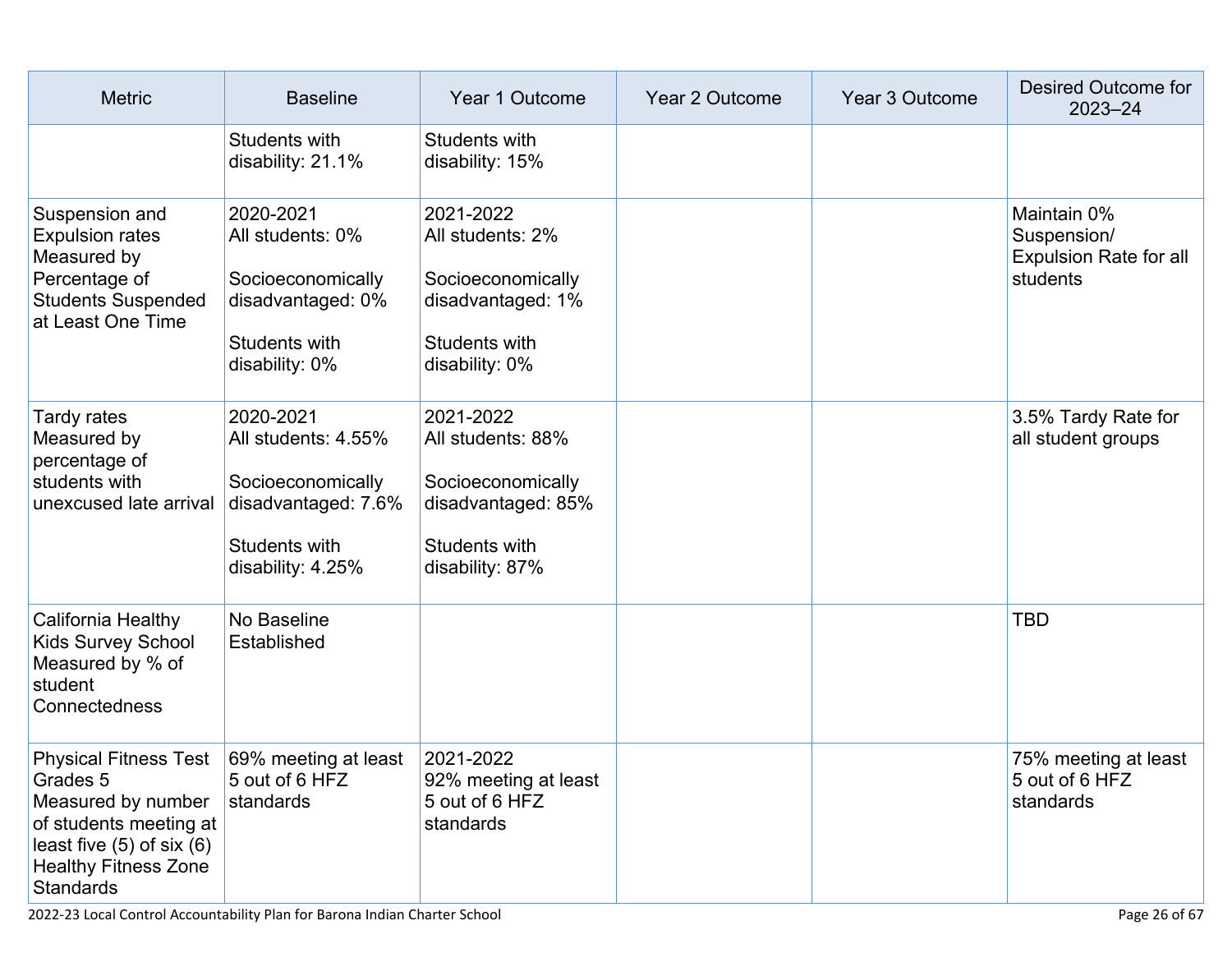| <b>Metric</b>                                                                                                                              | <b>Baseline</b>                                                                                                                        | Year 1 Outcome                                                                                                                          | Year 2 Outcome | Year 3 Outcome | <b>Desired Outcome for</b><br>2023-24                                                   |
|--------------------------------------------------------------------------------------------------------------------------------------------|----------------------------------------------------------------------------------------------------------------------------------------|-----------------------------------------------------------------------------------------------------------------------------------------|----------------|----------------|-----------------------------------------------------------------------------------------|
|                                                                                                                                            |                                                                                                                                        |                                                                                                                                         |                |                |                                                                                         |
| Southern Indian<br>Health - Mental<br><b>Health Services and</b><br>Counseling<br>Measured by hours<br>served per year                     | 36 hours per year<br>$(Grades 6-8)$                                                                                                    | 2021-2022<br>22 Hours (due to<br>COVID restrictions)                                                                                    |                |                | 48 Hours per year<br>$(Grades 3-8)$                                                     |
| Adopt new SEL<br>program                                                                                                                   | No Baseline<br>Established                                                                                                             | 2021-2022<br>Adopted Leader in Me<br>Program<br>Began Core 1                                                                            |                |                | Full implementation<br>school-wide                                                      |
| Maintain staffing to<br>support small class<br>size                                                                                        | 6 General Education<br>teachers, 1 Physical<br><b>Education Teacher, 1</b><br><b>Special Education</b><br>Director/Teacher             | 2021-2022<br>6 General Education<br>teachers, 1 Physical<br><b>Education Teacher, 1</b><br><b>Special Education</b><br>Director/Teacher |                |                | Maintain fully<br>credentialed and<br>qualified staff to<br>support small class<br>size |
| Provide opportunities<br>Measured by number<br>of school events.<br>workshops, volunteer<br>opportunities and<br>parent/family<br>meetings | 2020-2021<br>to partner with families 5 opportunities/events 11<br>for family engagement opportunities/events<br>(restricted by COVID) | 2020-2021<br>for family engagement                                                                                                      |                |                | Increase engagement<br>opportunities to 15 per<br>year                                  |

# **[Actions](http://www.doc-tracking.com/screenshots/22LCAP/Instructions/22LCAPInstructions.htm#actions)**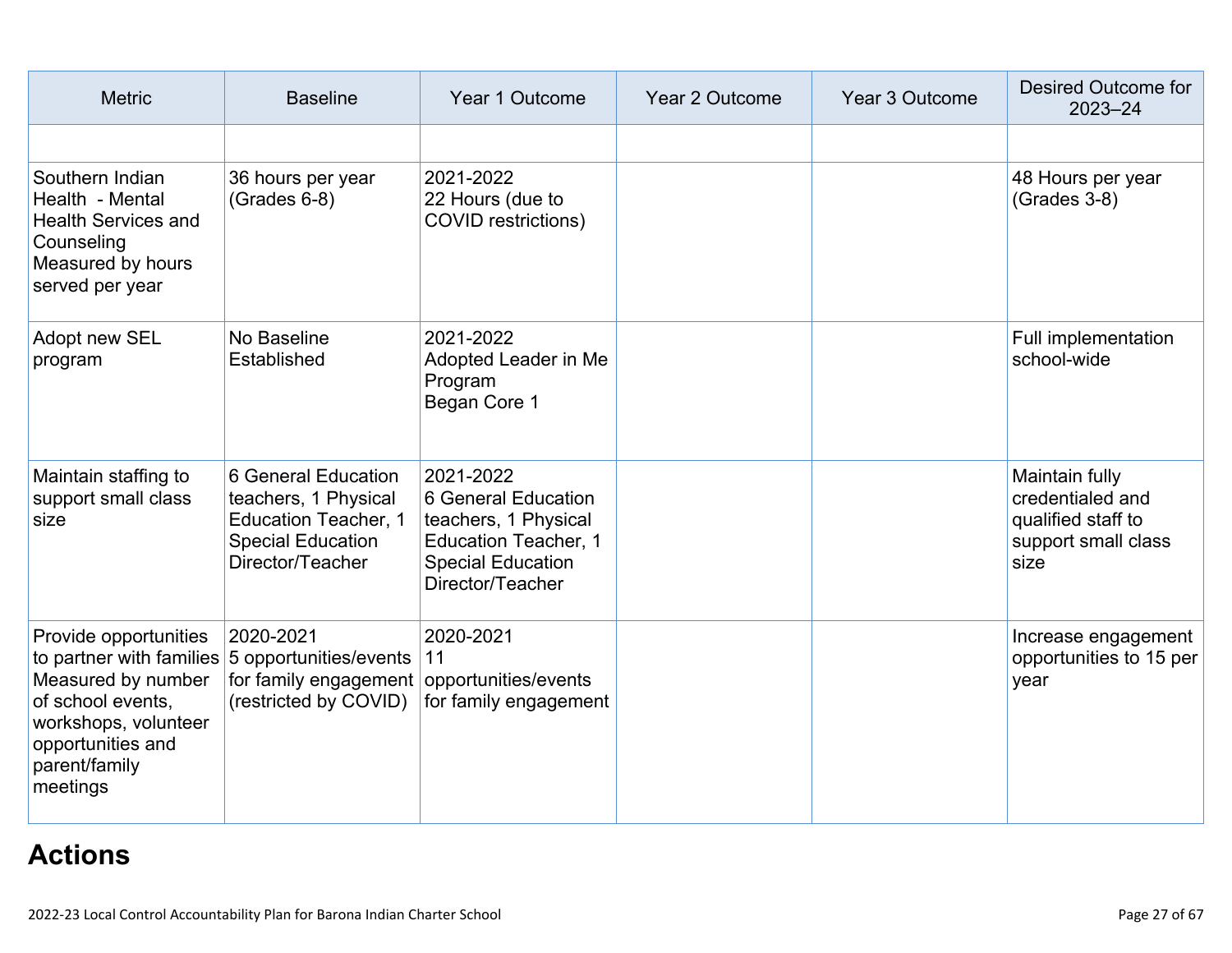| Action # | <b>Title</b>                                                   | Description                                                                                                                                                                                                                                                                                                                                                                                                                                                                                                                                                                                                                                                                                                                                                                                                                                                                                                                                                                                                                                                                                                          | <b>Total Funds</b> | Contributing |
|----------|----------------------------------------------------------------|----------------------------------------------------------------------------------------------------------------------------------------------------------------------------------------------------------------------------------------------------------------------------------------------------------------------------------------------------------------------------------------------------------------------------------------------------------------------------------------------------------------------------------------------------------------------------------------------------------------------------------------------------------------------------------------------------------------------------------------------------------------------------------------------------------------------------------------------------------------------------------------------------------------------------------------------------------------------------------------------------------------------------------------------------------------------------------------------------------------------|--------------------|--------------|
| 2.1      | <b>Improve Overall</b><br>Attendance                           | BICS understands consistent attendance contributes to higher<br>academic achievement and a positive school climate. We will<br>approach the issue of chronically absent and tardy students with<br>multiple strategies.<br>ATTENDANCE RATE: BICS will improve attendance rates with<br>systematically monitoring attendance. BICS will implement a new<br>communication and data tracking program (Infinite Campus) to<br>upgrade the attendance tracking and increase communication with<br>families.<br>CHRONIC ABSENTEEISM: BICS will to employ a Family Resource<br>Coordinator to build positive relationships with families and create<br>systems to reduce the barriers leading to chronic absenteeism. Our<br>Family Resource Coordinator will increase monitoring and support for<br>socioeconomically disadvantaged students, and students with<br>disabilities with the goal of decreasing Chronic Absenteeism rates.<br>TARDY RATE: BICS will utilize attendance incentive strategies to<br>increase the overall attendance rate, decrease tardy rates and<br>promote on-time arrivals for all students. | \$30,953.00        | Yes          |
| 2.2      | <b>Maintain Suspension</b><br>and Expulsion rate of<br>$< 1\%$ | BICS will maintain Suspension and Expulsion rates of <1% by<br>continuing to build a positive school culture and utilize a behavioral<br>intervention program to promote student well-being.<br>BICS will provide behavioral improvement programs; school<br>connectedness plan; and other student well-being initiatives.<br>Teachers and staff will participate in professional development to fully<br>implement our SEL program to provide social and emotional support<br>services for students.                                                                                                                                                                                                                                                                                                                                                                                                                                                                                                                                                                                                                |                    | Yes          |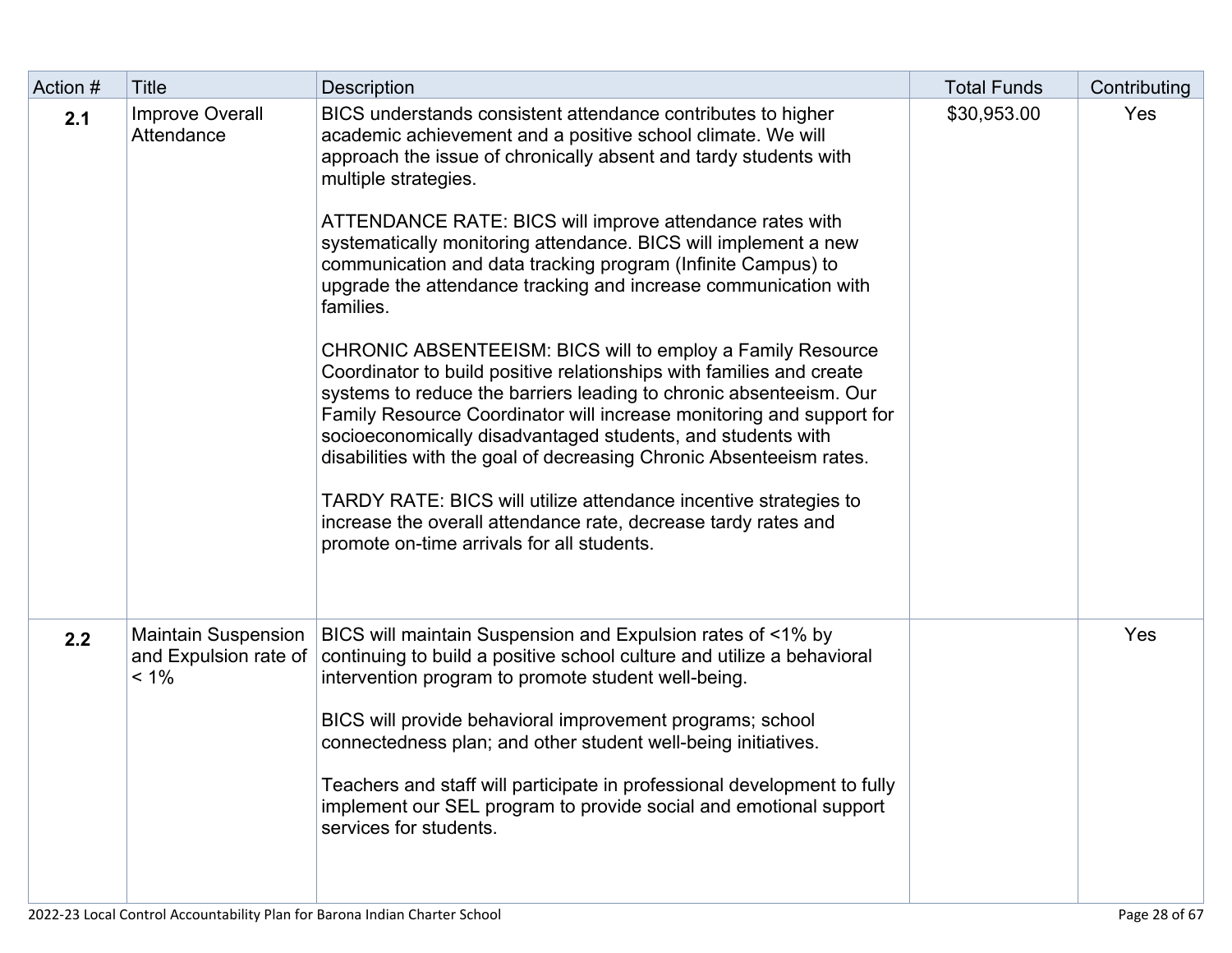| Action # | <b>Title</b>                                                 | <b>Description</b>                                                                                                                                                                                                                                                                                                                                                                                                                                                                                                                                                                                                                                                                                                                                                                                                                                                                                                | <b>Total Funds</b> | Contributing |
|----------|--------------------------------------------------------------|-------------------------------------------------------------------------------------------------------------------------------------------------------------------------------------------------------------------------------------------------------------------------------------------------------------------------------------------------------------------------------------------------------------------------------------------------------------------------------------------------------------------------------------------------------------------------------------------------------------------------------------------------------------------------------------------------------------------------------------------------------------------------------------------------------------------------------------------------------------------------------------------------------------------|--------------------|--------------|
|          |                                                              |                                                                                                                                                                                                                                                                                                                                                                                                                                                                                                                                                                                                                                                                                                                                                                                                                                                                                                                   |                    |              |
| 2.3      | <b>Student and Staff</b><br>Well-Being Initiative            | The adoption and full implementation of a new schoolwide SEL<br>program will address social-emotional learning, equity, achievement<br>gaps, resilience and trauma-informed practices for our school.<br>Teachers and staff will receive training to integrate strategies and<br>systems into classrooms and across campus.<br>Improve and/or increase services to support the social, emotional, and<br>physical well-being of students and promote compassionate care for<br>self, others, and the community. Provide social and emotional<br>supports for students with disabilities and socioeconomically<br>disadvantaged student groups.<br>Improve staff communication through multiple strategies including SEL<br>program implementation and assessments for positive work place<br>culture.<br>Conduct an annual student survey to determine the level of safety and<br>connnectedness felt by students | \$19,000.00        | Yes          |
| 2.4      | California Healthy<br><b>Kids Surveys</b><br>(Grades 5 to 8) | BICS will administer student, faculty and/or parent survey, to improve<br>school climate, pupil engagement, parent involvement, and academic<br>achievement, using data from California Healthy Kids Survey, to<br>identify the needs of vulnerable subgroups. Improve and/or increase<br>services to support the social, emotional, and physical well-being of<br>students and promote compassionate care for self, others, and the<br>community.                                                                                                                                                                                                                                                                                                                                                                                                                                                                | \$1,400.00         | <b>No</b>    |
| 2.5      | <b>Physical Education</b><br>and Nutrition                   | BICS will enhance its Physical Education program tp promote<br>increased physical activity and healthy nutrition for our all students.<br>The Physical Education teacher will administer annual the Physical                                                                                                                                                                                                                                                                                                                                                                                                                                                                                                                                                                                                                                                                                                      | \$10,000.00        | Yes          |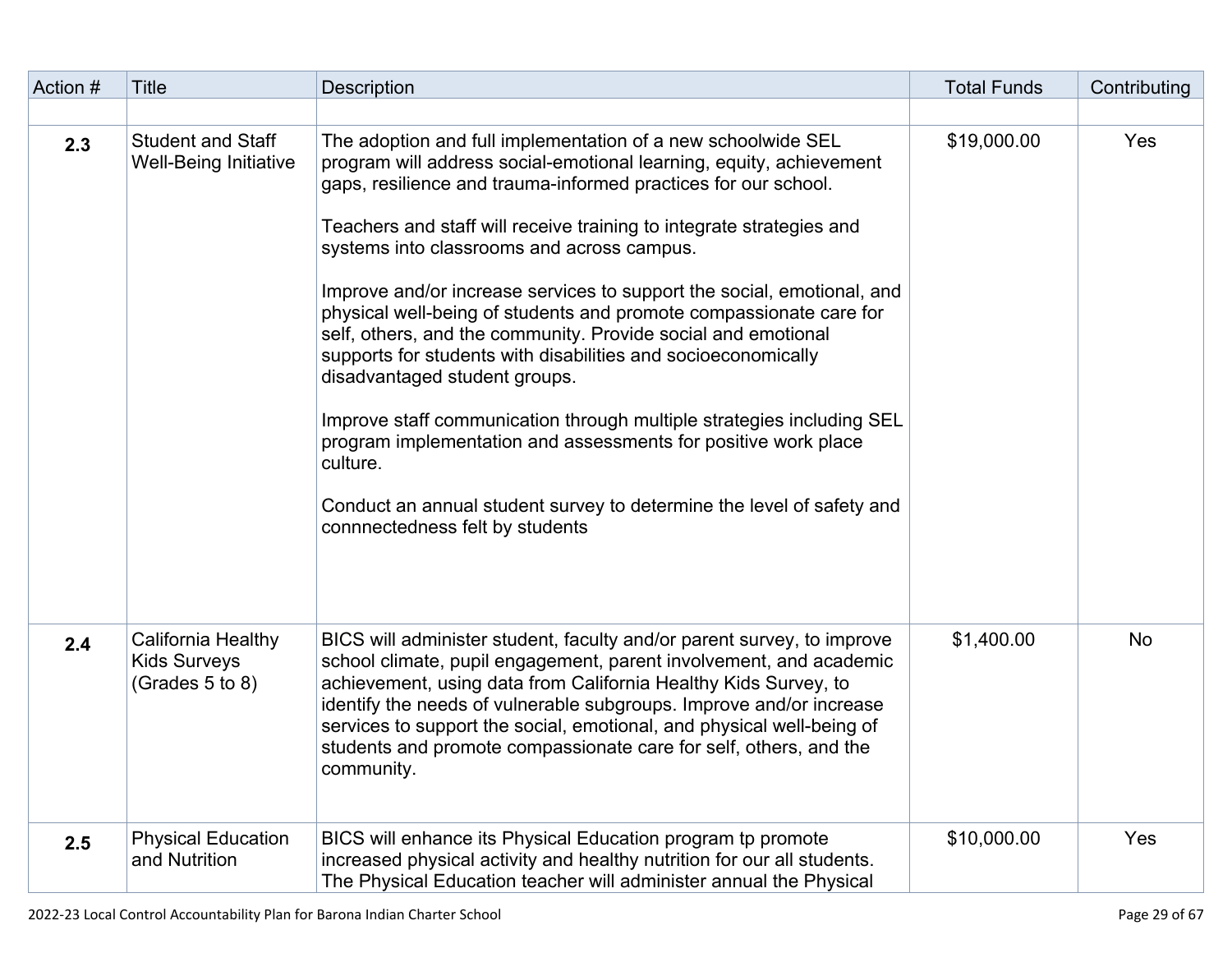| Action # | Title                                            | <b>Description</b>                                                                                                                                                                                                                                                                                                                              | <b>Total Funds</b> | Contributing |
|----------|--------------------------------------------------|-------------------------------------------------------------------------------------------------------------------------------------------------------------------------------------------------------------------------------------------------------------------------------------------------------------------------------------------------|--------------------|--------------|
|          |                                                  | Fitness Test in grades 5 and 7, for the purpose of helping students<br>start life-long habits of regular physical activity.                                                                                                                                                                                                                     |                    |              |
| 2.6      | Mental Health and<br><b>Counselling Services</b> | Southern Indian Health Counsellors will hold bi-weekly diversity group<br>meetings with students in grades 6th thru 8th to strengthen social<br>connections and emotional wellness.                                                                                                                                                             |                    | <b>Yes</b>   |
| 2.7      | <b>Partner with Families</b>                     | BICS will provide opportunities for school - family interactions (school<br>events, parent in-put meetings, volunteer opportunities, community<br>involvement) in order to create stronger relationships between<br>parents, students, community and school to strengthen the students<br>overall academic achievement and emotional wellbeing. | \$4,000.00         | <b>Yes</b>   |

# **[Goal Analysis \[2021-22\]](http://www.doc-tracking.com/screenshots/22LCAP/Instructions/22LCAPInstructions.htm#GoalAnalysis)**

An analysis of how this goal was carried out in the previous year.

A description of any substantive differences in planned actions and actual implementation of these actions.

The difference in planned actions stemmed from the ever-changing Covid guidelines in regards to quarantining and exposure. Families were more like to hold their children back from school with the slightest of symptoms. This led to a higher than expected rate of absenteeism.

An explanation of material differences between Budgeted Expenditures and Estimated Actual Expenditures and/or Planned Percentages of Improved Services and Estimated Actual Percentages of Improved Services.

Some Budgeted Expenditures and Estimated Actual Expenditures were incongruent. In Action 2.4 California Healthy Kids Survey was not administered this year. We plan to administer it in the coming year.

An explanation of how effective the specific actions were in making progress toward the goal.

BICS began our first year of the Leader in Me (LIM) program that focuses on student emotional and academic success. BICS staff completed PD in the implementation process. LIM was integral in increasing student engagement and creating leadership opportunities on campus. The addition of a Physical Ed teacher had a positive effect on the health our students, as evidenced by a growth on the Physical Fitness Test. We increased opportunity for family engagement through several events throughout the school year. This allowed for reconnection with families after the difficult Covid restrictions.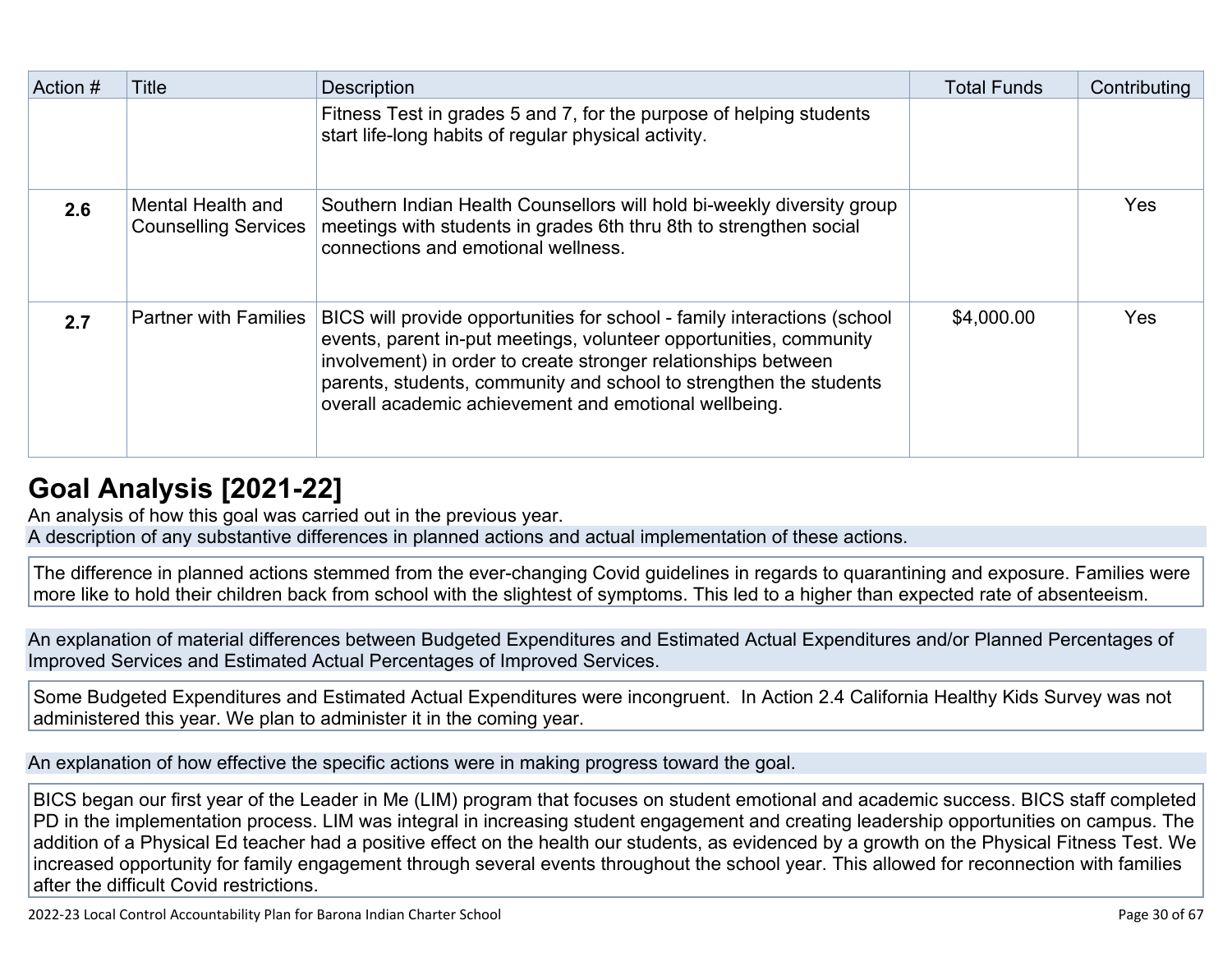A description of any changes made to the planned goal, metrics, desired outcomes, or actions for the coming year that resulted from reflections on prior practice.

BICS plans on improving the nutrition program as well as increasing the art curriculum in the upcoming year. Additionally, BICS will look for new ways to measure student and family involvement utilizing the LIM leadership program as an indicator of connectivity to the school.

**A report of the Total Estimated Actual Expenditures for last year's actions may be found in the Annual Update Table. A report of the Estimated Actual Percentages of Improved Services for last year's actions may be found in the Contributing Actions Annual Update Table.**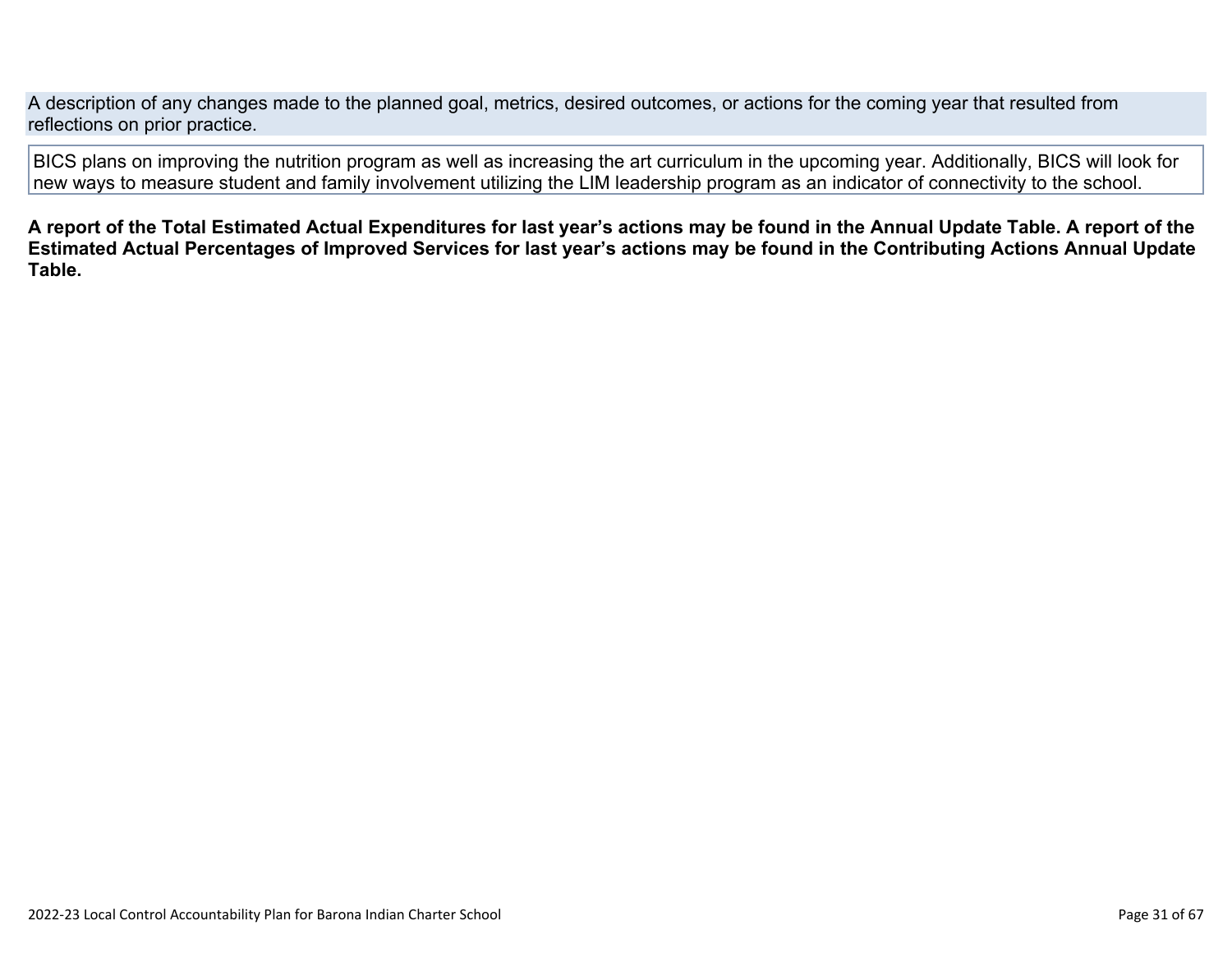# **[Goals and Actions](http://www.doc-tracking.com/screenshots/22LCAP/Instructions/22LCAPInstructions.htm#GoalsandActions)**

## **[Goal](http://www.doc-tracking.com/screenshots/22LCAP/Instructions/22LCAPInstructions.htm#goalDescription)**

| Goal # | <b>Description</b>                                                                                                                                    |
|--------|-------------------------------------------------------------------------------------------------------------------------------------------------------|
|        | Barona Indian Charter school will provide a safe and well-maintained campus to promote a better learning environment for<br>our students and faculty. |

An explanation of why the LEA has developed this goal.

BICS understands that students will have a more positive school experience if they learn and grow in an environment that is safe and clean. Our stakeholder groups have identified the importance of the safety and cleanliness of our campus when considering the development of this goal. This goal supports Priority 5: Pupil Engagement (Engagement) and Priority 6: School Climate (Engagement).

## **[Measuring and Reporting Results](http://www.doc-tracking.com/screenshots/22LCAP/Instructions/22LCAPInstructions.htm#MeasuringandReportingResults)**

| <b>Metric</b>                                                                                             | <b>Baseline</b>                                           | Year 1 Outcome | Year 2 Outcome | Year 3 Outcome | Desired Outcome for<br>$2023 - 24$                                                                 |
|-----------------------------------------------------------------------------------------------------------|-----------------------------------------------------------|----------------|----------------|----------------|----------------------------------------------------------------------------------------------------|
| Routine inspection of<br>buildings and grounds<br>and replacement of<br>broken furniture and<br>equipment | Annual inspection of<br>all building and<br>grounds       |                |                |                | Tri-annual inspection<br>of all buildings and<br>grounds to support a<br>well-maintained<br>campus |
| Daily cleaning and<br>sanitizing of all<br>classrooms and<br>offices                                      | Classrooms and<br>offices are cleaned on<br>a daily basis |                |                |                | <b>Maintain Baseline</b>                                                                           |

# **[Actions](http://www.doc-tracking.com/screenshots/22LCAP/Instructions/22LCAPInstructions.htm#actions)**

| Action # | <b>Title</b>      | Description                                                                                                                                                                                                                                                                                                                                                    | <b>Total Funds</b> | Contributing |
|----------|-------------------|----------------------------------------------------------------------------------------------------------------------------------------------------------------------------------------------------------------------------------------------------------------------------------------------------------------------------------------------------------------|--------------------|--------------|
| 3.1      | <b>Facilities</b> | BICS will conduct routine inspections of our facilities to ensure all<br>buildings and structures are in excellent condition and free from safety<br>hazards. Repairs to grounds, playground structure and facilities will<br>be completed as necessary by the Facility Maintenance Crew. This will<br>ensure a healthy and safe environment for our students. | \$66,500.00        | <b>No</b>    |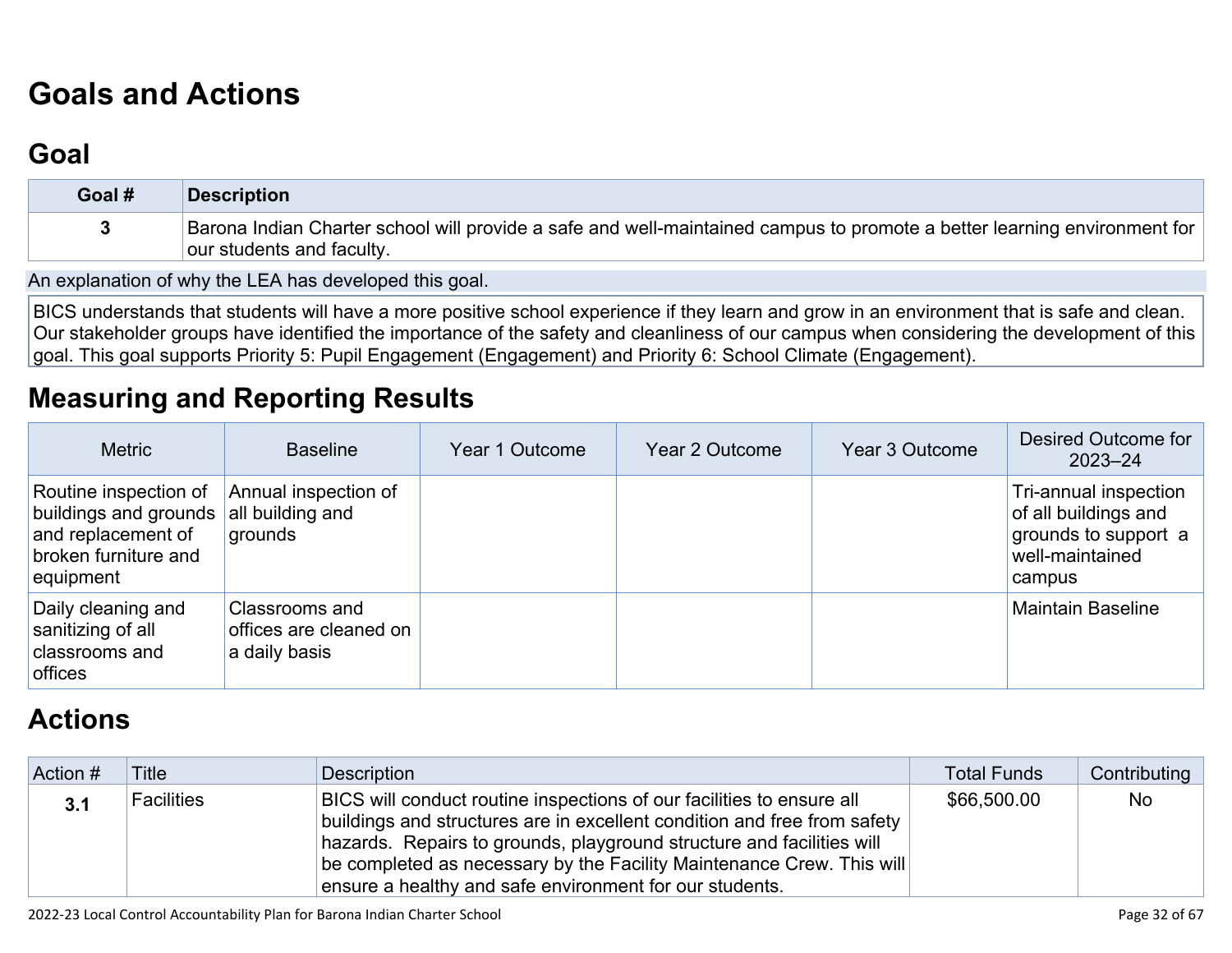| Action # | Title                               | <b>Description</b>                                                                                                                                                                                                                                              | <b>Total Funds</b> | Contributing |
|----------|-------------------------------------|-----------------------------------------------------------------------------------------------------------------------------------------------------------------------------------------------------------------------------------------------------------------|--------------------|--------------|
|          |                                     |                                                                                                                                                                                                                                                                 |                    |              |
| 3.2      | Campus<br><b>Improvements</b>       | BICS will provide adequate furniture, equipment and structures to<br>maintain a campus that is efficient and effective for all students and<br>staff to learn and work.                                                                                         | \$30,000.00        | <b>No</b>    |
| 3.3      | Campus supervisor<br>and attendants | BICS will fully staff our school with a Campus Supervisor and Campus<br>Attendants that are trained to oversee the safety of our students and<br>the conditions of our facility, which will create a sense of well-being<br>with all of our students and staff. | \$60,437.00        | <b>No</b>    |

## **[Goal Analysis \[2021-22\]](http://www.doc-tracking.com/screenshots/22LCAP/Instructions/22LCAPInstructions.htm#GoalAnalysis)**

An analysis of how this goal was carried out in the previous year.

A description of any substantive differences in planned actions and actual implementation of these actions.

There were no substantive differences between planned and actual actions under Goal 3.

An explanation of material differences between Budgeted Expenditures and Estimated Actual Expenditures and/or Planned Percentages of Improved Services and Estimated Actual Percentages of Improved Services.

BICS succeeded in the implementation of campus improvements to ensure the safety and well-being of students and staff while here on campus.

An explanation of how effective the specific actions were in making progress toward the goal.

The consistency of facilities inspections and repairs has provided all with a campus that is conducive to learning, a sense of pride and a safe place to land.

A description of any changes made to the planned goal, metrics, desired outcomes, or actions for the coming year that resulted from reflections on prior practice.

Due to recent events of school safety, BICS will focus some additional attention on campus safety by improving the school communication system, adding additional fencing and increasing safety training for all staff.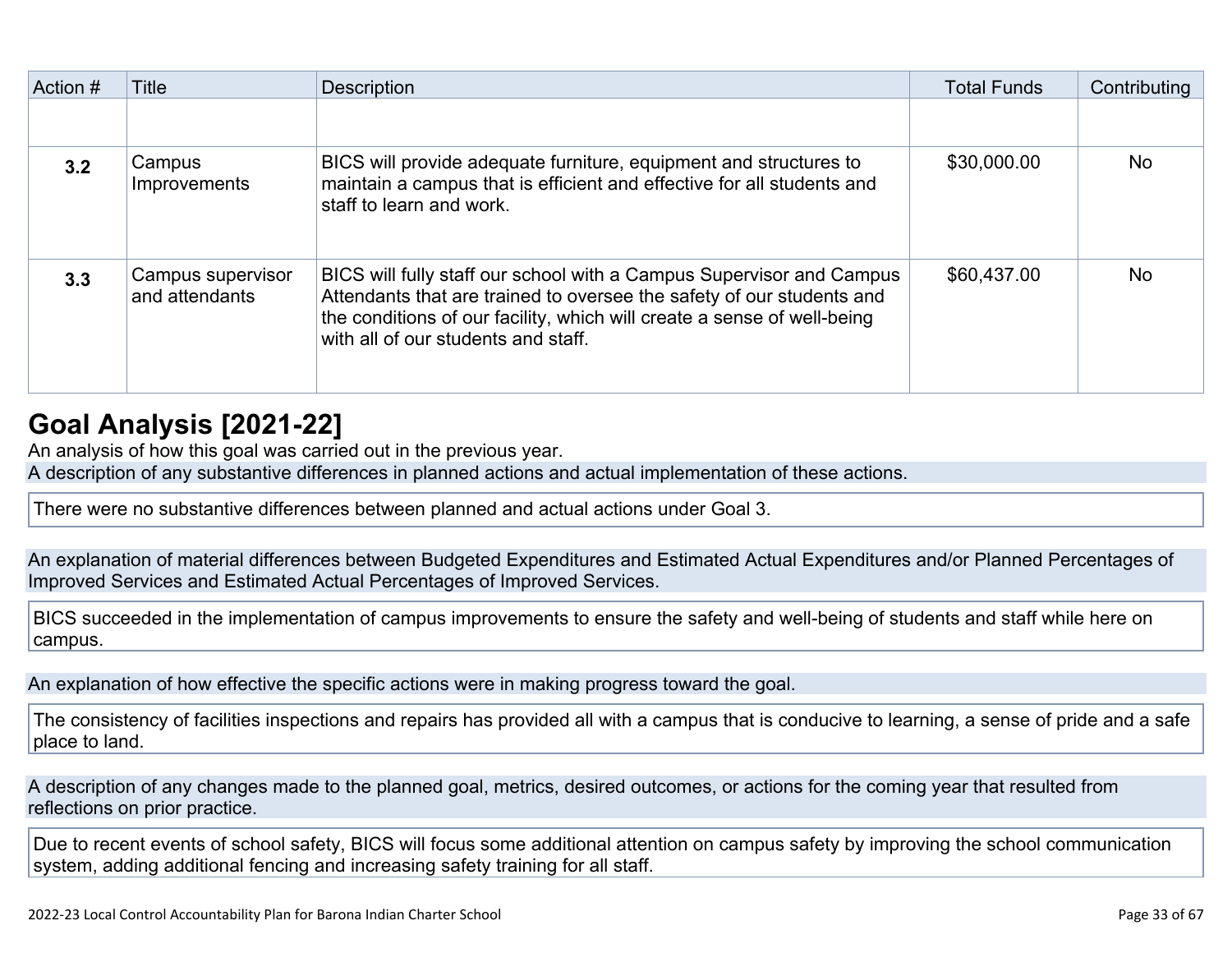**A report of the Total Estimated Actual Expenditures for last year's actions may be found in the Annual Update Table. A report of the Estimated Actual Percentages of Improved Services for last year's actions may be found in the Contributing Actions Annual Update Table.**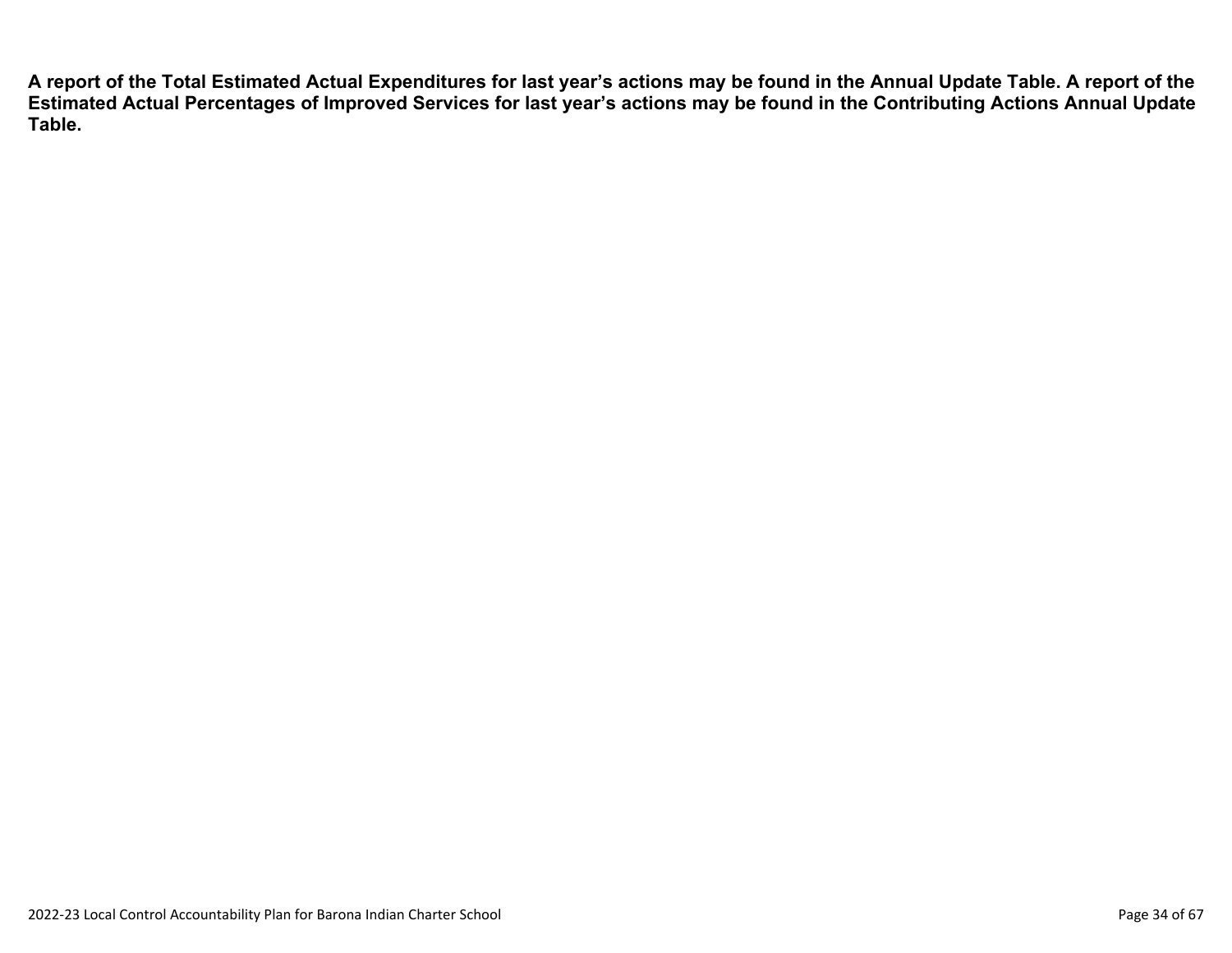# **[Increased or Improved Services for Foster Youth, English Learners, and Low-](http://www.doc-tracking.com/screenshots/22LCAP/Instructions/22LCAPInstructions.htm#IncreasedImprovedServices)[Income Students \[2022-23\]](http://www.doc-tracking.com/screenshots/22LCAP/Instructions/22LCAPInstructions.htm#IncreasedImprovedServices)**

| Projected LCFF Supplemental and/or Concentration Grants | Projected Additional LCFF Concentration Grant (15 percent) |
|---------------------------------------------------------|------------------------------------------------------------|
| 68,022                                                  |                                                            |

#### **Required Percentage to Increase or Improve Services for the LCAP Year**

| Projected Percentage to Increase<br>or Improve Services for the<br>Coming School Year | <b>LCFF Carryover — Percentage</b> | <b>ILCFF Carryover — Dollar</b> | Total Percentage to Increase or<br>Improve Services for the Coming<br>School Year |
|---------------------------------------------------------------------------------------|------------------------------------|---------------------------------|-----------------------------------------------------------------------------------|
| 8.20%                                                                                 | 0.00%                              | \$0.00                          | 8.20%                                                                             |

### **The Budgeted Expenditures for Actions identified as Contributing may be found in the Contributing Actions Table.**

### **[Required Descriptions](http://www.doc-tracking.com/screenshots/22LCAP/Instructions/22LCAPInstructions.htm#RequiredDescriptions)**

For each action being provided to an entire school, or across the entire school district or county office of education (COE), an explanation of (1) how the needs of foster youth, English learners, and low-income students were considered first, and (2) how these actions are effective in meeting the goals for these students.

Goal 1:

Achievement data for Socioeconomically Disadvantaged students at BICS has indicated that this group tends to be our higher achieving students. This actions in Goal #1 are based on our need to maintain and continue to improve outcomes for this student group. BICS will continue to maintain small class sizes and provide instructional aides to support low-income students in their academic progress and help with behavioral interventions. BICS will also created additional extended learning opportunities with a summer and after school program. This will assist working parents that may not have the time and resources to provide extra support for their children. The free Before and After School Care programs that are offered by our school allow low-income families to choose BICS as a place for their children to thrive.

Goal 2:

The actions in Goal #2 support our low-income children in the socio-emotional and physical health areas. Many students are facing social, emotional and physical health challenges at school and at home. BICS will expand the focus on SEL with the adoption of a schoolwide initiative, as a way to increase and improve services for low-income students, that may have experienced some educational challenges due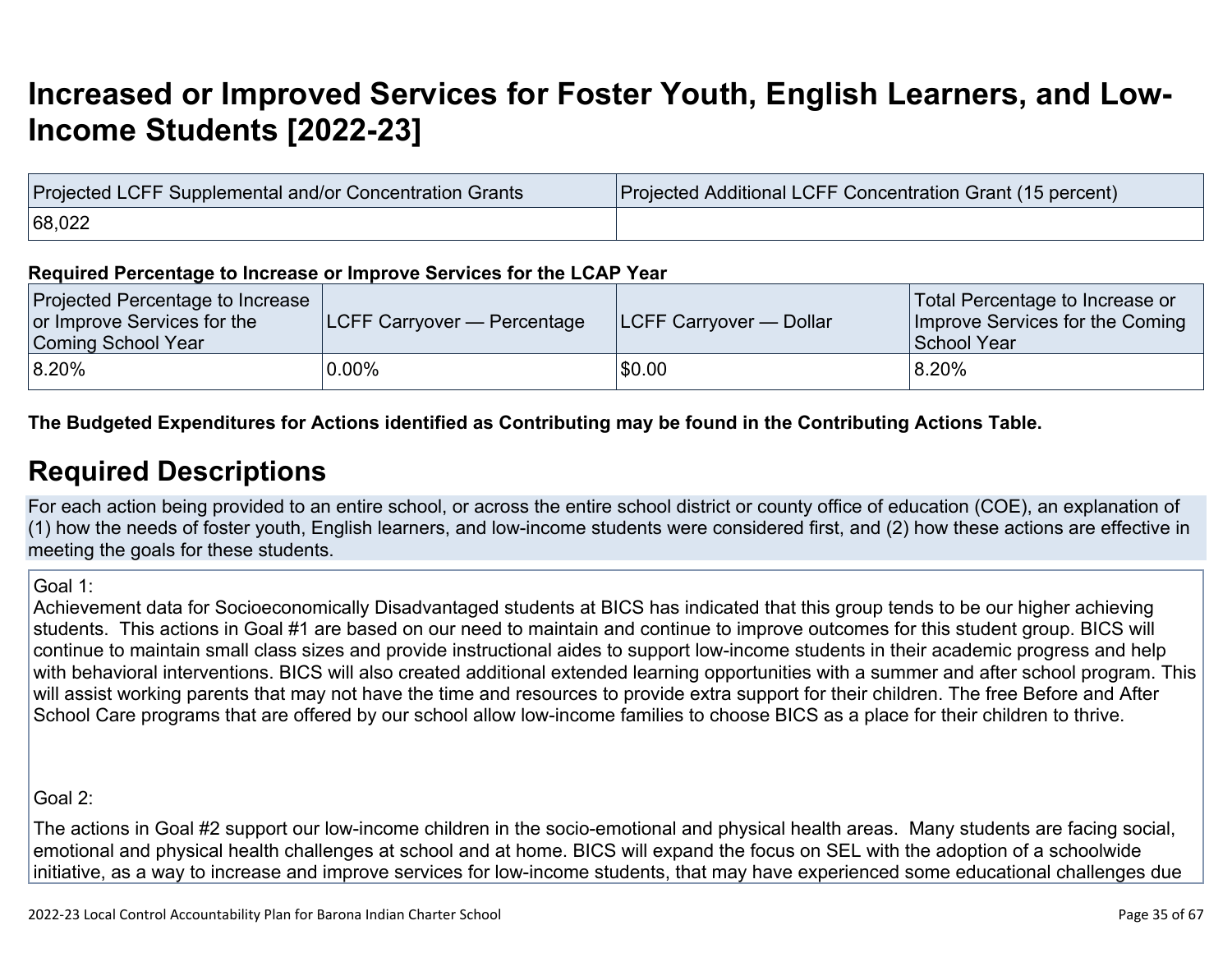to the COVID-19 pandemic over the last two school years. Free snack and lunch options will allow this student group to access healthy and nutritious food while at school. Over 20% of our low-income students are chronically absent. Our Family Resource Coordinator will work to improve Chronic Absenteeism rates by working closely to build relationships with families, and assist low-income students with obstacles leading to chronic absenteeism. Low-income students in grades 6th through 8th will have access to mental health supports on a bi-weekly basis, free of charge. BICS will work hard to build relationships with families, to partner in the achievement of our students' academic achievement and overall well-being.

A description of how services for foster youth, English learners, and low-income students are being increased or improved by the percentage required.

Barona Indian Charter School will continue and increase support for socioeconomically disadvantaged students, specifically in our Goals 1 and 2. The original design of our school model meets many of the needs our low-income families face. Free before and after school care provides supervision and activities for students of working parents that may need this extended time support. Small class sizes provide extra attention for these students, and the ability for teachers to recognize when students may need interventions very quickly. BICS looks forward to increasing the extended learning times with a summer school program and also an after school program to provide low-income students the opportunity to get direct support with teachers, in order to close achievement gaps and advance academic progress. Our nutrition program provides snack and lunch options too, at no cost to our low-income families. Data has shown a higher than expected achievement in this student group as a result of our school model. BICS services for low-income students goes far beyond the increased percentage budgeted. We are proud to provide a school choice for many low-income families that may not otherwise exist.

A description of the plan for how the additional concentration grant add-on funding identified above will be used to increase the number of staff providing direct services to students at schools that have a high concentration (above 55 percent) of foster youth, English learners, and lowincome students, as applicable.

| Staff-to-student ratios by<br>type of school and<br>concentration of<br>unduplicated students | Schools with a student concentration of 55 percent or<br>less | Schools with a student concentration of greater than 55<br>percent |
|-----------------------------------------------------------------------------------------------|---------------------------------------------------------------|--------------------------------------------------------------------|
| Staff-to-student ratio of<br>classified staff providing<br>direct services to students        | 1:26                                                          |                                                                    |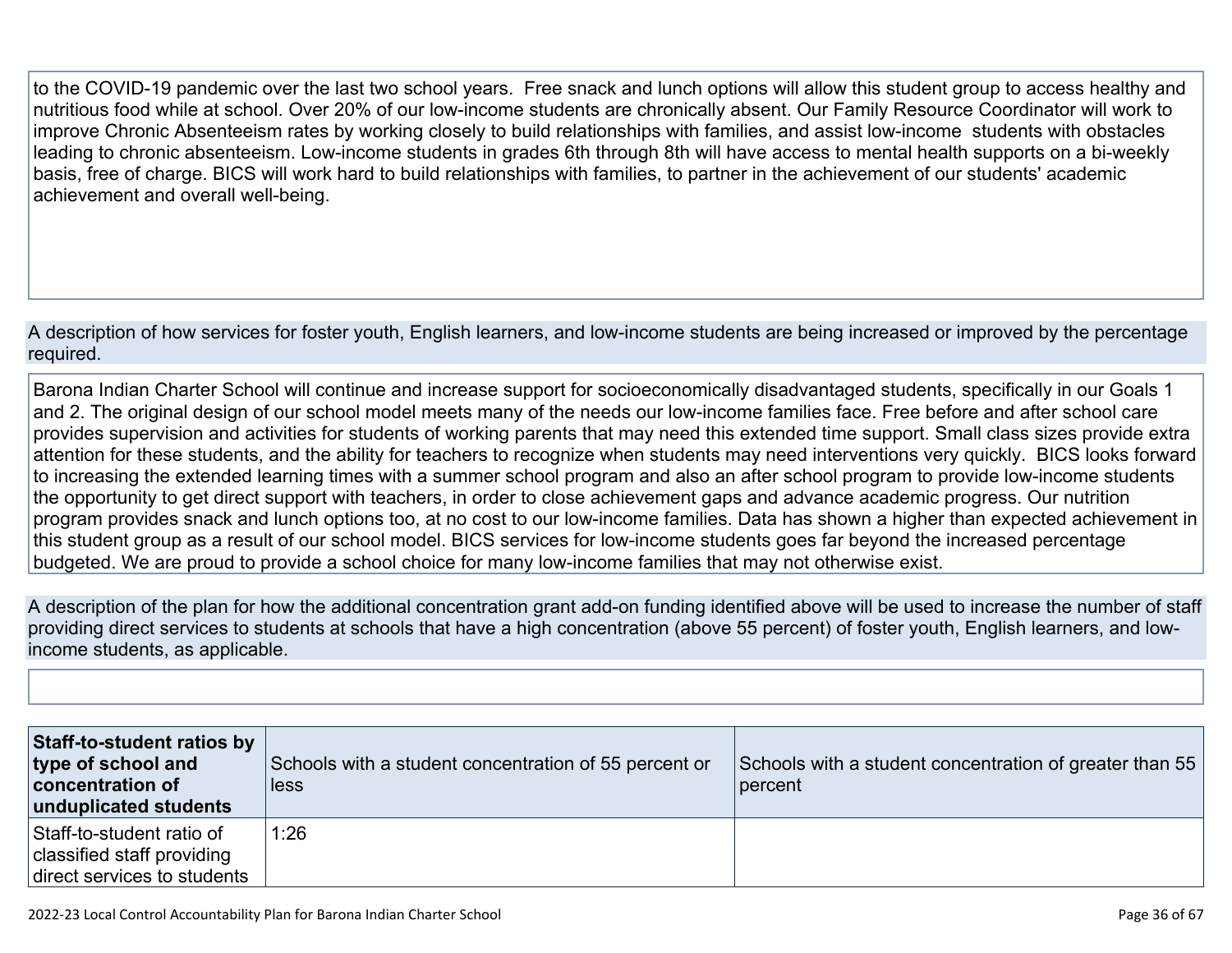| Staff-to-student ratios by<br>type of school and<br>concentration of<br>unduplicated students | Schools with a student concentration of 55 percent or<br>less | Schools with a student concentration of greater than 55<br>percent |
|-----------------------------------------------------------------------------------------------|---------------------------------------------------------------|--------------------------------------------------------------------|
| Staff-to-student ratio of<br>certificated staff providing<br>direct services to students      | 1:15                                                          |                                                                    |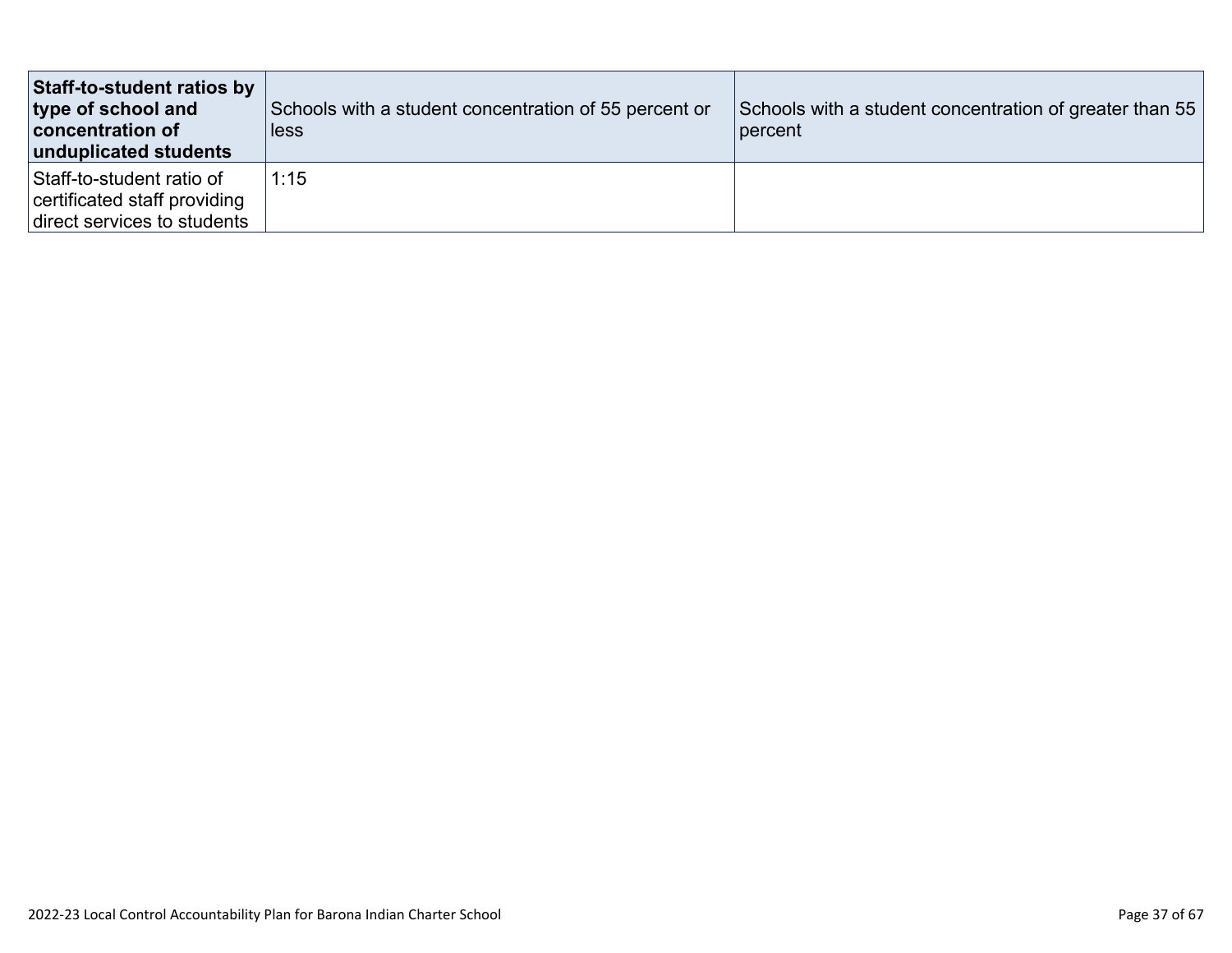### **2022-23 Total Expenditures Table**

| <b>Totals</b>  |                | <b>LCFF Funds</b>                                              | <b>Other State</b><br><b>Funds</b> | <b>Local Funds</b>      |  | <b>Federal Funds</b> | <b>Total Funds</b>       | <b>Total Personnel</b> | <b>Total Non-</b><br>personnel |                    |
|----------------|----------------|----------------------------------------------------------------|------------------------------------|-------------------------|--|----------------------|--------------------------|------------------------|--------------------------------|--------------------|
| <b>Totals</b>  |                | \$739,924.00                                                   | \$129,094.14                       |                         |  | \$78,698.86          | \$947,717.00             | \$777,217.00           | \$170,500.00                   |                    |
|                |                |                                                                |                                    |                         |  |                      |                          |                        |                                |                    |
| <b>Goal</b>    | <b>Action#</b> | <b>Action Title</b>                                            |                                    | <b>Student Group(s)</b> |  | <b>LCFF Funds</b>    | <b>Other State Funds</b> | <b>Local Funds</b>     | <b>Federal Funds</b>           | <b>Total Funds</b> |
| $\mathbf 1$    | $1.1$          | Improve Math<br>Program                                        | Low Income                         |                         |  | \$13,000.00          |                          |                        |                                | \$13,000.00        |
| $\mathbf{1}$   | $1.2$          | Instructional<br>Specialist                                    | Low Income                         |                         |  | \$500.00             | \$19,200.00              |                        |                                | \$19,700.00        |
| $\mathbf{1}$   | 1.3            | Summer School/ After<br>School Support for<br>ELA/Math         | Low Income                         |                         |  |                      |                          |                        | \$13,000.00                    | \$13,000.00        |
| $\mathbf 1$    | 1.4            | <b>Maintain Small Class</b><br>size                            | Low Income                         |                         |  | \$558,015.00         | \$54,445.00              |                        | \$25,195.00                    | \$637,655.00       |
| $\mathbf{1}$   | 1.5            | Academic and<br><b>Behavior Supports for</b><br>Students(MTSS) | Low Income                         |                         |  | \$37,572.00          |                          |                        | \$4,500.00                     | \$42,072.00        |
| $\overline{2}$ | 2.1            | <b>Improve Overall</b><br>Attendance                           |                                    | Low Income              |  | \$8,500.00           |                          |                        | \$22,453.00                    | \$30,953.00        |
| $\mathbf{2}$   | 2.2            | <b>Maintain Suspension</b><br>and Expulsion rate of<br>$< 1\%$ | Low Income                         |                         |  |                      |                          |                        |                                |                    |
| $\overline{2}$ | 2.3            | <b>Student and Staff</b><br>Well-Being Initiative              | Low Income                         |                         |  |                      | \$5,449.14               |                        | \$13,550.86                    | \$19,000.00        |
| $\overline{2}$ | 2.4            | California Healthy<br>Kids Surveys (Grades<br>$5$ to $8)$      | All                                |                         |  | \$1,400.00           |                          |                        |                                | \$1,400.00         |
| $\overline{2}$ | 2.5            | <b>Physical Education</b><br>and Nutrition                     | Low Income                         |                         |  | \$10,000.00          |                          |                        |                                | \$10,000.00        |
| $\overline{2}$ | 2.6            | Mental Health and<br><b>Counselling Services</b>               | Low Income                         |                         |  |                      |                          |                        |                                |                    |
| $\overline{2}$ | 2.7            | <b>Partner with Families</b>                                   | Low Income                         |                         |  | \$4,000.00           |                          |                        |                                | \$4,000.00         |
| $3\phantom{a}$ | 3.1            | <b>Facilities</b>                                              | All                                |                         |  | \$16,500.00          | \$50,000.00              |                        |                                | \$66,500.00        |
| $\mathbf{3}$   | 3.2            | Campus<br>Improvements                                         | All                                |                         |  | \$30,000.00          |                          |                        |                                | \$30,000.00        |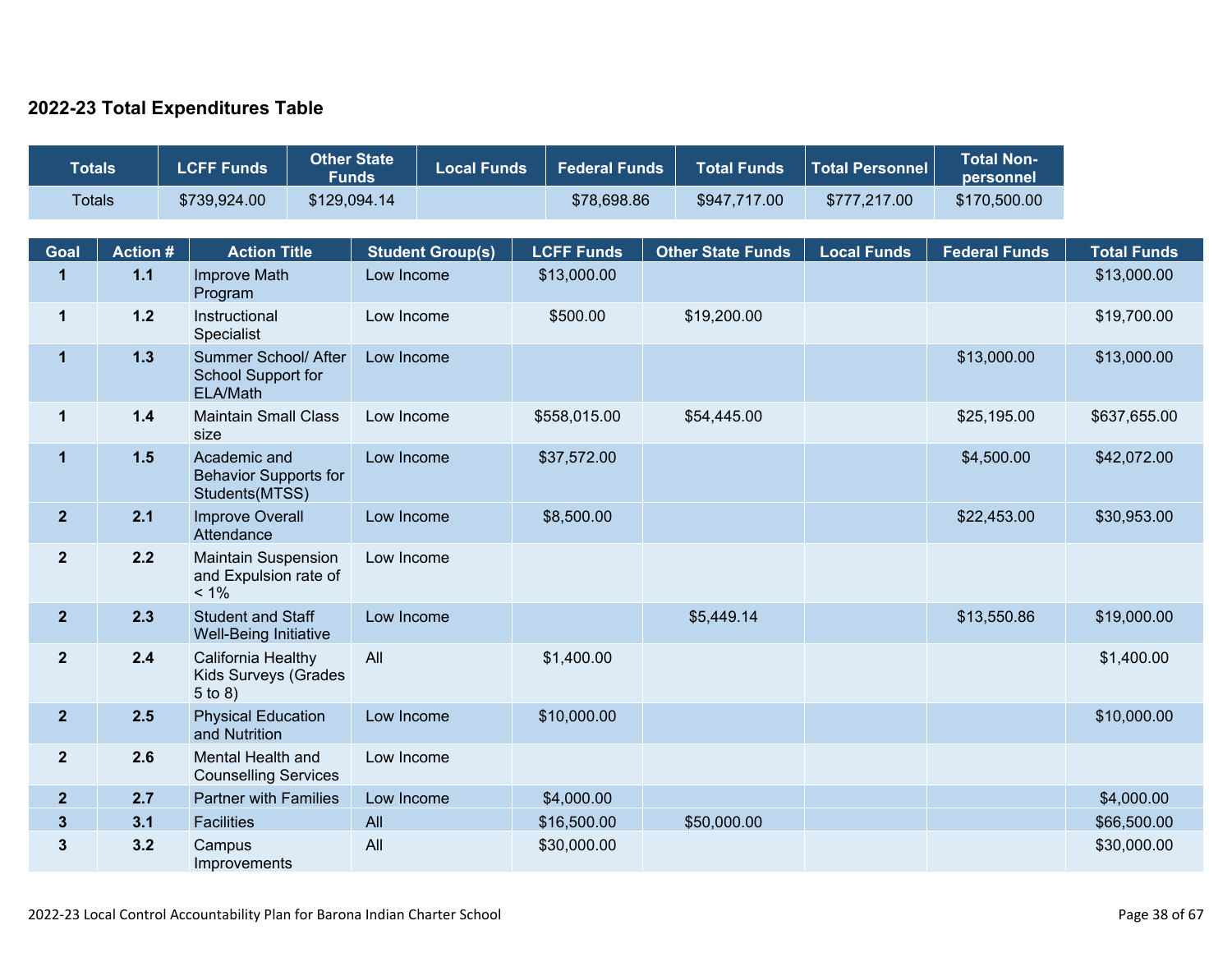| Goal | <b>Action #</b> | <b>Action Title</b>                 | Student Group(s)   LCFF Funds |             | Other State Funds   Local Funds   Federal Funds |  | <b>Total Funds</b> |
|------|-----------------|-------------------------------------|-------------------------------|-------------|-------------------------------------------------|--|--------------------|
|      | 3.3             | Campus supervisor<br>and attendants | All                           | \$60,437.00 |                                                 |  | \$60,437.00        |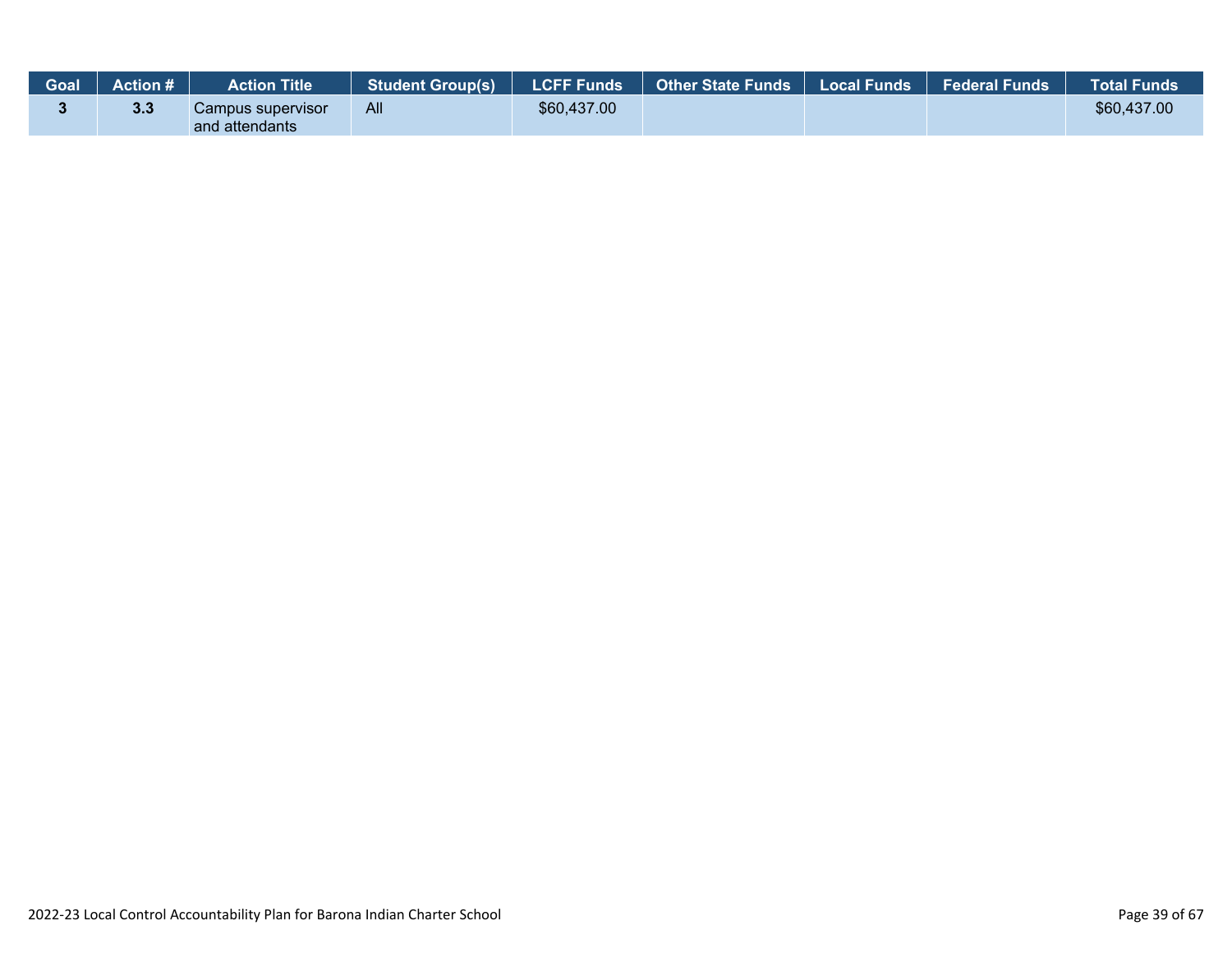### **2022-23 Contributing Actions Table**

| 1. Projected<br><b>LCFF Base</b><br><b>Grant</b> | 2. Projected<br><b>LCFF</b><br><b>Supplemental</b><br>and/or<br><b>Concentration</b><br><b>Grants</b> | 3. Projected<br><b>Percentage to</b><br>Increase or<br><b>Improve</b><br><b>Services for</b><br>the Coming<br><b>School Year</b><br>(2 divided by | <b>LCFF</b><br><b>Carryover —</b><br>Percentage<br>(Percentage<br>from Prior<br>Year) | <b>Total</b><br><b>Percentage to</b><br>Increase or<br><b>Improve</b><br><b>Services for</b><br>the Coming<br><b>School Year</b><br>(3 + Carryover<br>%) | 4. Total<br><b>Planned</b><br><b>Contributing</b><br><b>Expenditures</b><br>(LCFF Funds) | 5. Total<br><b>Planned</b><br>Percentage of<br><b>Improved</b><br><b>Services</b><br>(%) | <b>Planned</b><br><b>Percentage to</b><br>Increase or<br>Improve<br><b>Services for</b><br>the Coming<br><b>School Year</b><br>(4 divided by<br>$1$ , plus $5$ ) | <b>Totals by</b><br>Type    | <b>Total LCFF</b><br><b>Funds</b> |
|--------------------------------------------------|-------------------------------------------------------------------------------------------------------|---------------------------------------------------------------------------------------------------------------------------------------------------|---------------------------------------------------------------------------------------|----------------------------------------------------------------------------------------------------------------------------------------------------------|------------------------------------------------------------------------------------------|------------------------------------------------------------------------------------------|------------------------------------------------------------------------------------------------------------------------------------------------------------------|-----------------------------|-----------------------------------|
| 829332                                           | 68,022                                                                                                | 8.20%                                                                                                                                             | $0.00\%$                                                                              | 8.20%                                                                                                                                                    | \$631,587.00                                                                             | $0.00\%$                                                                                 | 76.16 %                                                                                                                                                          | Total:                      | \$631,587.00                      |
|                                                  |                                                                                                       |                                                                                                                                                   |                                                                                       |                                                                                                                                                          |                                                                                          |                                                                                          |                                                                                                                                                                  | <b>LEA-wide</b><br>Total:   | \$631,587.00                      |
|                                                  |                                                                                                       |                                                                                                                                                   |                                                                                       |                                                                                                                                                          |                                                                                          |                                                                                          |                                                                                                                                                                  | <b>Limited Total:</b>       | \$0.00                            |
|                                                  |                                                                                                       |                                                                                                                                                   |                                                                                       |                                                                                                                                                          |                                                                                          |                                                                                          |                                                                                                                                                                  | <b>Schoolwide</b><br>Total: | \$631,587.00                      |

| <b>Goal</b>    | <b>Action #</b> | <b>Action Title</b>                                       | <b>Contributing to</b><br>Increased or<br><b>Improved</b><br>Services? | <b>Scope</b>           | <b>Unduplicated</b><br><b>Student Group(s)</b> | <b>Location</b> | <b>Planned</b><br><b>Expenditures for</b><br><b>Contributing</b><br><b>Actions (LCFF</b><br>Funds) | <b>Planned</b><br><b>Percentage of</b><br><b>Improved</b><br>Services (%) |
|----------------|-----------------|-----------------------------------------------------------|------------------------------------------------------------------------|------------------------|------------------------------------------------|-----------------|----------------------------------------------------------------------------------------------------|---------------------------------------------------------------------------|
| $\mathbf{1}$   | $1.1$           | Improve Math Program                                      | <b>Yes</b>                                                             | LEA-wide<br>Schoolwide | Low Income                                     |                 | \$13,000.00                                                                                        |                                                                           |
| $\mathbf{1}$   | $1.2$           | <b>Instructional Specialist</b>                           | <b>Yes</b>                                                             | LEA-wide<br>Schoolwide | Low Income                                     |                 | \$500.00                                                                                           |                                                                           |
| $\mathbf{1}$   | 1.3             | Summer School/ After<br>School Support for<br>ELA/Math    | Yes                                                                    | LEA-wide<br>Schoolwide | Low Income                                     | Grades 2-8      |                                                                                                    |                                                                           |
| 1              | 1.4             | <b>Maintain Small Class size</b>                          | <b>Yes</b>                                                             | LEA-wide<br>Schoolwide | Low Income                                     |                 | \$558,015.00                                                                                       |                                                                           |
| $\mathbf 1$    | 1.5             | Academic and Behavior<br>Supports for<br>Students(MTSS)   | <b>Yes</b>                                                             | LEA-wide<br>Schoolwide | Low Income                                     |                 | \$37,572.00                                                                                        |                                                                           |
| $\overline{2}$ | 2.1             | Improve Overall Attendance                                | <b>Yes</b>                                                             | LEA-wide<br>Schoolwide | Low Income                                     |                 | \$8,500.00                                                                                         |                                                                           |
| 2 <sup>2</sup> | 2.2             | Maintain Suspension and<br>Expulsion rate of < 1%         | <b>Yes</b>                                                             | LEA-wide<br>Schoolwide | Low Income                                     |                 |                                                                                                    |                                                                           |
| $\overline{2}$ | 2.3             | <b>Student and Staff Well-</b><br><b>Being Initiative</b> | <b>Yes</b>                                                             | LEA-wide<br>Schoolwide | Low Income                                     |                 |                                                                                                    |                                                                           |

2022-23 Local Control Accountability Plan for Barona Indian Charter School **Page 10** of 67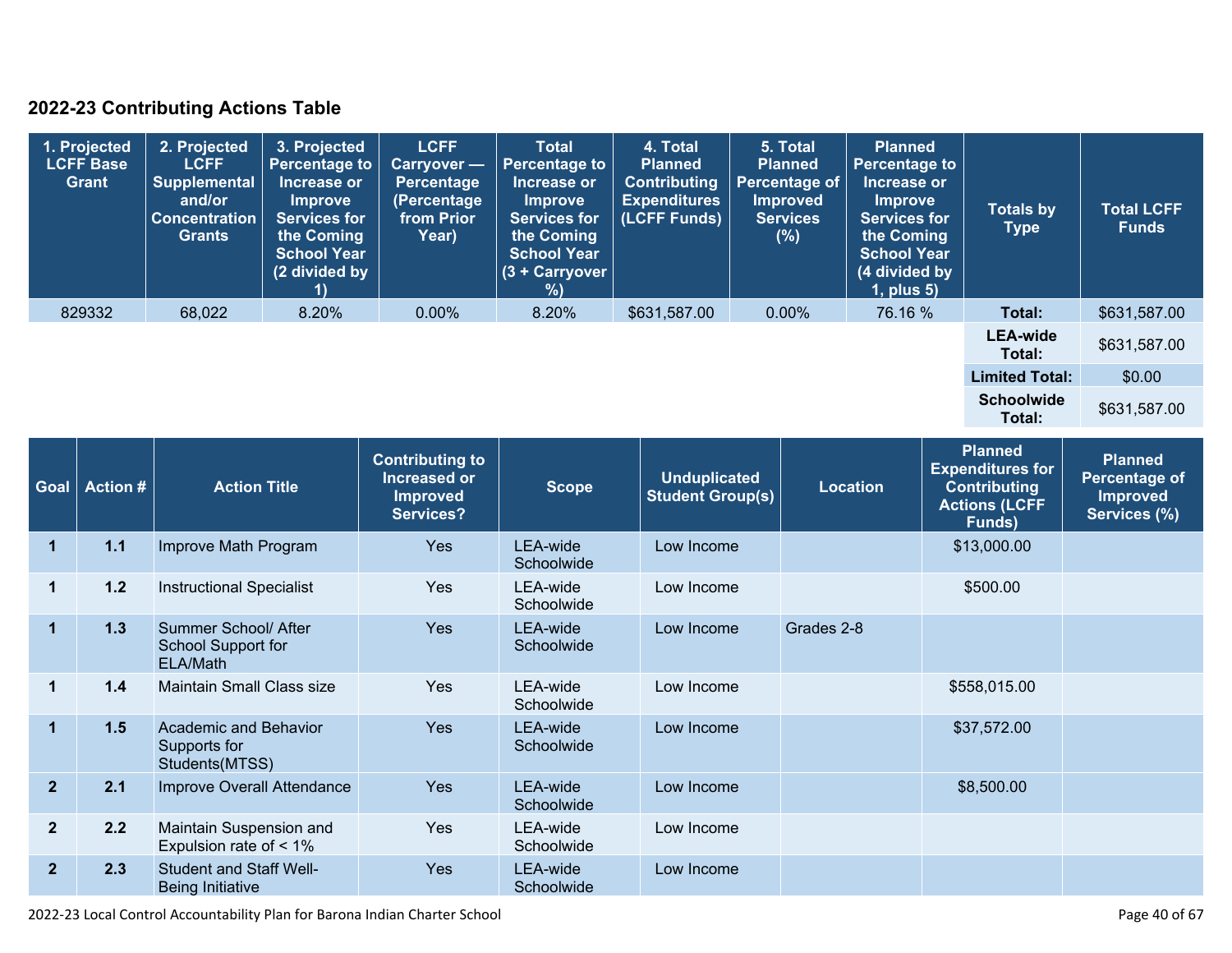|                | Goal   Action # | <b>Action Title</b>                              | <b>Contributing to</b><br>Increased or<br><b>Improved</b><br>Services? | <b>Scope</b>           | <b>Unduplicated</b><br><b>Student Group(s)</b> | <b>Location</b> | <b>Planned</b><br><b>Expenditures for</b><br><b>Contributing</b><br><b>Actions (LCFF)</b><br>Funds) | <b>Planned</b><br>Percentage of<br><b>Improved</b><br>Services (%) |
|----------------|-----------------|--------------------------------------------------|------------------------------------------------------------------------|------------------------|------------------------------------------------|-----------------|-----------------------------------------------------------------------------------------------------|--------------------------------------------------------------------|
| $\overline{2}$ | 2.5             | Physical Education and<br><b>Nutrition</b>       | Yes:                                                                   | LEA-wide<br>Schoolwide | Low Income                                     |                 | \$10,000.00                                                                                         |                                                                    |
| $\mathbf{2}$   | 2.6             | Mental Health and<br><b>Counselling Services</b> | Yes                                                                    | LEA-wide<br>Schoolwide | Low Income                                     |                 |                                                                                                     |                                                                    |
| $\overline{2}$ | 2.7             | <b>Partner with Families</b>                     | Yes                                                                    | LEA-wide<br>Schoolwide | Low Income                                     |                 | \$4,000.00                                                                                          |                                                                    |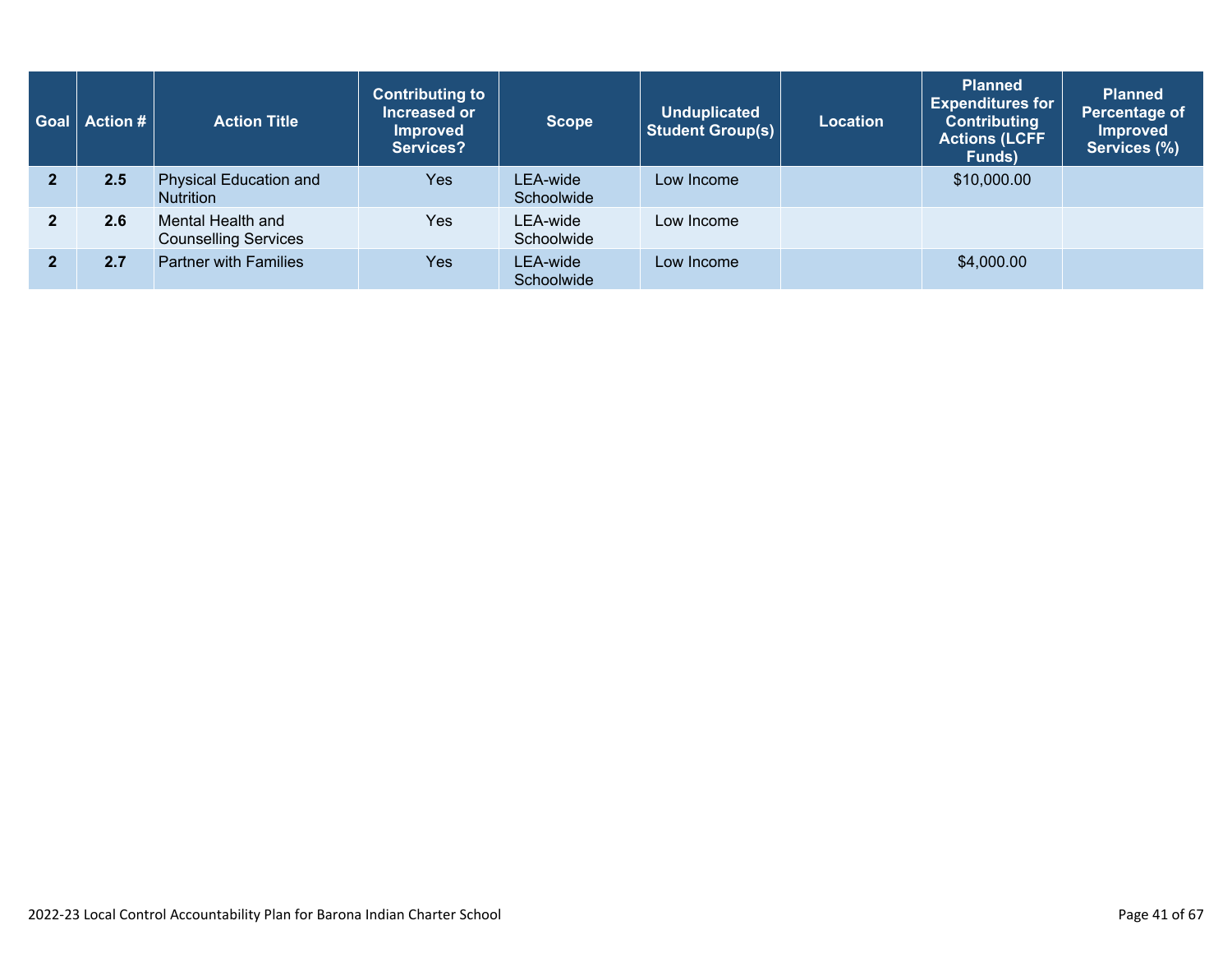### **2021-22 Annual Update Table**

| <b>Totals</b> | <b>Last Year's</b><br><b>Total Planned</b><br><b>Expenditures</b><br>(Total Funds) | <b>Total Estimated</b><br><b>Expenditures</b><br>(Total Funds) |
|---------------|------------------------------------------------------------------------------------|----------------------------------------------------------------|
| <b>Totals</b> | \$1,202,581.15                                                                     | \$1,144,191.00                                                 |

| <b>Last Year's</b><br>Goal # | <b>Last Year's Action</b><br># | <b>Prior Action/Service Title</b>                    | <b>Contributed to Increased</b><br>or Improved Services? | <b>Last Year's Planned</b><br><b>Expenditures</b><br>(Total Funds) | <b>Estimated Actual</b><br><b>Expenditures</b><br>(Input Total Funds) |
|------------------------------|--------------------------------|------------------------------------------------------|----------------------------------------------------------|--------------------------------------------------------------------|-----------------------------------------------------------------------|
| $\overline{1}$               | $1.1$                          | Improve Math Program                                 | Yes                                                      | \$15,913.00                                                        | \$1,560                                                               |
| $\mathbf{1}$                 | $1.2$                          | <b>Instructional Specialist</b>                      | Yes                                                      | \$21,360.00                                                        | \$15,428                                                              |
| $\mathbf 1$                  | $1.3$                          | Summer School/ After School<br>Support for ELA/Math  | Yes                                                      | \$20,103.15                                                        | \$21,747                                                              |
| $\blacktriangleleft$         | $1.4$                          | <b>Maintain Small Class size</b>                     | Yes                                                      | \$582,735.00                                                       | \$633,821                                                             |
| $\mathbf{1}$                 | 1.5                            | Academic and Behavior Supports<br>for Students(MTSS) | Yes                                                      | \$75,523.00                                                        | \$84,793                                                              |
| $\overline{2}$               | 2.1                            | Improve Overall Attendance                           | Yes                                                      | \$25,547.00                                                        | \$30,789                                                              |
| $\overline{2}$               | 2.2                            | Maintain Suspension and Expulsion<br>rate of $< 1\%$ | Yes                                                      | \$77,920.00                                                        | \$22,982                                                              |
| $\overline{2}$               | 2.3                            | <b>Student and Staff Well-Being</b><br>Initiative    | Yes                                                      | \$30,015.00                                                        | \$25,585                                                              |
| $\overline{2}$               | 2.4                            | California Healthy Kids Surveys<br>(Grades 5 to 8)   | <b>No</b>                                                | \$1,400.00                                                         | \$1,000                                                               |
| $\overline{2}$               | 2.5                            | <b>Physical Education and Nutrition</b>              | Yes                                                      | \$67,956.00                                                        | \$70,322                                                              |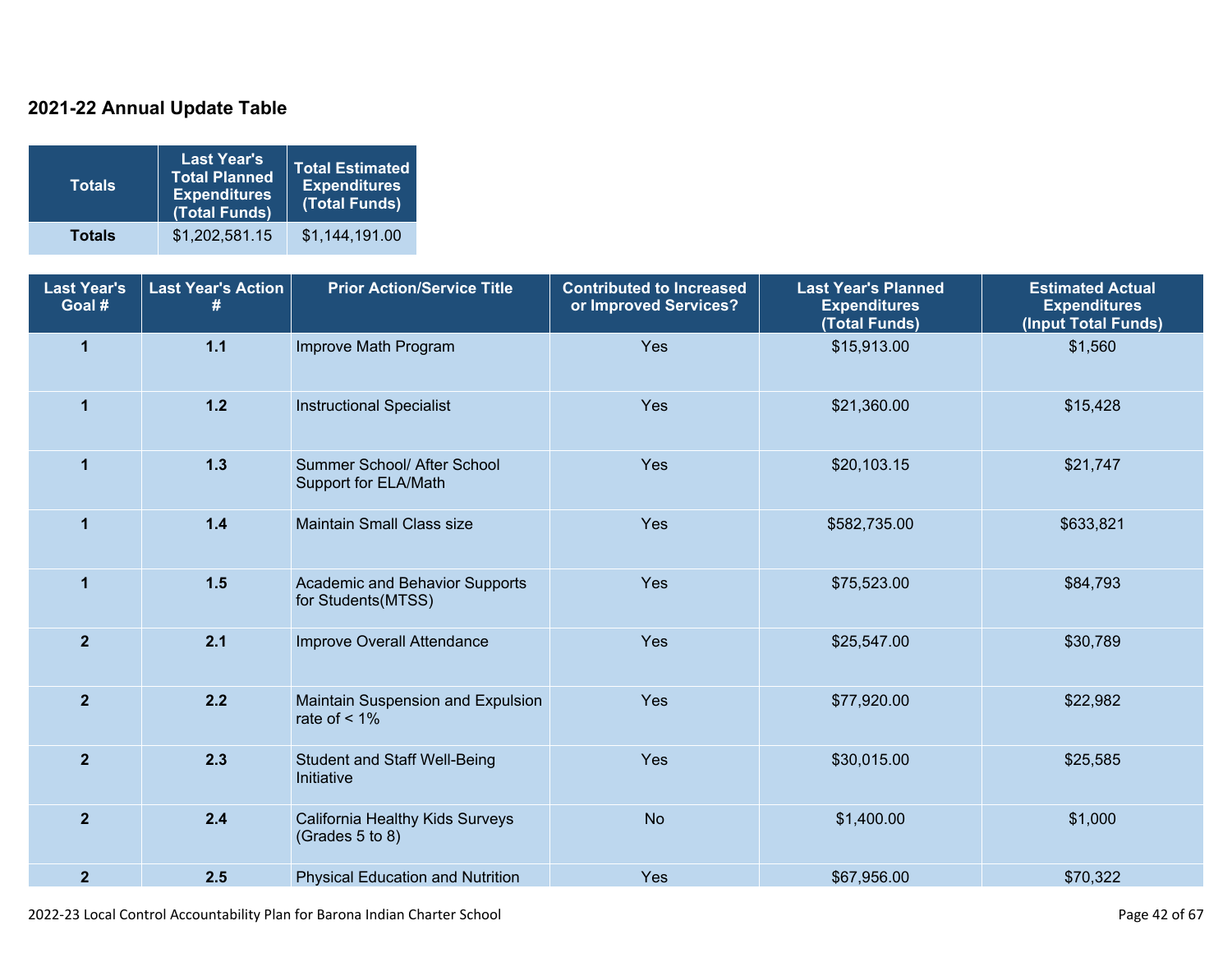| <b>Last Year's</b><br>Goal # | <b>Last Year's Action</b><br>Ħ | <b>Prior Action/Service Title</b>                | <b>Contributed to Increased</b><br>or Improved Services? | <b>Last Year's Planned</b><br><b>Expenditures</b><br>(Total Funds) | <b>Estimated Actual</b><br><b>Expenditures</b><br>(Input Total Funds) |
|------------------------------|--------------------------------|--------------------------------------------------|----------------------------------------------------------|--------------------------------------------------------------------|-----------------------------------------------------------------------|
|                              |                                |                                                  |                                                          |                                                                    |                                                                       |
| $\overline{2}$               | 2.6                            | Mental Health and Counselling<br><b>Services</b> | <b>Yes</b>                                               |                                                                    |                                                                       |
| $\overline{2}$               | 2.7                            | <b>Partner with Families</b>                     | <b>Yes</b>                                               | \$4,000.00                                                         | \$3,600                                                               |
| $\overline{3}$               | 3.1                            | <b>Facilities</b>                                | <b>No</b>                                                | \$155,000.00                                                       | \$66,500                                                              |
| 3                            | 3.2                            | <b>Campus Improvements</b>                       | <b>No</b>                                                | \$72,736.00                                                        | \$86,742                                                              |
| 3                            | 3.3                            | Campus supervisor and attendants                 | <b>No</b>                                                | \$52,373.00                                                        | \$79,322                                                              |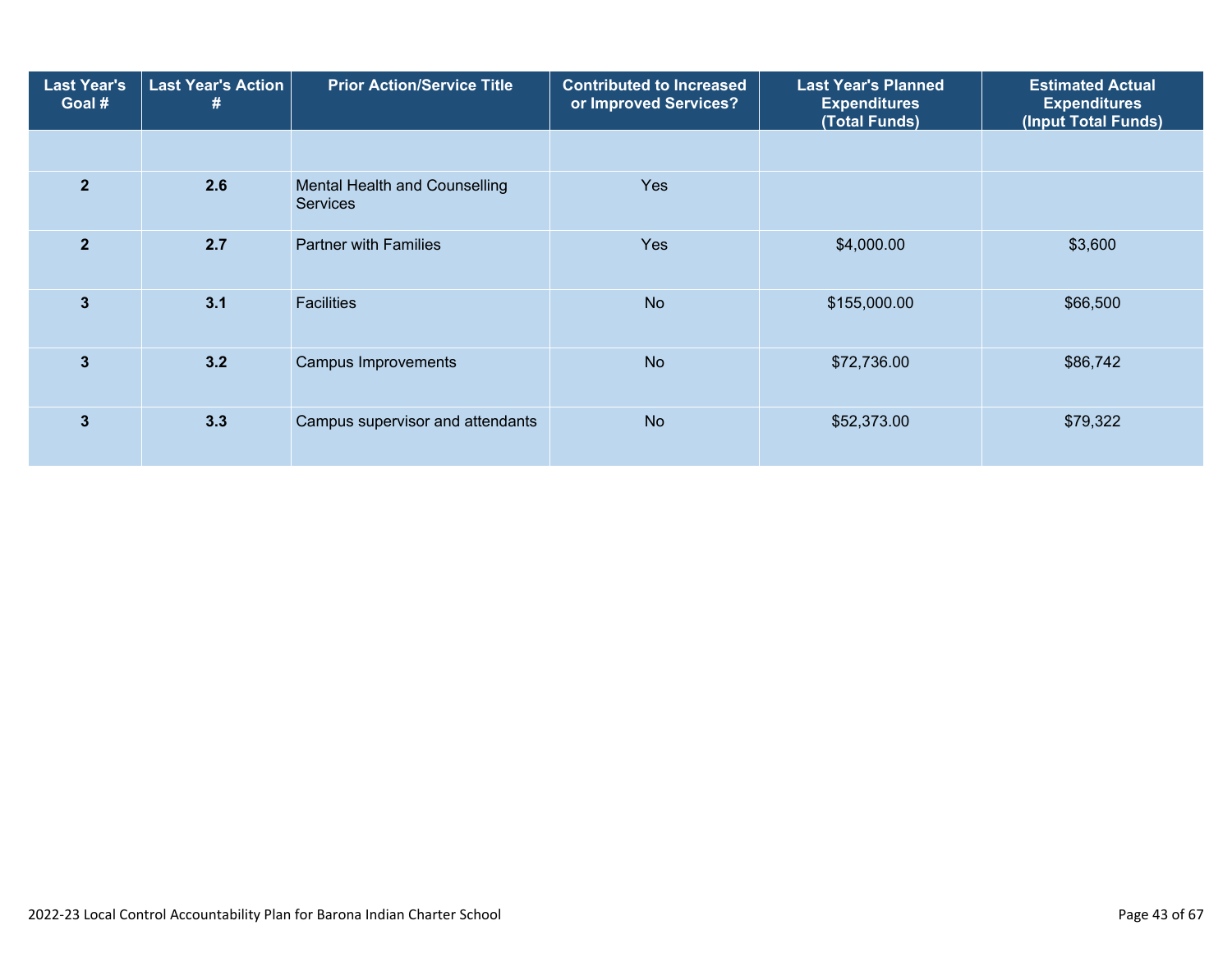### **2021-22 Contributing Actions Annual Update Table**

|                          | <b>6. Estimated</b><br><b>LCFF</b><br><b>Supplemental</b><br>4. Total Planned<br>and/or<br><b>Contributing</b><br><b>Concentration</b><br><b>Expenditures</b><br>(LCFF Funds)<br><b>Grants</b><br>(Input Dollar<br><b>Amount)</b> |                                                             | 7. Total Estimated<br><b>Expenditures for</b><br><b>Contributing</b><br><b>Actions</b><br>(LCFF Funds) | <b>Difference</b><br><b>Between Planned</b><br>and Estimated<br><b>Expenditures for</b><br><b>Contributing</b><br><b>Actions</b><br>(Subtract 7 from<br>4) |                                                                     |                                                                                                                        | <b>5. Total Planned</b><br>Percentage of<br><b>Improved</b><br>Services (%) |                                                                                                                   | 8. Total Estimated<br><b>Percentage of</b><br><b>Improved</b><br><b>Services</b><br>(%) | <b>Difference</b><br><b>Between Planned</b><br>and Estimated<br><b>Percentage of</b><br><b>Improved</b><br><b>Services</b><br>(Subtract 5 from<br>8) |                                                                                                   |
|--------------------------|-----------------------------------------------------------------------------------------------------------------------------------------------------------------------------------------------------------------------------------|-------------------------------------------------------------|--------------------------------------------------------------------------------------------------------|------------------------------------------------------------------------------------------------------------------------------------------------------------|---------------------------------------------------------------------|------------------------------------------------------------------------------------------------------------------------|-----------------------------------------------------------------------------|-------------------------------------------------------------------------------------------------------------------|-----------------------------------------------------------------------------------------|------------------------------------------------------------------------------------------------------------------------------------------------------|---------------------------------------------------------------------------------------------------|
|                          | 66,900                                                                                                                                                                                                                            | \$722,755.00                                                | \$911,027.00                                                                                           |                                                                                                                                                            | (\$188,272.00)                                                      |                                                                                                                        | 0.00%                                                                       |                                                                                                                   | 0.00%                                                                                   | 0.00%                                                                                                                                                |                                                                                                   |
| Last<br>Year's<br>Goal # | Last<br>Year's<br><b>Action #</b>                                                                                                                                                                                                 | <b>Prior Action/Service Title</b>                           |                                                                                                        |                                                                                                                                                            | <b>Contributing to</b><br>Increased or<br><b>Improved Services?</b> | <b>Last Year's Planned</b><br><b>Expenditures for</b><br><b>Contributing</b><br><b>Actions (LCFF</b><br><b>Funds</b> ) |                                                                             | <b>Estimated Actual</b><br><b>Expenditures for</b><br><b>Contributing</b><br><b>Actions</b><br>(Input LCFF Funds) |                                                                                         | <b>Planned Percentage</b><br>of Improved<br><b>Services</b>                                                                                          | <b>Estimated Actual</b><br><b>Percentage of</b><br><b>Improved Services</b><br>(Input Percentage) |
| $\mathbf 1$              | $1.1$                                                                                                                                                                                                                             | Improve Math Program                                        |                                                                                                        |                                                                                                                                                            | Yes                                                                 |                                                                                                                        | \$2,000.00                                                                  |                                                                                                                   | \$1,560.00                                                                              |                                                                                                                                                      |                                                                                                   |
| $\mathbf{1}$             | $1.2$                                                                                                                                                                                                                             | <b>Instructional Specialist</b>                             |                                                                                                        | Yes                                                                                                                                                        |                                                                     |                                                                                                                        | \$500.00                                                                    |                                                                                                                   | \$15,428                                                                                |                                                                                                                                                      |                                                                                                   |
| $\mathbf{1}$             | $1.3$                                                                                                                                                                                                                             | Summer School/ After School<br>Support for ELA/Math         |                                                                                                        |                                                                                                                                                            | Yes                                                                 |                                                                                                                        |                                                                             |                                                                                                                   | \$21,747                                                                                |                                                                                                                                                      |                                                                                                   |
| $\mathbf{1}$             | 1.4                                                                                                                                                                                                                               | Maintain Small Class size                                   |                                                                                                        | Yes                                                                                                                                                        |                                                                     | \$494,856.00                                                                                                           |                                                                             |                                                                                                                   | \$633,821                                                                               |                                                                                                                                                      |                                                                                                   |
| $\mathbf{1}$             | 1.5                                                                                                                                                                                                                               | Academic and Behavior<br><b>Supports for Students(MTSS)</b> |                                                                                                        |                                                                                                                                                            | Yes                                                                 | \$75,523.00                                                                                                            |                                                                             |                                                                                                                   | \$84,793                                                                                |                                                                                                                                                      |                                                                                                   |
| $\overline{2}$           | 2.1                                                                                                                                                                                                                               | Improve Overall Attendance                                  |                                                                                                        |                                                                                                                                                            | Yes                                                                 |                                                                                                                        |                                                                             |                                                                                                                   | \$30,789                                                                                |                                                                                                                                                      |                                                                                                   |
| $\overline{2}$           | 2.2                                                                                                                                                                                                                               | Maintain Suspension and<br>Expulsion rate of < 1%           |                                                                                                        |                                                                                                                                                            | Yes                                                                 |                                                                                                                        | \$77,920.00                                                                 |                                                                                                                   | \$22,982                                                                                |                                                                                                                                                      |                                                                                                   |
| $\overline{2}$           | 2.3                                                                                                                                                                                                                               | Initiative                                                  | <b>Student and Staff Well-Being</b>                                                                    |                                                                                                                                                            | Yes                                                                 |                                                                                                                        |                                                                             |                                                                                                                   | \$25,585                                                                                |                                                                                                                                                      |                                                                                                   |
| $\overline{2}$           | 2.5                                                                                                                                                                                                                               | <b>Nutrition</b>                                            | <b>Physical Education and</b>                                                                          |                                                                                                                                                            | Yes                                                                 | \$67,956.00                                                                                                            |                                                                             |                                                                                                                   | \$70,322                                                                                |                                                                                                                                                      |                                                                                                   |
| $\mathbf{2}$             | 2.6                                                                                                                                                                                                                               | Mental Health and Counselling<br><b>Services</b>            |                                                                                                        |                                                                                                                                                            | Yes                                                                 |                                                                                                                        |                                                                             |                                                                                                                   |                                                                                         |                                                                                                                                                      |                                                                                                   |
| $\mathbf{2}$             | 2.7                                                                                                                                                                                                                               | <b>Partner with Families</b>                                |                                                                                                        |                                                                                                                                                            | Yes                                                                 |                                                                                                                        | \$4,000.00                                                                  |                                                                                                                   | \$4,000                                                                                 |                                                                                                                                                      |                                                                                                   |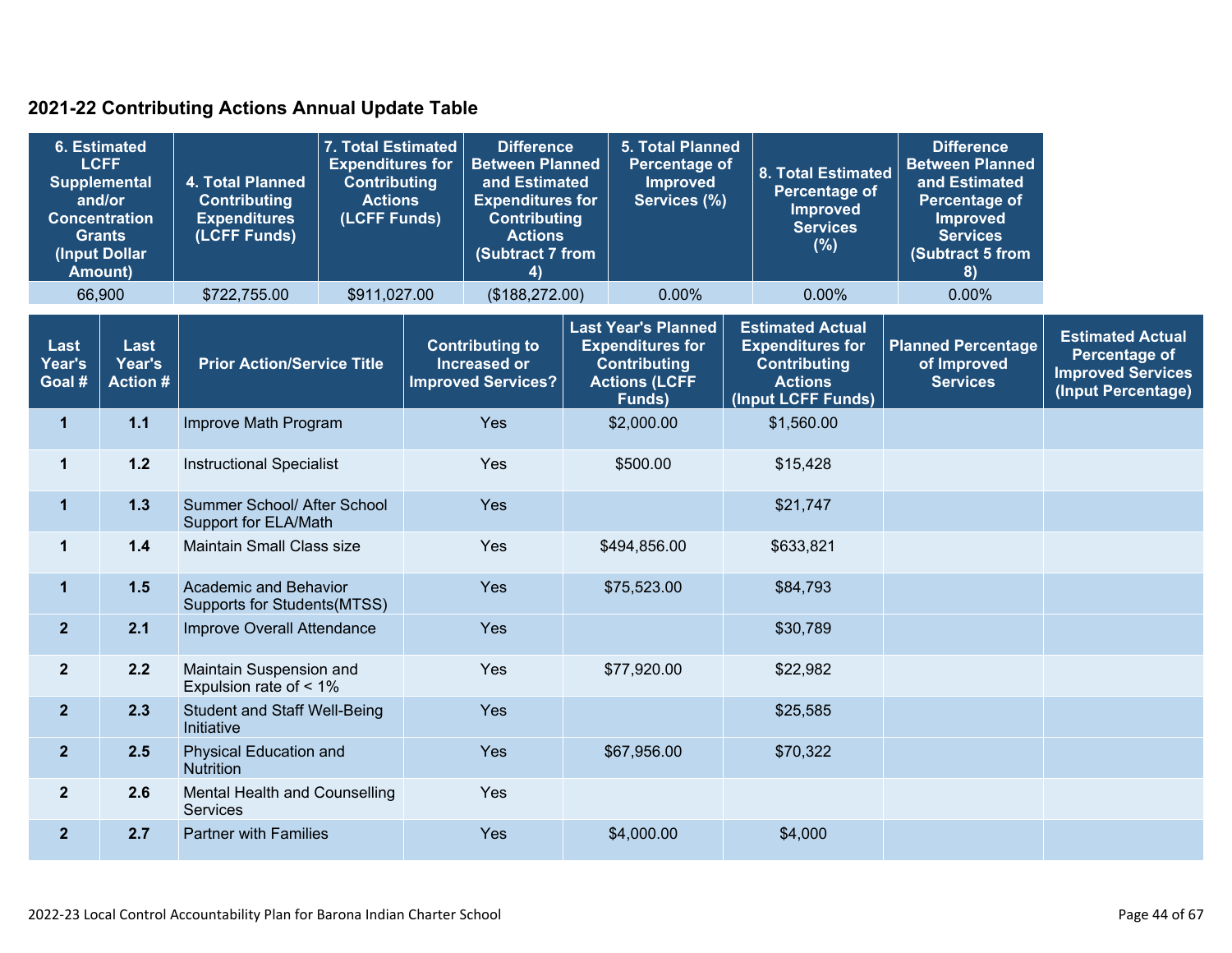### **2021-22 LCFF Carryover Table**

| 9. Estimated<br><b>Actual LCFF</b><br><b>Base Grant</b><br>(Input Dollar)<br>Amount) | 6. Estimated<br><b>Actual LCFF</b><br><b>Supplemental</b><br>and/or<br><b>Concentration</b><br><b>Grants</b> | <b>LCFF</b><br>Carryover —<br>Percentage<br>(Percentage<br>from Prior<br>Year) | 10. Total<br><b>Percentage to</b><br>Increase or<br><b>Improve</b><br><b>Services for</b><br>the Current<br><b>School Year</b><br>(6 divided by $9$ $ $<br>+ Carryover<br>% | 7. Total<br><b>Estimated</b><br><b>Actual</b><br><b>Expenditures</b><br>for<br><b>Contributing</b><br><b>Actions</b><br>(LCFF Funds) | 8. Total<br><b>Estimated</b><br><b>Actual</b><br>Percentage of<br><b>Improved</b><br><b>Services</b><br>(%) | 11. Estimated<br><b>Actual</b><br>Percentage of<br>Increased or<br><b>Improved</b><br><b>Services</b><br>(7 divided by<br>$9$ , plus $8$ ) | <b>12. LCFF</b><br>Carryover -<br>Dollar Amount<br>(Subtract 11<br>from 10 and<br>multiply by 9) | <b>13. LCFF</b><br><b>Carryover -</b><br>Percentage<br>(12 divided by<br>9) |
|--------------------------------------------------------------------------------------|--------------------------------------------------------------------------------------------------------------|--------------------------------------------------------------------------------|-----------------------------------------------------------------------------------------------------------------------------------------------------------------------------|--------------------------------------------------------------------------------------------------------------------------------------|-------------------------------------------------------------------------------------------------------------|--------------------------------------------------------------------------------------------------------------------------------------------|--------------------------------------------------------------------------------------------------|-----------------------------------------------------------------------------|
| 805,241                                                                              | 66,900                                                                                                       | $0.00\%$                                                                       | 8.31%                                                                                                                                                                       | \$911,027.00                                                                                                                         | $0.00\%$                                                                                                    | 113.14%                                                                                                                                    | \$0.00                                                                                           | $0.00\%$                                                                    |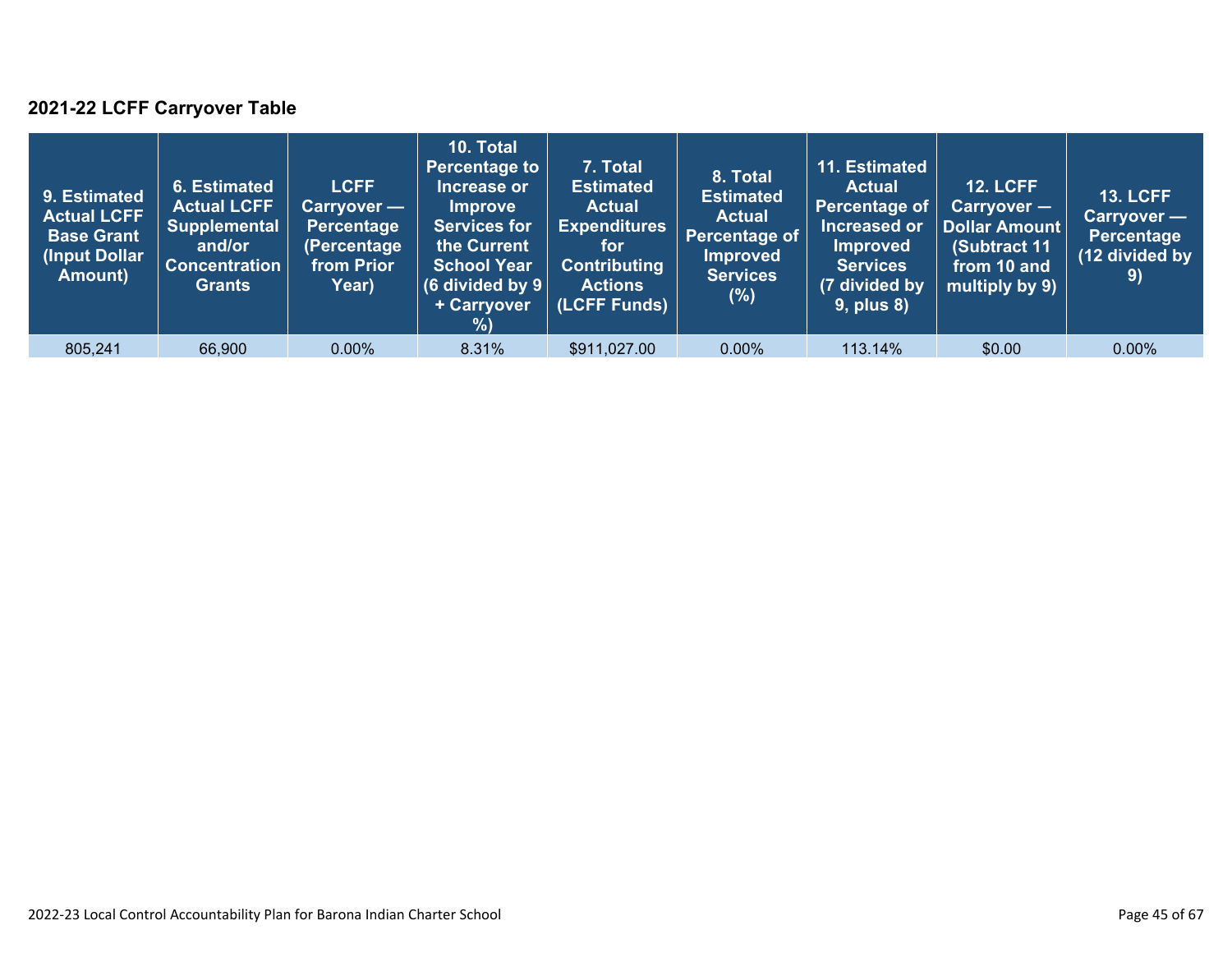# **Instructions**

Plan Summary

Engaging Educational Partners

Goals and Actions

Increased or Improved Services for Foster Youth, English Learners, and Low-Income Students

*For additional questions or technical assistance related to the completion of the Local Control and Accountability Plan (LCAP) template, please contact the local county office of education (COE), or the California Department of Education's (CDE's) Local Agency Systems Support Office, by phone at 916-319-0809 or by email at [lcff@cde.ca.gov](mailto:lcff@cde.ca.gov).*

# **Introduction and Instructions**

The Local Control Funding Formula (LCFF) requires local educational agencies (LEAs) to engage their local educational partners in an annual planning process to evaluate their progress within eight state priority areas encompassing all statutory metrics (COEs have 10 state priorities). LEAs document the results of this planning process in the LCAP using the template adopted by the State Board of Education.

The LCAP development process serves three distinct, but related functions:

- **Comprehensive Strategic Planning:** The process of developing and annually updating the LCAP supports comprehensive strategic planning (California *Education Code* [*EC*] Section 52064[e][1]). Strategic planning that is comprehensive connects budgetary decisions to teaching and learning performance data. LEAs should continually evaluate the hard choices they make about the use of limited resources to meet student and community needs to ensure opportunities and outcomes are improved for all students.
- **Meaningful Engagement of Educational Partners:** The LCAP development process should result in an LCAP that reflects decisions made through meaningful engagement (*EC* Section 52064[e][1]). Local educational partners possess valuable perspectives and insights about an LEA's programs and services. Effective strategic planning will incorporate these perspectives and insights in order to identify potential goals and actions to be included in the LCAP.
- **Accountability and Compliance:** The LCAP serves an important accountability function because aspects of the LCAP template require LEAs to show that they have complied with various requirements specified in the LCFF statutes and regulations, most notably:
	- o Demonstrating that LEAs are increasing or improving services for foster youth, English learners, and low-income students in proportion to the amount of additional funding those students generate under LCFF (*EC* Section 52064[b][4-6]).
	- o Establishing goals, supported by actions and related expenditures, that address the statutory priority areas and statutory metrics (*EC* sections 52064[b][1] and [2]).
	- o Annually reviewing and updating the LCAP to reflect progress toward the goals (*EC* Section 52064[b][7]).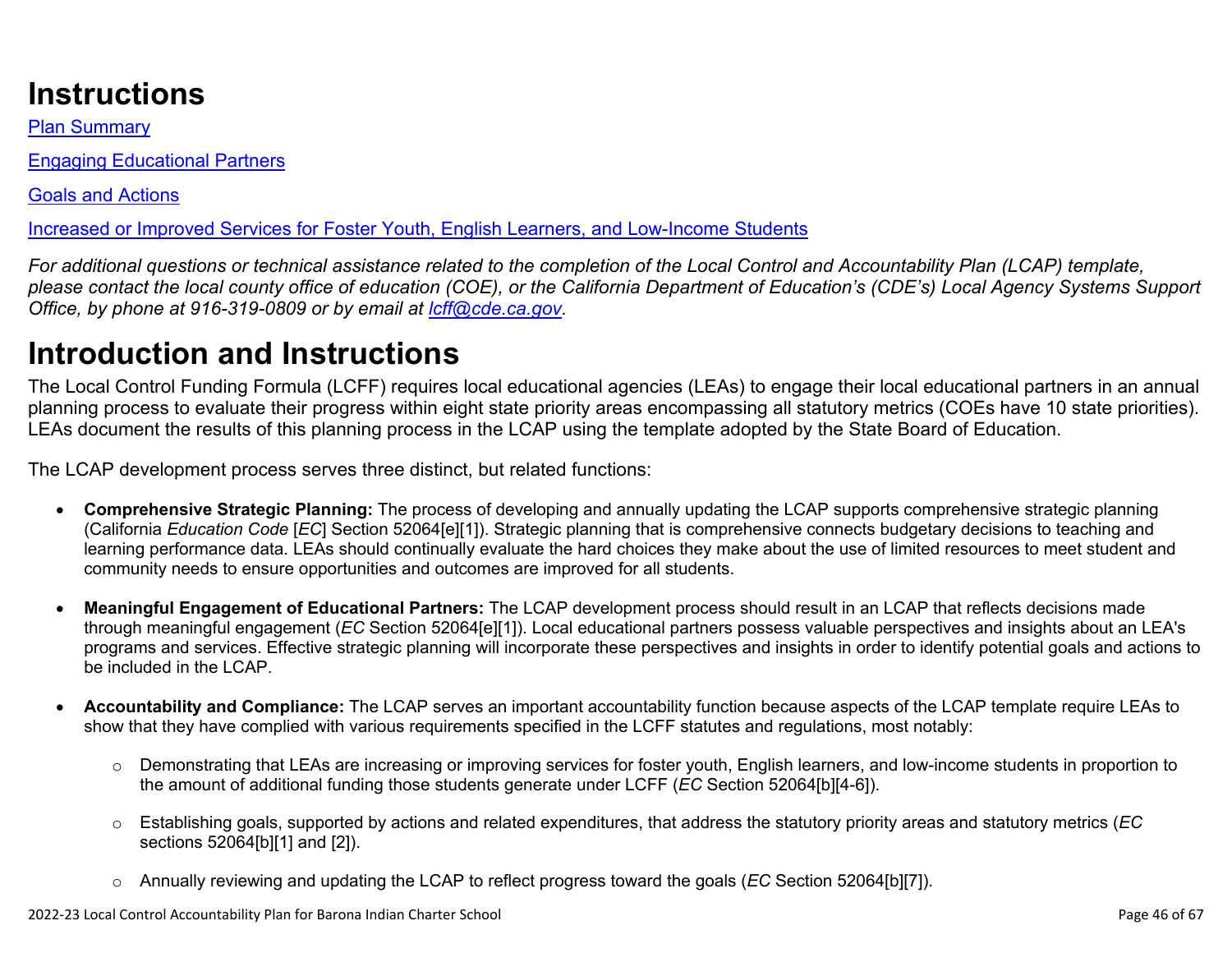The LCAP template, like each LEA's final adopted LCAP, is a document, not a process. LEAs must use the template to memorialize the outcome of their LCAP development process, which should: (a) reflect comprehensive strategic planning (b) through meaningful engagement with educational partners that (c) meets legal requirements, as reflected in the final adopted LCAP. The sections included within the LCAP template do not and cannot reflect the full development process, just as the LCAP template itself is not intended as a tool for engaging educational partners.

If a county superintendent of schools has jurisdiction over a single school district, the county board of education and the governing board of the school district may adopt and file for review and approval a single LCAP consistent with the requirements in *EC* sections 52060, 52062, 52066, 52068, and 52070. The LCAP must clearly articulate to which entity's budget (school district or county superintendent of schools) all budgeted and actual expenditures are aligned.

The revised LCAP template for the 2021–22, 2022–23, and 2023–24 school years reflects statutory changes made through Assembly Bill 1840 (Committee on Budget), Chapter 243, Statutes of 2018. These statutory changes enhance transparency regarding expenditures on actions included in the LCAP, including actions that contribute to meeting the requirement to increase or improve services for foster youth, English learners, and low-income students, and to streamline the information presented within the LCAP to make adopted LCAPs more accessible for educational partners and the public.

At its most basic, the adopted LCAP should attempt to distill not just what the LEA is doing for students in transitional kindergarten through grade twelve (TK–12), but also allow educational partners to understand why, and whether those strategies are leading to improved opportunities and outcomes for students. LEAs are strongly encouraged to use language and a level of detail in their adopted LCAPs intended to be meaningful and accessible for the LEA's diverse educational partners and the broader public.

In developing and finalizing the LCAP for adoption, LEAs are encouraged to keep the following overarching frame at the forefront of the strategic planning and educational partner engagement functions:

Given present performance across the state priorities and on indicators in the California School Dashboard (Dashboard), how is the LEA using its budgetary resources to respond to TK–12 student and community needs, and address any performance gaps, including by meeting its obligation to increase or improve services for foster youth, English learners, and low-income students?

LEAs are encouraged to focus on a set of metrics and actions that the LEA believes, based on input gathered from educational partners, research, and experience, will have the biggest impact on behalf of its TK–12 students.

These instructions address the requirements for each section of the LCAP, but may include information about effective practices when developing the LCAP and completing the LCAP itself. Additionally, information is included at the beginning of each section emphasizing the purpose that each section serves.

# **Plan Summary Purpose**

2022-23 Local Control Accountability Plan for Barona Indian Charter School Page 47 of 67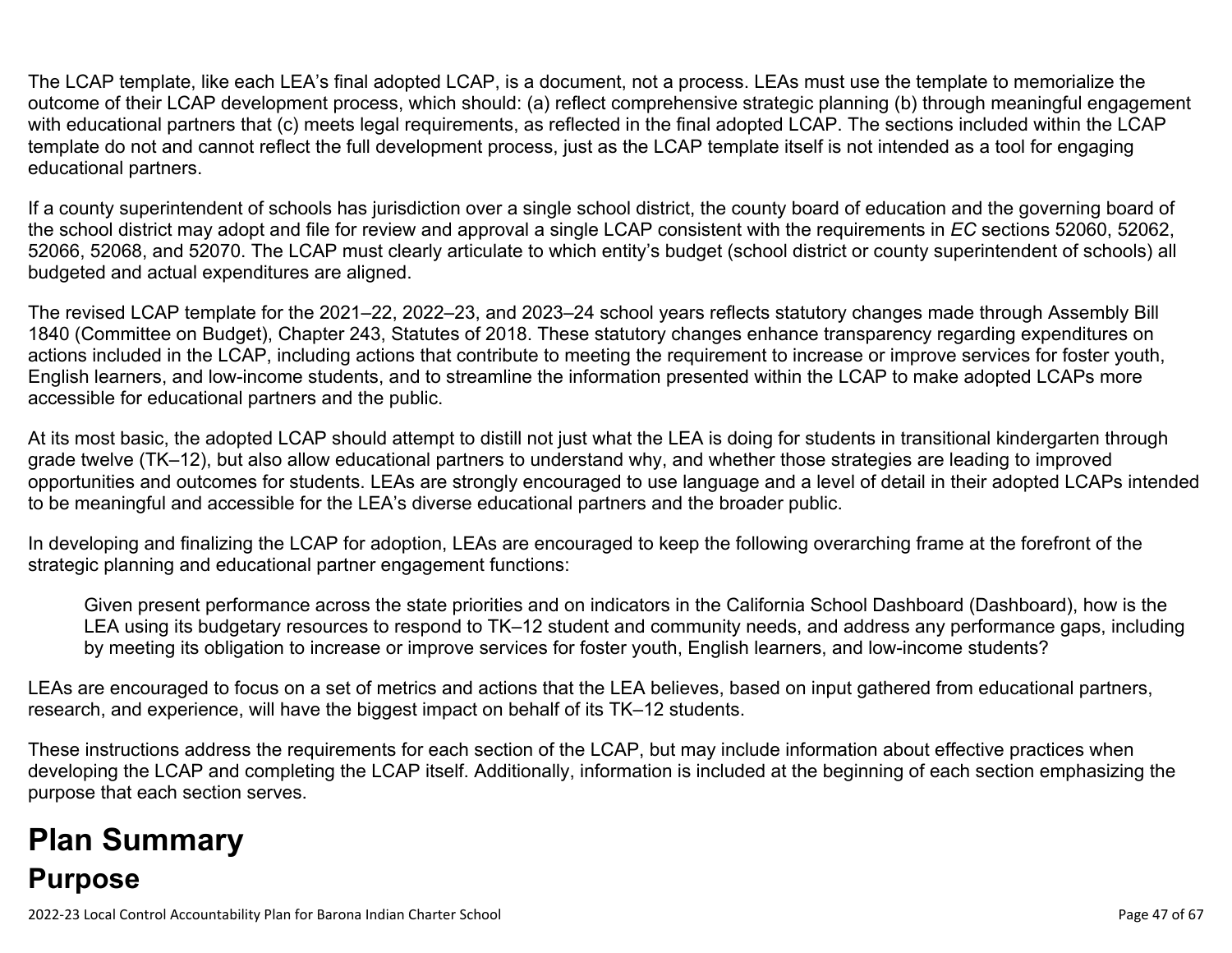A well-developed Plan Summary section provides a meaningful context for the LCAP. This section provides information about an LEA's community as well as relevant information about student needs and performance. In order to provide a meaningful context for the rest of the LCAP, the content of this section should be clearly and meaningfully related to the content included in the subsequent sections of the LCAP.

## **Requirements and Instructions**

*General Information* – Briefly describe the LEA, its schools, and its students in grades TK–12, as applicable to the LEA. For example, information about an LEA in terms of geography, enrollment, or employment, the number and size of specific schools, recent community challenges, and other such information as an LEA wishes to include can enable a reader to more fully understand an LEA's LCAP.

*Reflections: Successes* – Based on a review of performance on the state indicators and local performance indicators included in the Dashboard, progress toward LCAP goals, local self-assessment tools, input from educational partners, and any other information, what progress is the LEA most proud of and how does the LEA plan to maintain or build upon that success? This may include identifying specific examples of how past increases or improvements in services for foster youth, English learners, and low-income students have led to improved performance for these students.

*Reflections: Identified Need* – Referring to the Dashboard, identify: (a) any state indicator for which overall performance was in the "Red" or "Orange" performance category or any local indicator where the LEA received a "Not Met" or "Not Met for Two or More Years" rating AND (b) any state indicator for which performance for any student group was two or more performance levels below the "all student*"* performance. What steps is the LEA planning to take to address these areas of low performance and performance gaps? An LEA that is required to include a goal to address one or more consistently low-performing student groups or low-performing schools must identify that it is required to include this goal and must also identify the applicable student group(s) and/or school(s). Other needs may be identified using locally collected data including data collected to inform the self-reflection tools and reporting local indicators on the Dashboard.

*LCAP Highlights* – Identify and briefly summarize the key features of this year's LCAP.

*Comprehensive Support and Improvement* – An LEA with a school or schools identified for comprehensive support and improvement (CSI) under the Every Student Succeeds Act must respond to the following prompts:

- **Schools Identified**: Identify the schools within the LEA that have been identified for CSI.
- **Support for Identified Schools**: Describe how the LEA has or will support the identified schools in developing CSI plans that included a school-level needs assessment, evidence-based interventions, and the identification of any resource inequities to be addressed through the implementation of the CSI plan.
- **Monitoring and Evaluating Effectiveness**: Describe how the LEA will monitor and evaluate the implementation and effectiveness of the CSI plan to support student and school improvement.

# **Engaging Educational Partners**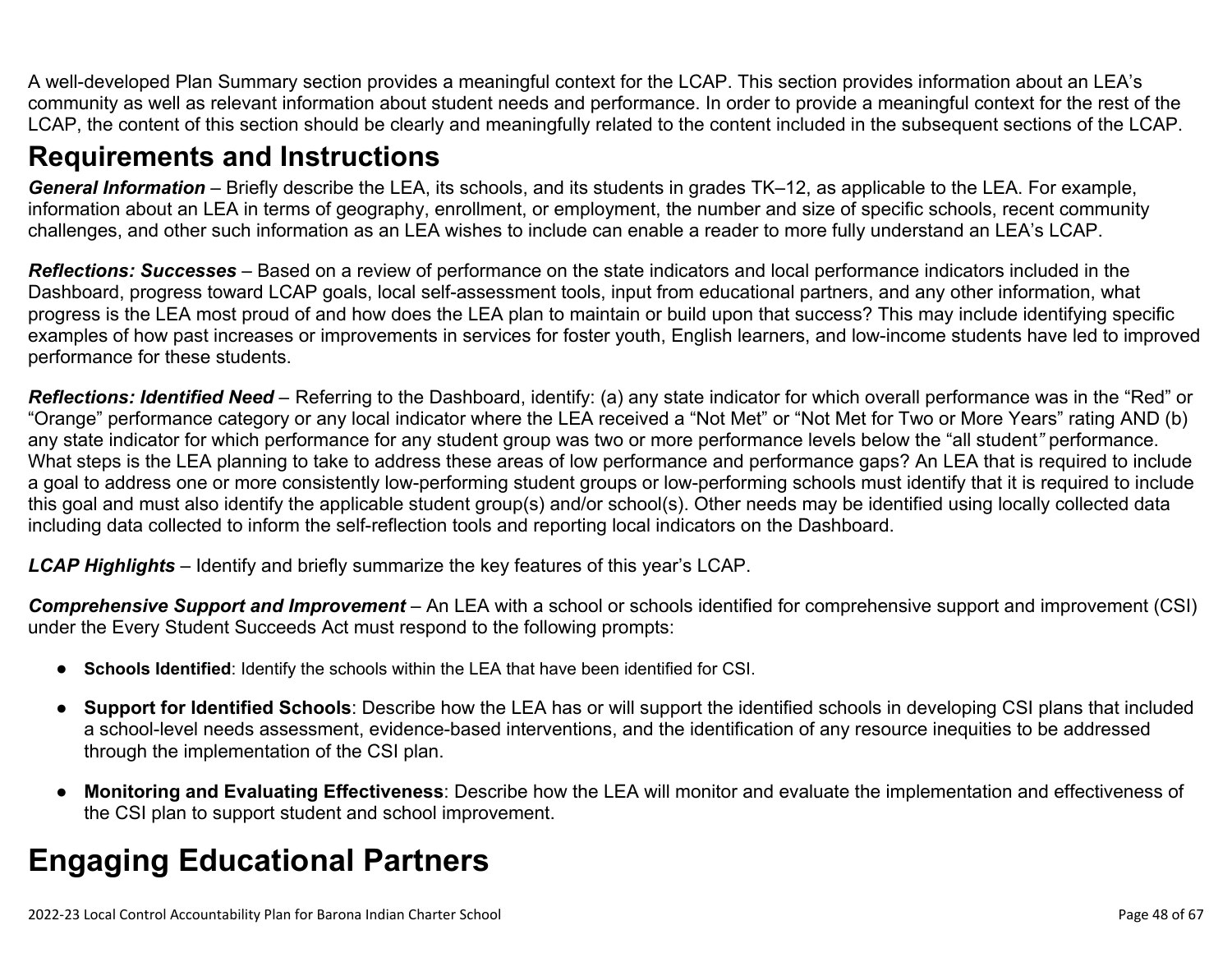## **Purpose**

Significant and purposeful engagement of parents, students, educators, and other educational partners, including those representing the student groups identified by LCFF, is critical to the development of the LCAP and the budget process. Consistent with statute, such engagement should support comprehensive strategic planning, accountability, and improvement across the state priorities and locally identified priorities (*EC* Section 52064[e][1]). Engagement of educational partners is an ongoing, annual process.

This section is designed to reflect how the engagement of educational partners influenced the decisions reflected in the adopted LCAP. The goal is to allow educational partners that participated in the LCAP development process and the broader public understand how the LEA engaged educational partners and the impact of that engagement. LEAs are encouraged to keep this goal in the forefront when completing this section.

Statute and regulations specify the educational partners that school districts and COEs must consult when developing the LCAP: teachers, principals, administrators, other school personnel, local bargaining units of the LEA, parents, and students. Before adopting the LCAP, school districts and COEs must share it with the Parent Advisory Committee and, if applicable, to its English Learner Parent Advisory Committee. The superintendent is required by statute to respond in writing to the comments received from these committees. School districts and COEs must also consult with the special education local plan area administrator(s) when developing the LCAP.

Statute requires charter schools to consult with teachers, principals, administrators, other school personnel, parents, and students in developing the LCAP. The LCAP should also be shared with, and LEAs should request input from, schoolsite-level advisory groups, as applicable (e.g., schoolsite councils, English Learner Advisory Councils, student advisory groups, etc.), to facilitate alignment between schoolsite and district-level goals and actions.

Information and resources that support effective engagement, define student consultation, and provide the requirements for advisory group composition, can be found under Resources on the following web page of the CDE's website: <https://www.cde.ca.gov/re/lc/>.

### **Requirements and Instructions**

Below is an excerpt from the 2018–19 *Guide for Annual Audits of K–12 Local Education Agencies and State Compliance Reporting*, which is provided to highlight the legal requirements for engagement of educational partners in the LCAP development process:

### **Local Control and Accountability Plan:**

For county offices of education and school districts only, verify the LEA:

- a) Presented the local control and accountability plan to the parent advisory committee in accordance with Education Code section 52062(a)(1) or 52068(a)(1), as appropriate.
- b) If applicable, presented the local control and accountability plan to the English learner parent advisory committee, in accordance with Education Code section 52062(a)(2) or 52068(a)(2), as appropriate.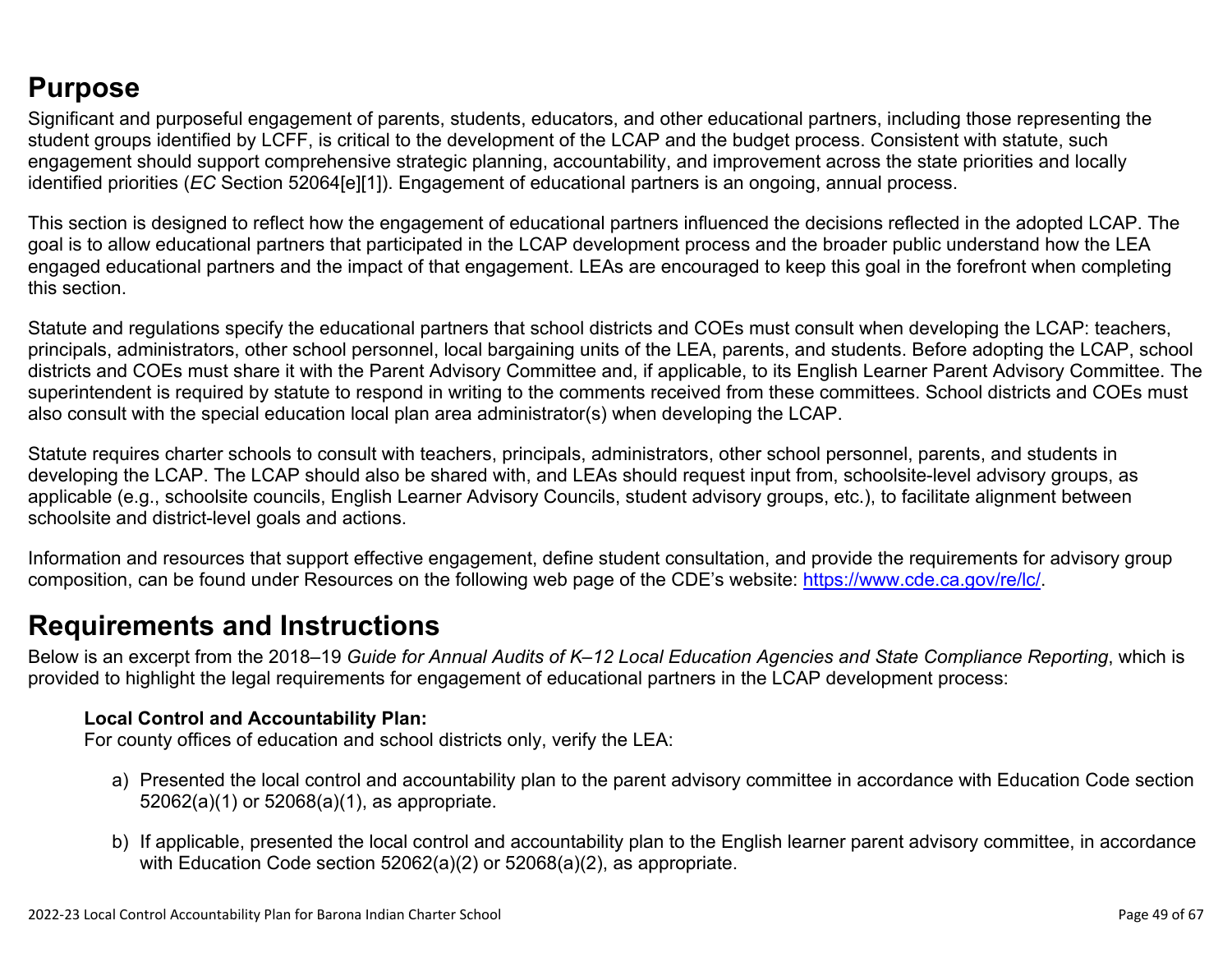- c) Notified members of the public of the opportunity to submit comments regarding specific actions and expenditures proposed to be included in the local control and accountability plan in accordance with Education Code section 52062(a)(3) or 52068(a)(3), as appropriate.
- d) Held at least one public hearing in accordance with Education Code section 52062(b)(1) or 52068(b)(1), as appropriate.
- e) Adopted the local control and accountability plan in a public meeting in accordance with Education Code section 52062(b)(2) or 52068(b)(2), as appropriate.

**Prompt 1**: "A summary of the process used to engage educational partners and how this engagement was considered before finalizing the LCAP."

Describe the engagement process used by the LEA to involve educational partners in the development of the LCAP, including, at a minimum, describing how the LEA met its obligation to consult with all statutorily required educational partners as applicable to the type of LEA. A sufficient response to this prompt must include general information about the timeline of the process and meetings or other engagement strategies with educational partners. A response may also include information about an LEA's philosophical approach to engaging its educational partners.

**Prompt 2:** "A summary of the feedback provided by specific educational partners."

Describe and summarize the feedback provided by specific educational partners. A sufficient response to this prompt will indicate ideas, trends, or inputs that emerged from an analysis of the feedback received from educational partners.

**Prompt 3**: "A description of the aspects of the LCAP that were influenced by specific input from educational partners."

A sufficient response to this prompt will provide educational partners and the public with clear, specific information about how the engagement process influenced the development of the LCAP. The response must describe aspects of the LCAP that were influenced by or developed in response to the educational partner feedback described in response to Prompt 2. This may include a description of how the LEA prioritized requests of educational partners within the context of the budgetary resources available or otherwise prioritized areas of focus within the LCAP. For the purposes of this prompt, "aspects" of an LCAP that may have been influenced by educational partner input can include, but are not necessarily limited to:

- Inclusion of a goal or decision to pursue a Focus Goal (as described below)
- Inclusion of metrics other than the statutorily required metrics
- Determination of the desired outcome on one or more metrics
- Inclusion of performance by one or more student groups in the Measuring and Reporting Results subsection
- Inclusion of action(s) or a group of actions
- Elimination of action(s) or group of actions
- Changes to the level of proposed expenditures for one or more actions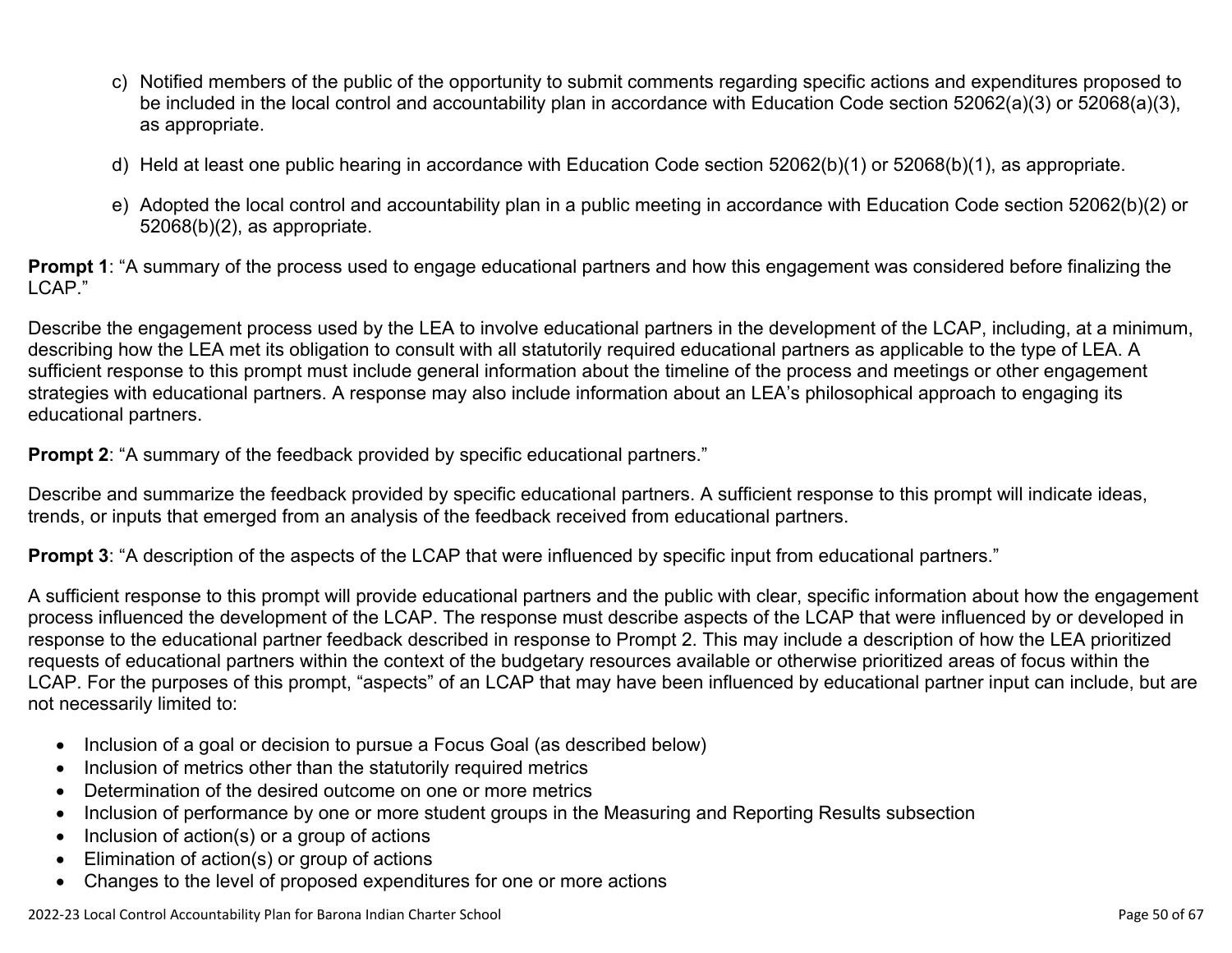- Inclusion of action(s) as contributing to increased or improved services for unduplicated services
- Determination of effectiveness of the specific actions to achieve the goal
- Determination of material differences in expenditures
- Determination of changes made to a goal for the ensuing LCAP year based on the annual update process
- Determination of challenges or successes in the implementation of actions

# **Goals and Actions**

## **Purpose**

Well-developed goals will clearly communicate to educational partners what the LEA plans to accomplish, what the LEA plans to do in order to accomplish the goal, and how the LEA will know when it has accomplished the goal. A goal statement, associated metrics and expected outcomes, and the actions included in the goal should be in alignment. The explanation for why the LEA included a goal is an opportunity for LEAs to clearly communicate to educational partners and the public why, among the various strengths and areas for improvement highlighted by performance data and strategies and actions that could be pursued, the LEA decided to pursue this goal, and the related metrics, expected outcomes, actions, and expenditures.

A well-developed goal can be focused on the performance relative to a metric or metrics for all students, a specific student group(s), narrowing performance gaps, or implementing programs or strategies expected to impact outcomes. LEAs should assess the performance of their student groups when developing goals and the related actions to achieve such goals.

## **Requirements and Instructions**

LEAs should prioritize the goals, specific actions, and related expenditures included within the LCAP within one or more state priorities. LEAs should consider performance on the state and local indicators, including their locally collected and reported data for the local indicators that are included in the Dashboard in determining whether and how to prioritize its goals within the LCAP.

In order to support prioritization of goals, the LCAP template provides LEAs with the option of developing three different kinds of goals:

- Focus Goal: A Focus Goal is relatively more concentrated in scope and may focus on a fewer number of metrics to measure improvement. A Focus Goal statement will be time bound and make clear how the goal is to be measured.
- Broad Goal: A Broad Goal is relatively less concentrated in its scope and may focus on improving performance across a wide range of metrics.
- Maintenance of Progress Goal: A Maintenance of Progress Goal includes actions that may be ongoing without significant changes and allows an LEA to track performance on any metrics not addressed in the other goals of the LCAP.

At a minimum, the LCAP must address all LCFF priorities and associated metrics.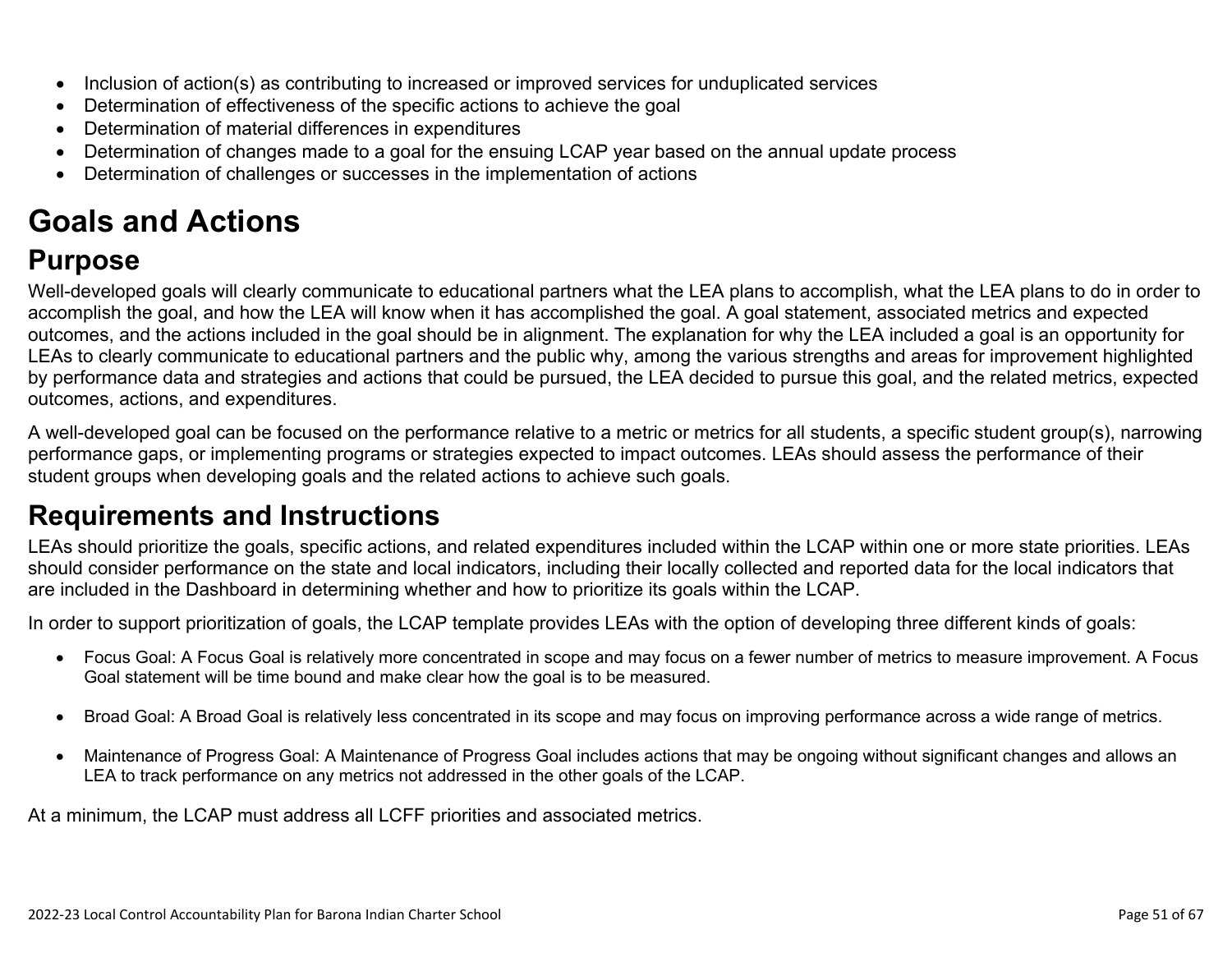### **Focus Goal(s)**

**Goal Description:** The description provided for a Focus Goal must be specific, measurable, and time bound. An LEA develops a Focus Goal to address areas of need that may require or benefit from a more specific and data intensive approach. The Focus Goal can explicitly reference the metric(s) by which achievement of the goal will be measured and the time frame according to which the LEA expects to achieve the goal.

**Explanation of why the LEA has developed this goal:** Explain why the LEA has chosen to prioritize this goal. An explanation must be based on Dashboard data or other locally collected data. LEAs must describe how the LEA identified this goal for focused attention, including relevant consultation with educational partners. LEAs are encouraged to promote transparency and understanding around the decision to pursue a focus goal.

#### **Broad Goal**

Goal Description: Describe what the LEA plans to achieve through the actions included in the goal. The description of a broad goal will be clearly aligned with the expected measurable outcomes included for the goal. The goal description organizes the actions and expected outcomes in a cohesive and consistent manner. A goal description is specific enough to be measurable in either quantitative or qualitative terms. A broad goal is not as specific as a focus goal. While it is specific enough to be measurable, there are many different metrics for measuring progress toward the goal.

**Explanation of why the LEA has developed this goal:** Explain why the LEA developed this goal and how the actions and metrics grouped together will help achieve the goal.

### **Maintenance of Progress Goal**

**Goal Description:** Describe how the LEA intends to maintain the progress made in the LCFF State Priorities not addressed by the other goals in the LCAP. Use this type of goal to address the state priorities and applicable metrics not addressed within the other goals in the LCAP. The state priorities and metrics to be addressed in this section are those for which the LEA, in consultation with educational partners, has determined to maintain actions and monitor progress while focusing implementation efforts on the actions covered by other goals in the LCAP.

**Explanation of why the LEA has developed this goal**: Explain how the actions will sustain the progress exemplified by the related metrics.

#### **Required Goals**

In general, LEAs have flexibility in determining what goals to include in the LCAP and what those goals will address; however, beginning with the development of the 2022–23 LCAP, LEAs that meet certain criteria are required to include a specific goal in their LCAP.

**Consistently low-performing student group(s) criteria:** An LEA is eligible for Differentiated Assistance for three or more consecutive years based on the performance of the same student group or groups in the Dashboard. A list of the LEAs required to include a goal in the LCAP based on student group performance, and the student group(s) that lead to identification, may be found on the CDE's Local Control Funding Formula web page at [https://www.cde.ca.gov/fg/aa/lc/.](https://www.cde.ca.gov/fg/aa/lc/)

2022-23 Local Control Accountability Plan for Barona Indian Charter School Page 52 of 67 • **Consistently low-performing student group(s) goal requirement:** An LEA meeting the consistently low-performing student group(s) criteria must include a goal in its LCAP focused on improving the performance of the student group or groups that led to the LEA's eligibility for Differentiated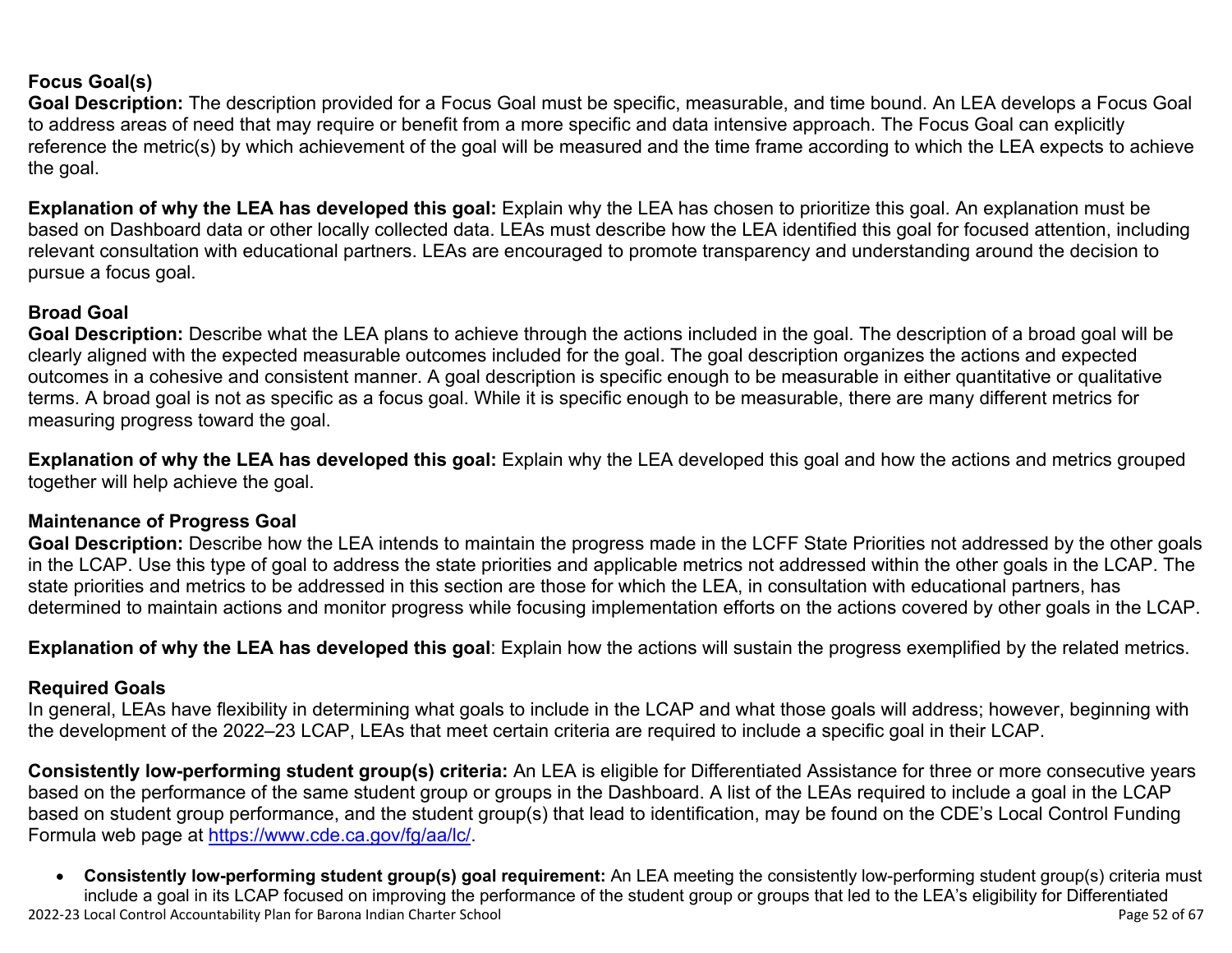Assistance. This goal must include metrics, outcomes, actions, and expenditures specific to addressing the needs of, and improving outcomes for, this student group or groups. An LEA required to address multiple student groups is not required to have a goal to address each student group; however, each student group must be specifically addressed in the goal. This requirement may not be met by combining this required goal with another goal.

- **Goal Description:** Describe the outcomes the LEA plans to achieve to address the needs of, and improve outcomes for, the student group or groups that led to the LEA's eligibility for Differentiated Assistance.
- **Explanation of why the LEA has developed this goal**: Explain why the LEA is required to develop this goal, including identifying the student group(s) that lead to the LEA being required to develop this goal, how the actions and associated metrics included in this goal differ from previous efforts to improve outcomes for the student group(s), and why the LEA believes the actions, metrics, and expenditures included in this goal will help achieve the outcomes identified in the goal description.

**Low-performing school(s) criteria:** The following criteria only applies to a school district or COE with two or more schools; it does not apply to a single-school district. A school district or COE has one or more schools that, for two consecutive years, received the two lowest performance levels on all but one of the state indicators for which the school(s) receive performance levels in the Dashboard and the performance of the "All Students" student group for the LEA is at least one performance level higher in all of those indicators. A list of the LEAs required to include a goal in the LCAP based on school performance, and the school(s) that lead to identification, may be found on the CDE's Local Control Funding Formula web page at [https://www.cde.ca.gov/fg/aa/lc/.](https://www.cde.ca.gov/fg/aa/lc/)

- **Low-performing school(s) goal requirement:** A school district or COE meeting the low-performing school(s) criteria must include a goal in its LCAP focusing on addressing the disparities in performance between the school(s) and the LEA as a whole. This goal must include metrics, outcomes, actions, and expenditures specific to addressing the needs of, and improving outcomes for, the students enrolled at the low-performing school or schools. An LEA required to address multiple schools is not required to have a goal to address each school; however, each school must be specifically addressed in the goal. This requirement may not be met by combining this goal with another goal.
- **Goal Description:** Describe what outcomes the LEA plans to achieve to address the disparities in performance between the students enrolled at the low-performing school(s) and the students enrolled at the LEA as a whole.
- **Explanation of why the LEA has developed this goal**: Explain why the LEA is required to develop this goal, including identifying the schools(s) that lead to the LEA being required to develop this goal; how the actions and associated metrics included in this goal differ from previous efforts to improve outcomes for the school(s); and why the LEA believes the actions, metrics, and expenditures included in this goal will help achieve the outcomes for students enrolled at the low-performing school or schools identified in the goal description.

### **Measuring and Reporting Results:**

For each LCAP year, identify the metric(s) that the LEA will use to track progress toward the expected outcomes. LEAs are encouraged to identify metrics for specific student groups, as appropriate, including expected outcomes that would reflect narrowing of any existing performance gaps.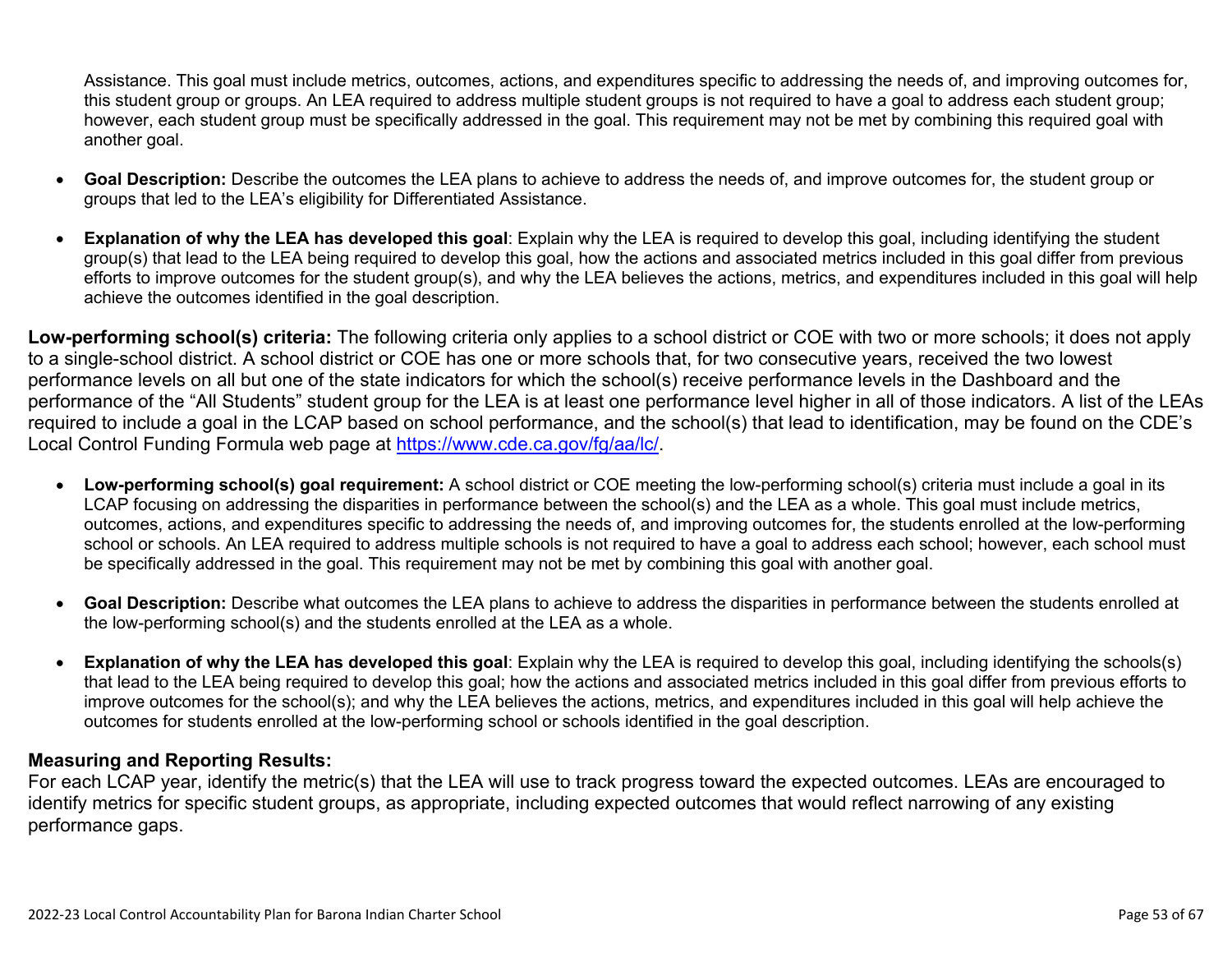Include in the baseline column the most recent data associated with this metric available at the time of adoption of the LCAP for the first year of the three-year plan. LEAs may use data as reported on the 2019 Dashboard for the baseline of a metric only if that data represents the most recent available (e.g., high school graduation rate).

Using the most recent data available may involve reviewing data the LEA is preparing for submission to the California Longitudinal Pupil Achievement Data System (CALPADS) or data that the LEA has recently submitted to CALPADS. Because final 2020–21 outcomes on some metrics may not be computable at the time the 2021–24 LCAP is adopted (e.g., graduation rate, suspension rate), the most recent data available may include a point in time calculation taken each year on the same date for comparability purposes.

The baseline data shall remain unchanged throughout the three-year LCAP.

Complete the table as follows:

- **Metric**: Indicate how progress is being measured using a metric.
- **Baseline**: Enter the baseline when completing the LCAP for 2021–22. As described above, the baseline is the most recent data associated with a metric. Indicate the school year to which the data applies, consistent with the instructions above.
- **Year 1 Outcome**: When completing the LCAP for 2022–23, enter the most recent data available. Indicate the school year to which the data applies, consistent with the instructions above.
- **Year 2 Outcome**: When completing the LCAP for 2023–24, enter the most recent data available. Indicate the school year to which the data applies, consistent with the instructions above.
- **Year 3 Outcome**: When completing the LCAP for 2024–25, enter the most recent data available. Indicate the school year to which the data applies, consistent with the instructions above. The 2024–25 LCAP will be the first year in the next three-year cycle. Completing this column will be part of the Annual Update for that year.
- **Desired Outcome for 2023**–**24**: When completing the first year of the LCAP, enter the desired outcome for the relevant metric the LEA expects to achieve by the end of the 2023–24 LCAP year.

Timeline for completing the "**Measuring and Reporting Results**" part of the Goal.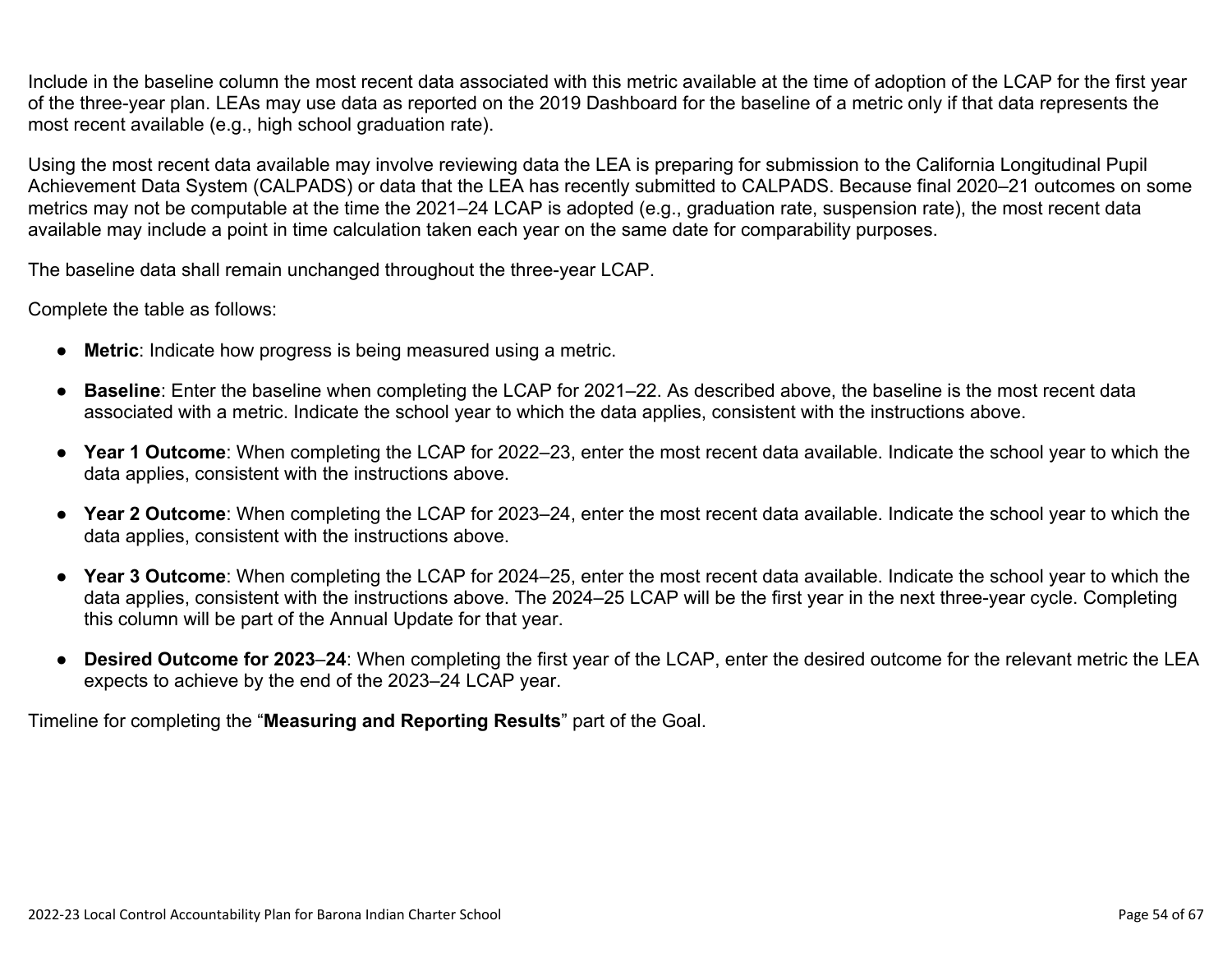| <b>Metric</b>                                                                    | <b>Baseline</b>                                                                  | Year 1 Outcome                                                                                              | Year 2 Outcome                                                                                              | Year 3 Outcome                                                                                              | <b>Desired Outcome</b><br>for Year 3<br>$(2023 - 24)$                                                              |
|----------------------------------------------------------------------------------|----------------------------------------------------------------------------------|-------------------------------------------------------------------------------------------------------------|-------------------------------------------------------------------------------------------------------------|-------------------------------------------------------------------------------------------------------------|--------------------------------------------------------------------------------------------------------------------|
| Enter information<br>in this box when<br>completing the<br>LCAP for 2021-<br>22. | Enter information<br>in this box when<br>completing the<br>LCAP for 2021-<br>22. | Enter information<br>in this box when<br>completing the<br>LCAP for 2022-<br>23. Leave blank<br>until then. | Enter information<br>in this box when<br>completing the<br>LCAP for 2023-<br>24. Leave blank<br>until then. | Enter information<br>in this box when<br>completing the<br>LCAP for 2024-<br>25. Leave blank<br>until then. | Enter information<br>in this box when<br>completing the<br>LCAP for 2021-<br>22 or when<br>adding a new<br>metric. |

The metrics may be quantitative or qualitative; but at minimum, an LEA's LCAP must include goals that are measured using all of the applicable metrics for the related state priorities, in each LCAP year as applicable to the type of LEA. To the extent a state priority does not specify one or more metrics (e.g., implementation of state academic content and performance standards), the LEA must identify a metric to use within the LCAP. For these state priorities, LEAs are encouraged to use metrics based on or reported through the relevant self-reflection tool for local indicators within the Dashboard.

*Actions*: Enter the action number. Provide a short title for the action. This title will also appear in the action tables. Provide a description of the action. Enter the total amount of expenditures associated with this action. Budgeted expenditures from specific fund sources will be provided in the summary tables. Indicate whether the action contributes to meeting the increase or improved services requirement as described in the Increased or Improved Services section using a "Y" for Yes or an "N" for No. (**Note:** for each such action offered on an LEA-wide or schoolwide basis, the LEA will need to provide additional information in the Increased or Improved Summary Section to address the requirements in *California Code of Regulations*, Title 5 [5 *CCR*] Section 15496(b) in the Increased or Improved Services Section of the LCAP).

*Actions for English Learners:* School districts, COEs, and charter schools that have a numerically significant English learner student subgroup must include specific actions in the LCAP related to, at a minimum, the language acquisition programs, as defined in *EC* Section 306, provided to students and professional development activities specific to English learners.

*Actions for Foster Youth*: School districts, COEs, and charter schools that have a numerically significant Foster Youth student subgroup are encouraged to include specific actions in the LCAP designed to meet needs specific to Foster Youth students.

#### **Goal Analysis:**

Enter the LCAP Year.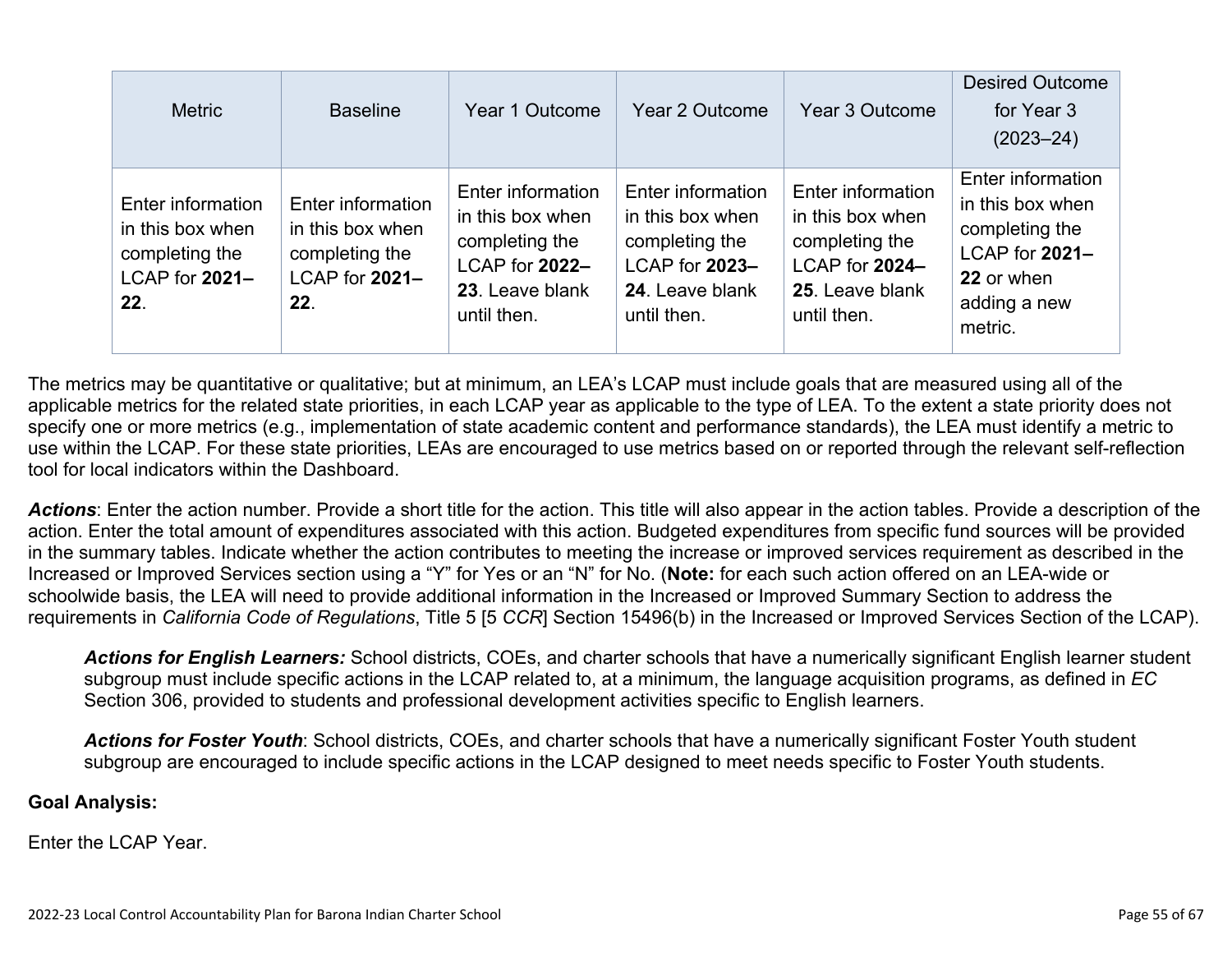Using actual annual measurable outcome data, including data from the Dashboard, analyze whether the planned actions were effective in achieving the goal. Respond to the prompts as instructed.

- Describe the overall implementation of the actions to achieve the articulated goal. Include a discussion of relevant challenges and successes experienced with the implementation process. This must include any instance where the LEA did not implement a planned action or implemented a planned action in a manner that differs substantively from how it was described in the adopted LCAP.
- Explain material differences between Budgeted Expenditures and Estimated Actual Expenditures and between the Planned Percentages of Improved Services and Estimated Actual Percentages of Improved Services, as applicable. Minor variances in expenditures or percentages do not need to be addressed, and a dollar-for-dollar accounting is not required.
- Describe the effectiveness of the specific actions to achieve the articulated goal as measured by the LEA. In some cases, not all actions in a goal will be intended to improve performance on all of the metrics associated with the goal. When responding to this prompt, LEAs may assess the effectiveness of a single action or group of actions within the goal in the context of performance on a single metric or group of specific metrics within the goal that are applicable to the action(s). Grouping actions with metrics will allow for more robust analysis of whether the strategy the LEA is using to impact a specified set of metrics is working and increase transparency for educational partners. LEAs are encouraged to use such an approach when goals include multiple actions and metrics that are not closely associated.
- Describe any changes made to this goal, expected outcomes, metrics, or actions to achieve this goal as a result of this analysis and analysis of the data provided in the Dashboard or other local data, as applicable.

# **Increased or Improved Services for Foster Youth, English Learners, and Low-Income Students**

# **Purpose**

A well-written Increased or Improved Services section provides educational partners with a comprehensive description, within a single dedicated section, of how an LEA plans to increase or improve services for its unduplicated students in grades TK–12 as compared to all students in grades TK–12, as applicable, and how LEA-wide or schoolwide actions identified for this purpose meet regulatory requirements. Descriptions provided should include sufficient detail yet be sufficiently succinct to promote a broader understanding of educational partners to facilitate their ability to provide input. An LEA's description in this section must align with the actions included in the Goals and Actions section as contributing.

## **Requirements and Instructions**

*Projected LCFF Supplemental and/or Concentration Grants*: Specify the amount of LCFF supplemental and concentration grant funds the LEA estimates it will receive in the coming year based on the number and concentration of low income, foster youth, and English learner students.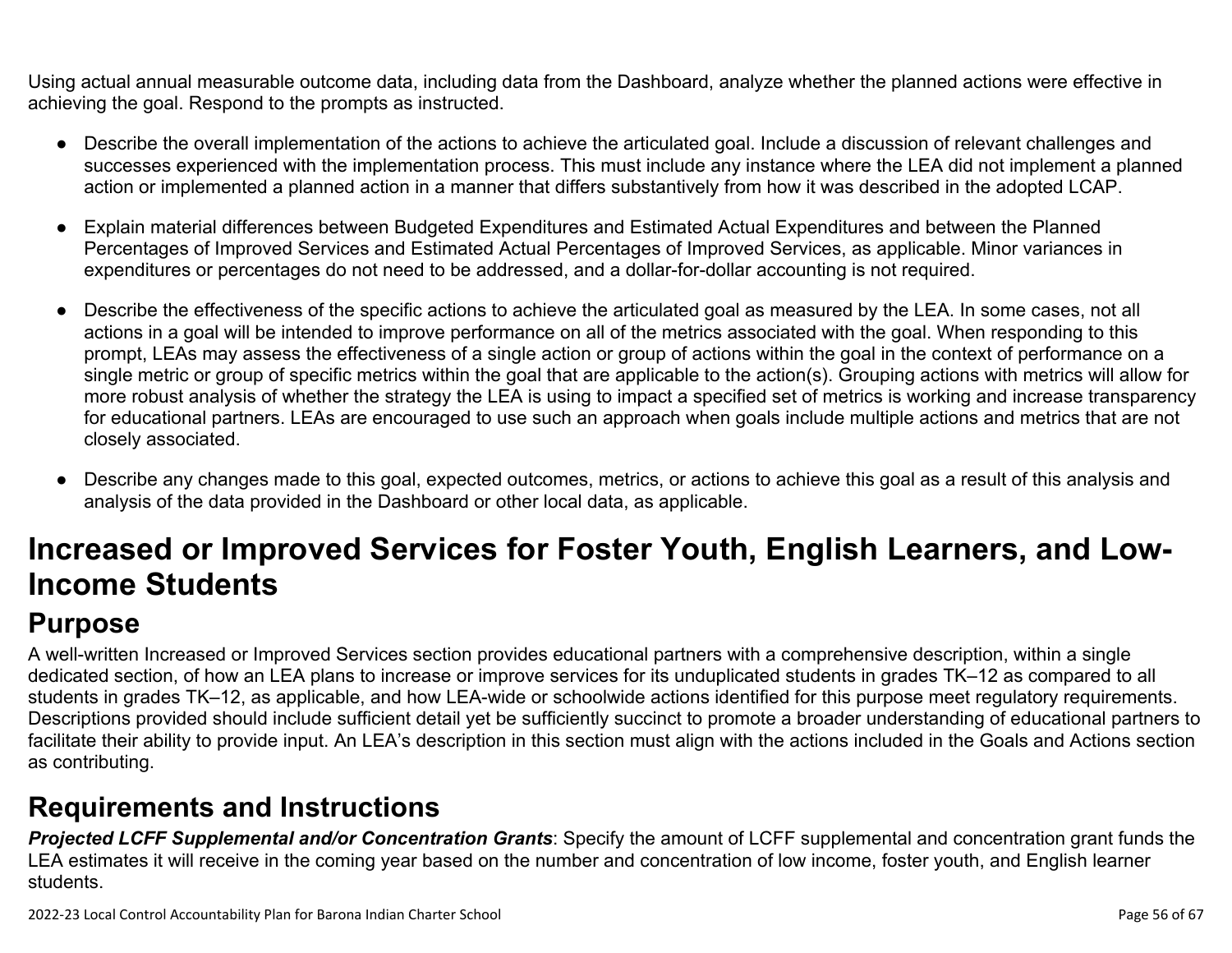**Projected Additional LCFF Concentration Grant (15 percent):** Specify the amount of additional LCFF concentration grant add-on funding, as described in *EC* Section 42238.02, that the LEA estimates it will receive in the coming year.

*Projected Percentage to Increase or Improve Services for the Coming School Year***:** Specify the estimated percentage by which services for unduplicated pupils must be increased or improved as compared to the services provided to all students in the LCAP year as calculated pursuant to 5 *CCR* Section 15496(a)(7).

*LCFF Carryover — Percentage:* Specify the LCFF Carryover — Percentage identified in the LCFF Carryover Table. If a carryover percentage is not identified in the LCFF Carryover Table, specify a percentage of zero (0.00%).

*LCFF Carryover — Dollar:* Specify the LCFF Carryover — Dollar amount identified in the LCFF Carryover Table. If a carryover amount is not identified in the LCFF Carryover Table, specify an amount of zero (\$0).

**Total Percentage to Increase or Improve Services for the Coming School Year:** Add the Projected Percentage to Increase or Improve Services for the Coming School Year and the Proportional LCFF Required Carryover Percentage and specify the percentage. This is the LEAs percentage by which services for unduplicated pupils must be increased or improved as compared to the services provided to all students in the LCAP year, as calculated pursuant to 5 *CCR* Section 15496(a)(7).

#### *Required Descriptions:*

**For each action being provided to an entire school, or across the entire school district or COE, an explanation of (1) how the needs of foster youth, English learners, and low-income students were considered first, and (2) how these actions are effective in meeting the goals for these students.**

For each action included in the Goals and Actions section as contributing to the increased or improved services requirement for unduplicated pupils and provided on an LEA-wide or schoolwide basis, the LEA must include an explanation consistent with 5 *CCR* Section 15496(b). For any such actions continued into the 2021–24 LCAP from the 2017–2020 LCAP, the LEA must determine whether or not the action was effective as expected, and this determination must reflect evidence of outcome data or actual implementation to date.

**Principally Directed and Effective:** An LEA demonstrates how an action is principally directed towards and effective in meeting the LEA's goals for unduplicated students when the LEA explains how:

- It considers the needs, conditions, or circumstances of its unduplicated pupils;
- The action, or aspect(s) of the action (including, for example, its design, content, methods, or location), is based on these considerations; and
- The action is intended to help achieve an expected measurable outcome of the associated goal.

As such, the response provided in this section may rely on a needs assessment of unduplicated students.

2022-23 Local Control Accountability Plan for Barona Indian Charter School Page 57 of 67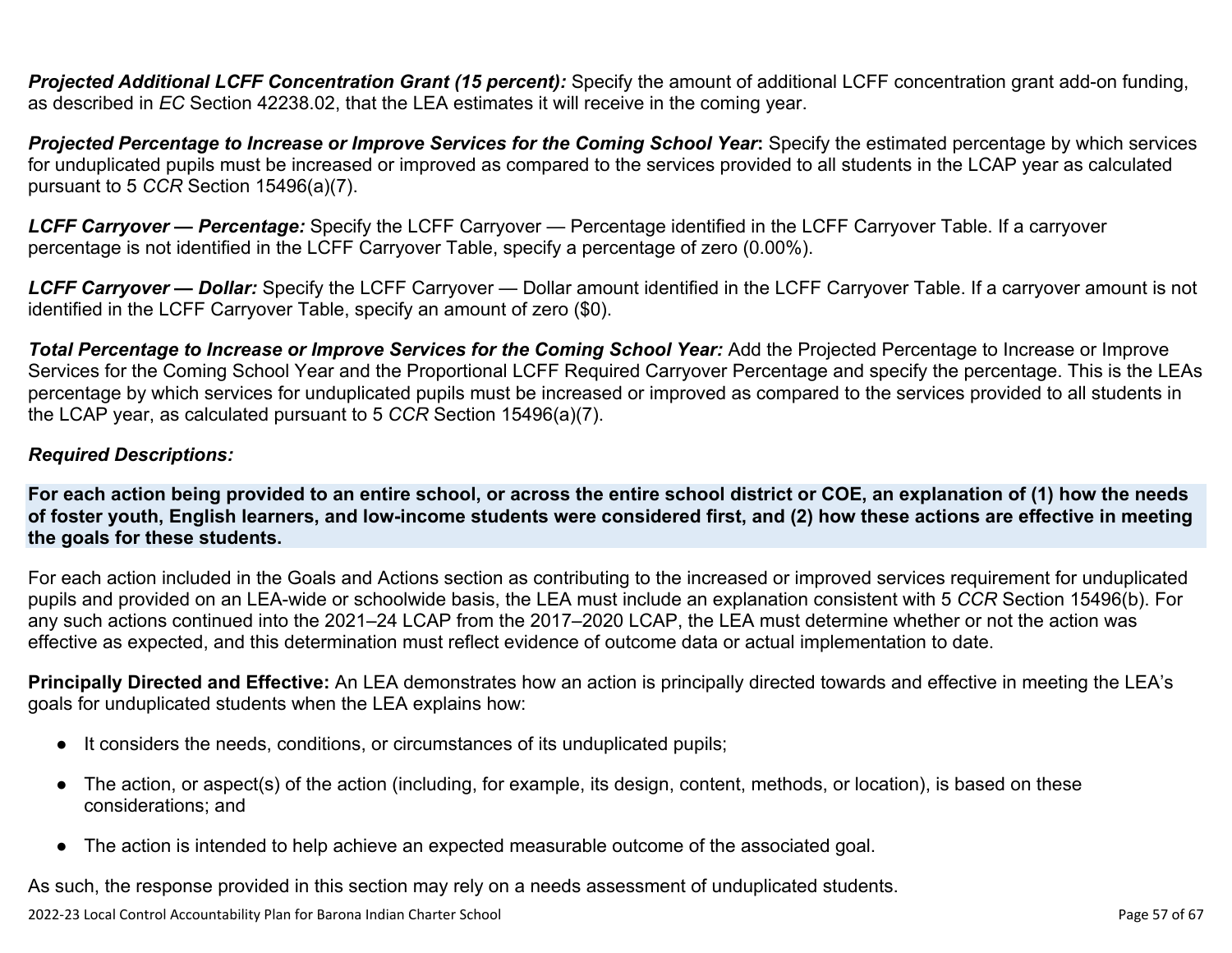Conclusory statements that a service will help achieve an expected outcome for the goal, without an explicit connection or further explanation as to how, are not sufficient. Further, simply stating that an LEA has a high enrollment percentage of a specific student group or groups does not meet the increase or improve services standard because enrolling students is not the same as serving students.

For example, if an LEA determines that low-income students have a significantly lower attendance rate than the attendance rate for all students, it might justify LEA-wide or schoolwide actions to address this area of need in the following way:

After assessing the needs, conditions, and circumstances of our low-income students, we learned that the attendance rate of our lowincome students is 7 percent lower than the attendance rate for all students. (Needs, Conditions, Circumstances [Principally Directed])

In order to address this condition of our low-income students, we will develop and implement a new attendance program that is designed to address some of the major causes of absenteeism, including lack of reliable transportation and food, as well as a school climate that does not emphasize the importance of attendance. Goal N, Actions X, Y, and Z provide additional transportation and nutritional resources as well as a districtwide educational campaign on the benefits of high attendance rates. (Contributing Action[s])

These actions are being provided on an LEA-wide basis and we expect/hope that all students with less than a 100 percent attendance rate will benefit. However, because of the significantly lower attendance rate of low-income students, and because the actions meet needs most associated with the chronic stresses and experiences of a socio-economically disadvantaged status, we expect that the attendance rate for our low-income students will increase significantly more than the average attendance rate of all other students. (Measurable Outcomes [Effective In])

**COEs and Charter Schools**: Describe how actions included as contributing to meeting the increased or improved services requirement on an LEA-wide basis are principally directed to and effective in meeting its goals for unduplicated pupils in the state and any local priorities as described above. In the case of COEs and charter schools, schoolwide and LEA-wide are considered to be synonymous.

### **For School Districts Only:**

### **Actions Provided on an LEA-Wide Basis:**

*Unduplicated Percentage > 55 percent:* For school districts with an unduplicated pupil percentage of 55 percent or more, describe how these actions are principally directed to and effective in meeting its goals for unduplicated pupils in the state and any local priorities as described above.

*Unduplicated Percentage < 55 percent:* For school districts with an unduplicated pupil percentage of less than 55 percent, describe how these actions are principally directed to and effective in meeting its goals for unduplicated pupils in the state and any local priorities. Also describe how the actions **are the most effective use of the funds** to meet these goals for its unduplicated pupils. Provide the basis for this determination, including any alternatives considered, supporting research, experience, or educational theory.

### **Actions Provided on a Schoolwide Basis:**

2022-23 Local Control Accountability Plan for Barona Indian Charter School Page 58 of 67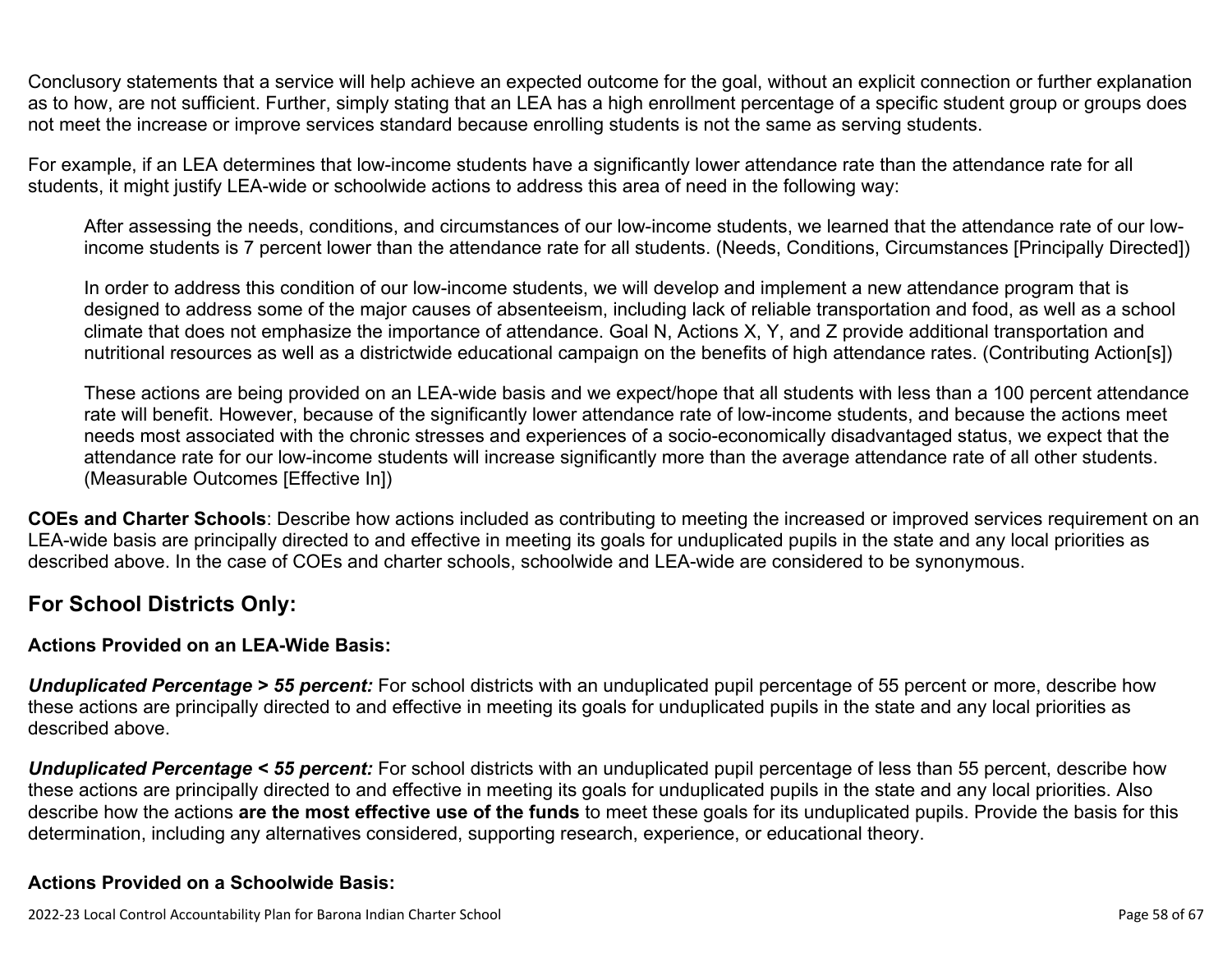School Districts must identify in the description those actions being funded and provided on a schoolwide basis, and include the required description supporting the use of the funds on a schoolwide basis.

**For schools with 40 percent or more enrollment of unduplicated pupils:** Describe how these actions are principally directed to and effective in meeting its goals for its unduplicated pupils in the state and any local priorities.

**For school districts expending funds on a schoolwide basis at a school with less than 40 percent enrollment of unduplicated pupils:** Describe how these actions are principally directed to and how the actions are the most effective use of the funds to meet its goals for foster youth, English learners, and low-income students in the state and any local priorities.

#### **A description of how services for foster youth, English learners, and low-income students are being increased or improved by the percentage required.**

Consistent with the requirements of 5 *CCR* Section 15496, describe how services provided for unduplicated pupils are increased or improved by at least the percentage calculated as compared to the services provided for all students in the LCAP year. To improve services means to grow services in quality and to increase services means to grow services in quantity. Services are increased or improved by those actions in the LCAP that are included in the Goals and Actions section as contributing to the increased or improved services requirement, whether they are provided on an LEA-wide or schoolwide basis or provided on a limited basis to unduplicated students. A limited action is an action that only serves foster youth, English learners, and/or low-income students. This description must address how these action(s) are expected to result in the required proportional increase or improvement in services for unduplicated pupils as compared to the services the LEA provides to all students for the relevant LCAP year.

For any action contributing to meeting the increased or improved services requirement that is associated with a Planned Percentage of Improved Services in the Contributing Summary Table rather than an expenditure of LCFF funds, describe the methodology that was used to determine the contribution of the action towards the proportional percentage. See the instructions for determining the Planned Percentage of Improved Services for information on calculating the Percentage of Improved Services.

#### **A description of the plan for how the additional concentration grant add-on funding identified above will be used to increase the number of staff providing direct services to students at schools that have a high concentration (above 55 percent) of foster youth, English learners, and low-income students, as applicable.**

An LEA that receives the additional concentration grant add-on described in *EC* Section 42238.02 is required to demonstrate how it is using these funds to increase the number of staff who provide direct services to students at schools with an enrollment of unduplicated students that is greater than 55 percent as compared to the number of staff who provide direct services to students at schools with an enrollment of unduplicated students that is equal to or less than 55 percent. The staff who provide direct services to students must be certificated staff and/or classified staff employed by the LEA; classified staff includes custodial staff.

Provide the following descriptions, as applicable to the LEA: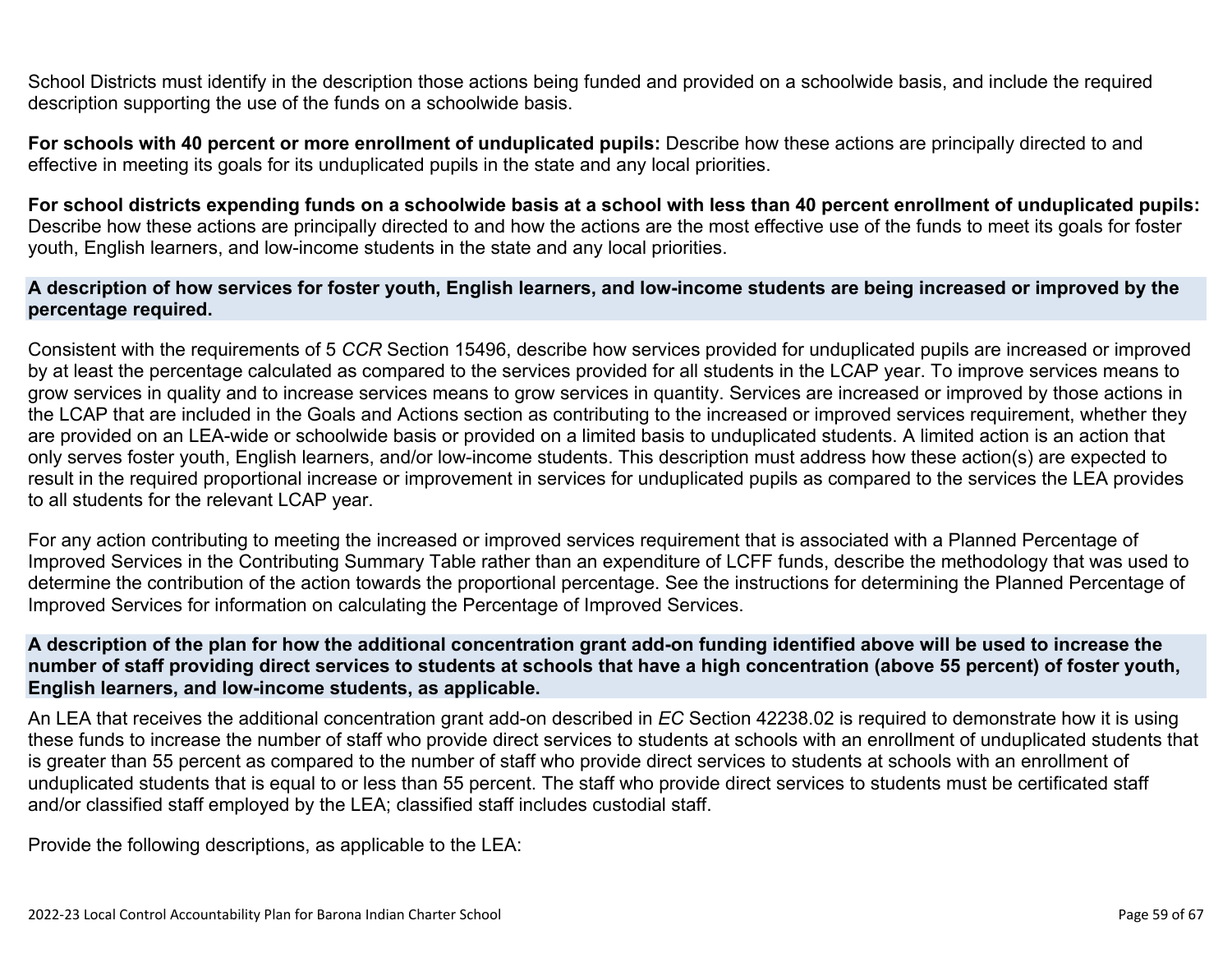An LEA that does not receive a concentration grant or the concentration grant add-on must indicate that a response to this prompt is not applicable.

Identify the goal and action numbers of the actions in the LCAP that the LEA is implementing to meet the requirement to increase the number of staff who provide direct services to students at schools with an enrollment of unduplicated students that is greater than 55 percent.

An LEA that does not have comparison schools from which to describe how it is using the concentration grant add-on funds, such as an LEA that only has schools with an enrollment of unduplicated students that is greater than 55 percent, must describe how it is using the funds to increase the number of credentialed staff, classified staff, or both, including custodial staff, who provide direct services to students at selected schools and the criteria used to determine which schools require additional staffing support.

In the event that an additional concentration grant add-on is not sufficient to increase staff providing direct services to students at a school with an enrollment of unduplicated students that is greater than 55 percent, the LEA must describe how it is using the funds to retain staff providing direct services to students at a school with an enrollment of unduplicated students that is greater than 55 percent.

Complete the table as follows:

- Provide the staff-to-student ratio of classified staff providing direct services to students with a concentration of unduplicated students that is 55 percent or less and the staff-to-student ratio of classified staff providing direct services to students at schools with a concentration of unduplicated students that is greater than 55 percent, as applicable to the LEA. The LEA may group its schools by grade span (Elementary, Middle/Junior High, and High Schools), as applicable to the LEA. The staff-to-student ratio must be based on the number of full time equivalent (FTE) staff and the number of enrolled students as counted on the first Wednesday in October of each year.
- Provide the staff-to-student ratio of certificated staff providing direct services to students at schools with a concentration of unduplicated students that is 55 percent or less and the staff-to-student ratio of certificated staff providing direct services to students at schools with a concentration of unduplicated students that is greater than 55 percent, as applicable to the LEA. The LEA may group its schools by grade span (Elementary, Middle/Junior High, and High Schools), as applicable to the LEA. The staff-to-student ratio must be based on the number of FTE staff and the number of enrolled students as counted on the first Wednesday in October of each year.

# **Action Tables**

Complete the Data Entry Table for each action in the LCAP. The information entered into this table will automatically populate the other Action Tables. Information is only entered into the Data Entry Table, the Annual Update Table, the Contributing Actions Annual Update Table, and the LCFF Carryover Table. With the exception of the Data Entry Table, the word "input" has been added to column headers to aid in identifying the column(s) where information will be entered. Information is not entered on the remaining Action tables.

The following tables are required to be included as part of the LCAP adopted by the local governing board or governing body:

• Table 1: Total Planned Expenditures Table (for the coming LCAP Year)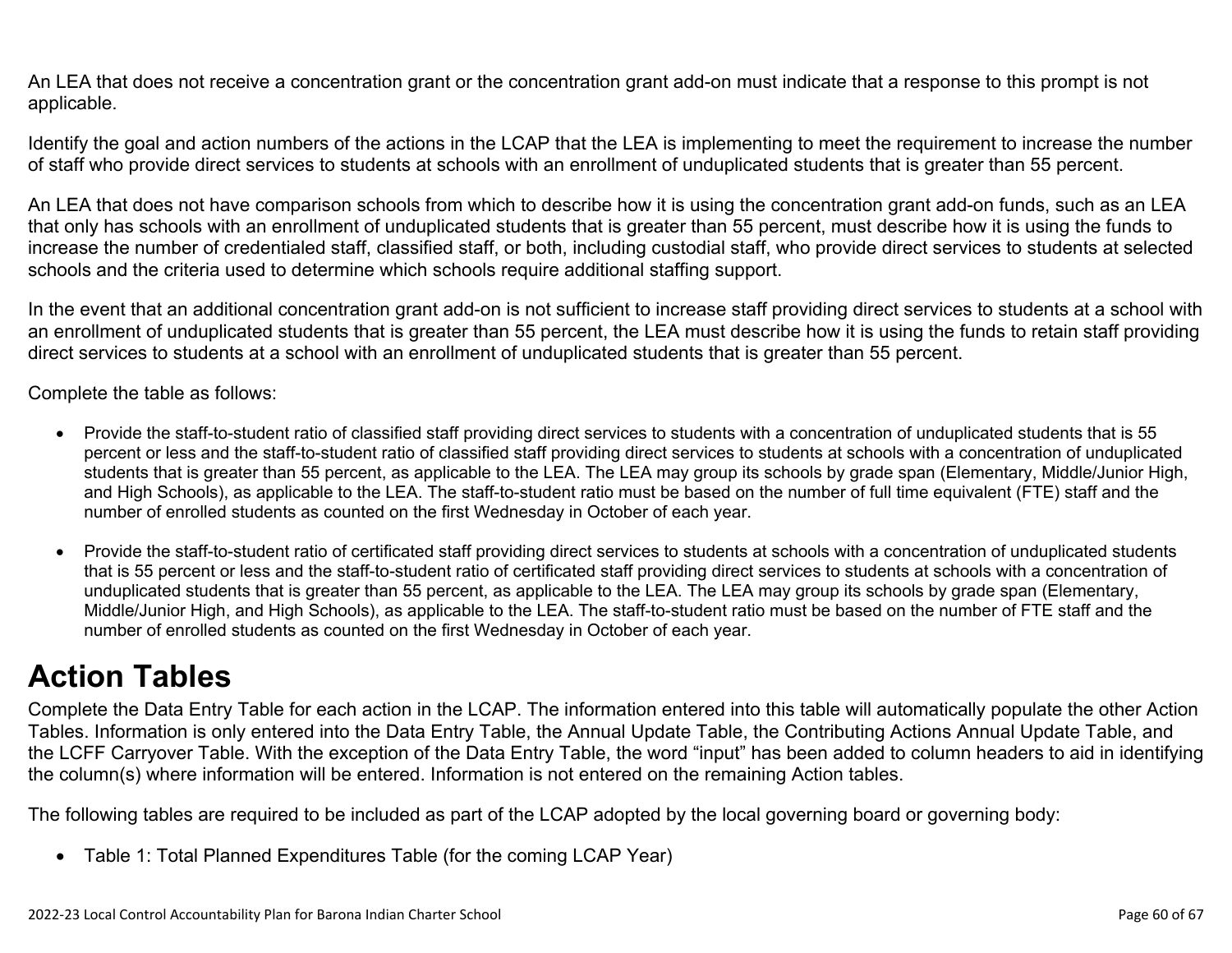- Table 2: Contributing Actions Table (for the coming LCAP Year)
- Table 3: Annual Update Table (for the current LCAP Year)
- Table 4: Contributing Actions Annual Update Table (for the current LCAP Year)
- Table 5: LCFF Carryover Table (for the current LCAP Year)

Note: The coming LCAP Year is the year that is being planned for, while the current LCAP year is the current year of implementation. For example, when developing the 2022–23 LCAP, 2022–23 will be the coming LCAP Year and 2021–22 will be the current LCAP Year.

# **Data Entry Table**

The Data Entry Table may be included in the LCAP as adopted by the local governing board or governing body, but is not required to be included. In the Data Entry Table, input the following information for each action in the LCAP for that applicable LCAP year:

- **LCAP Year**: Identify the applicable LCAP Year.
- **1. Projected LCFF Base Grant**: Provide the total amount of LCFF funding the LEA estimates it will receive for the coming school year, excluding the supplemental and concentration grants and the add-ons for the Targeted Instructional Improvement Grant Program and the Home to School Transportation Program, pursuant to 5 *CCR* Section 15496(a)(8).

See *EC* sections 2574 (for COEs) and 42238.02 (for school districts and charter schools), as applicable, for LCFF apportionment calculations.

- **2. Projected LCFF Supplemental and/or Concentration Grants:** Provide the total amount of LCFF supplemental and concentration grants the LEA estimates it will receive on the basis of the number and concentration of unduplicated students for the coming school year.
- **3. Projected Percentage to Increase or Improve Services for the Coming School Year:** This percentage will not be entered; it is calculated based on the Projected LCFF Base Grant and the Projected LCFF Supplemental and/or Concentration Grants, pursuant to 5 *CCR* Section 15496(a)(8). This is the percentage by which services for unduplicated pupils must be increased or improved as compared to the services provided to all students in the coming LCAP year.
- **LCFF Carryover Percentage:** Specify the LCFF Carryover Percentage identified in the LCFF Carryover Table from the prior LCAP year. If a carryover percentage is not identified in the LCFF Carryover Table, specify a percentage of zero (0.00%).
- **Total Percentage to Increase or Improve Services for the Coming School Year:** This percentage will not be entered; it is calculated based on the Projected Percentage to Increase or Improve Services for the Coming School Year and the LCFF Carryover —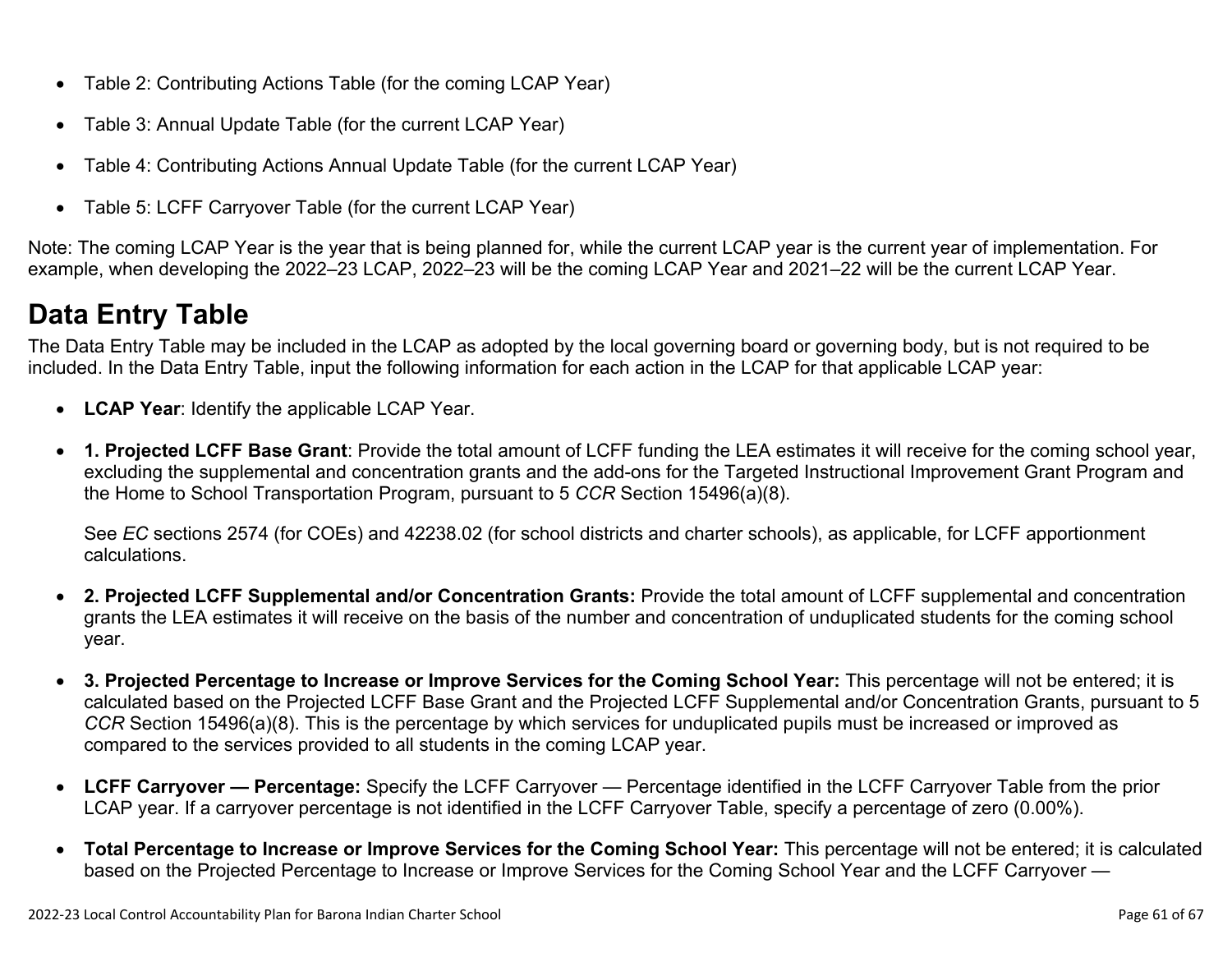Percentage. This is the percentage by which the LEA must increase or improve services for unduplicated pupils as compared to the services provided to all students in the coming LCAP year.

- **Goal #**: Enter the LCAP Goal number for the action.
- **Action #**: Enter the action's number as indicated in the LCAP Goal.
- **Action Title**: Provide a title of the action.
- **Student Group(s)**: Indicate the student group or groups who will be the primary beneficiary of the action by entering "All," or by entering a specific student group or groups.
- **Contributing to Increased or Improved Services?:** Type "Yes" if the action **is** included as contributing to meeting the increased or improved services; OR, type "No" if the action is **not** included as contributing to meeting the increased or improved services.
- If "Yes" is entered into the Contributing column, then complete the following columns:
	- o **Scope**: The scope of an action may be LEA-wide (i.e., districtwide, countywide, or charterwide), schoolwide, or limited. An action that is LEA-wide in scope upgrades the entire educational program of the LEA. An action that is schoolwide in scope upgrades the entire educational program of a single school. An action that is limited in its scope is an action that serves only one or more unduplicated student groups.
	- o **Unduplicated Student Group(s)**: Regardless of scope, contributing actions serve one or more unduplicated student groups. Indicate one or more unduplicated student groups for whom services are being increased or improved as compared to what all students receive.
	- o **Location**: Identify the location where the action will be provided. If the action is provided to all schools within the LEA, the LEA must indicate "All Schools." If the action is provided to specific schools within the LEA or specific grade spans only, the LEA must enter "Specific Schools" or "Specific Grade Spans." Identify the individual school or a subset of schools or grade spans (e.g., all high schools or grades transitional kindergarten through grade five), as appropriate.
- **Time Span**: Enter "ongoing" if the action will be implemented for an indeterminate period of time. Otherwise, indicate the span of time for which the action will be implemented. For example, an LEA might enter "1 Year," or "2 Years," or "6 Months."
- **Total Personnel**: Enter the total amount of personnel expenditures utilized to implement this action.
- **Total Non-Personnel**: This amount will be automatically calculated based on information provided in the Total Personnel column and the Total Funds column.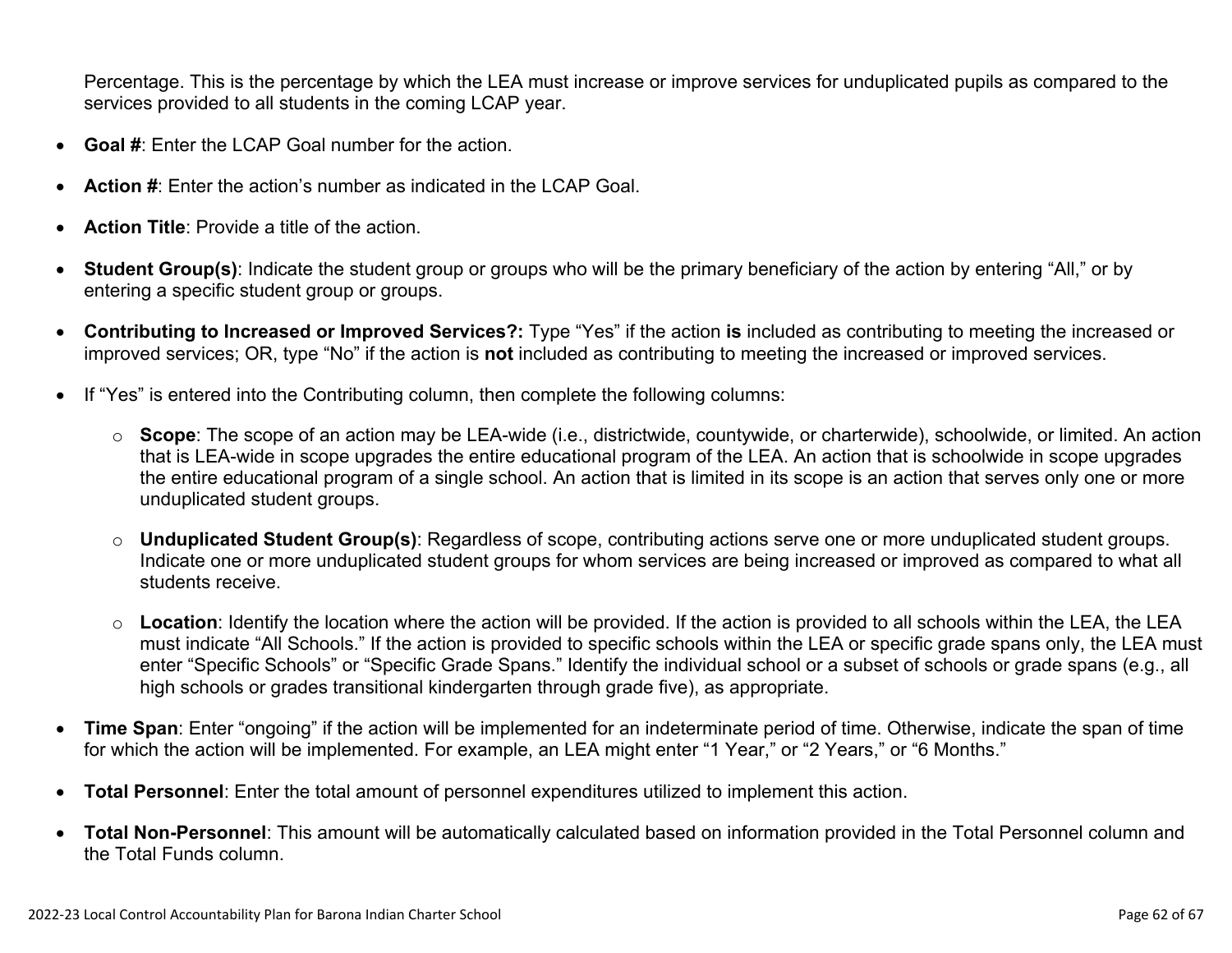- **LCFF Funds**: Enter the total amount of LCFF funds utilized to implement this action, if any. LCFF funds include all funds that make up an LEA's total LCFF target (i.e., base grant, grade span adjustment, supplemental grant, concentration grant, Targeted Instructional Improvement Block Grant, and Home-To-School Transportation).
	- o **Note:** For an action to contribute towards meeting the increased or improved services requirement it must include some measure of LCFF funding. The action may also include funding from other sources, however the extent to which an action contributes to meeting the increased or improved services requirement is based on the LCFF funding being used to implement the action.
- **Other State Funds**: Enter the total amount of Other State Funds utilized to implement this action, if any.
- **Local Funds**: Enter the total amount of Local Funds utilized to implement this action, if any.
- **Federal Funds**: Enter the total amount of Federal Funds utilized to implement this action, if any.
- **Total Funds**: This amount is automatically calculated based on amounts entered in the previous four columns.
- **Planned Percentage of Improved Services**: For any action identified as contributing, being provided on a Limited basis to unduplicated students, and that does not have funding associated with the action, enter the planned quality improvement anticipated for the action as a percentage rounded to the nearest hundredth (0.00%). A limited action is an action that only serves foster youth, English learners, and/or low-income students.
	- o As noted in the instructions for the Increased or Improved Services section, when identifying a Planned Percentage of Improved Services, the LEA must describe the methodology that it used to determine the contribution of the action towards the proportional percentage. The percentage of improved services for an action corresponds to the amount of LCFF funding that the LEA estimates it would expend to implement the action if it were funded.

For example, an LEA determines that there is a need to analyze data to ensure that instructional aides and expanded learning providers know what targeted supports to provide to students who are foster youth. The LEA could implement this action by hiring additional staff to collect and analyze data and to coordinate supports for students, which the LEA estimates would cost \$165,000. Instead, the LEA chooses to utilize a portion of existing staff time to analyze data relating to students who are foster youth. This analysis will then be shared with site principals who will use the data to coordinate services provided by instructional assistants and expanded learning providers to target support to students. In this example, the LEA would divide the estimated cost of \$165,000 by the amount of LCFF Funding identified in the Data Entry Table and then convert the quotient to a percentage. This percentage is the Planned Percentage of Improved Service for the action.

## **Contributing Actions Table**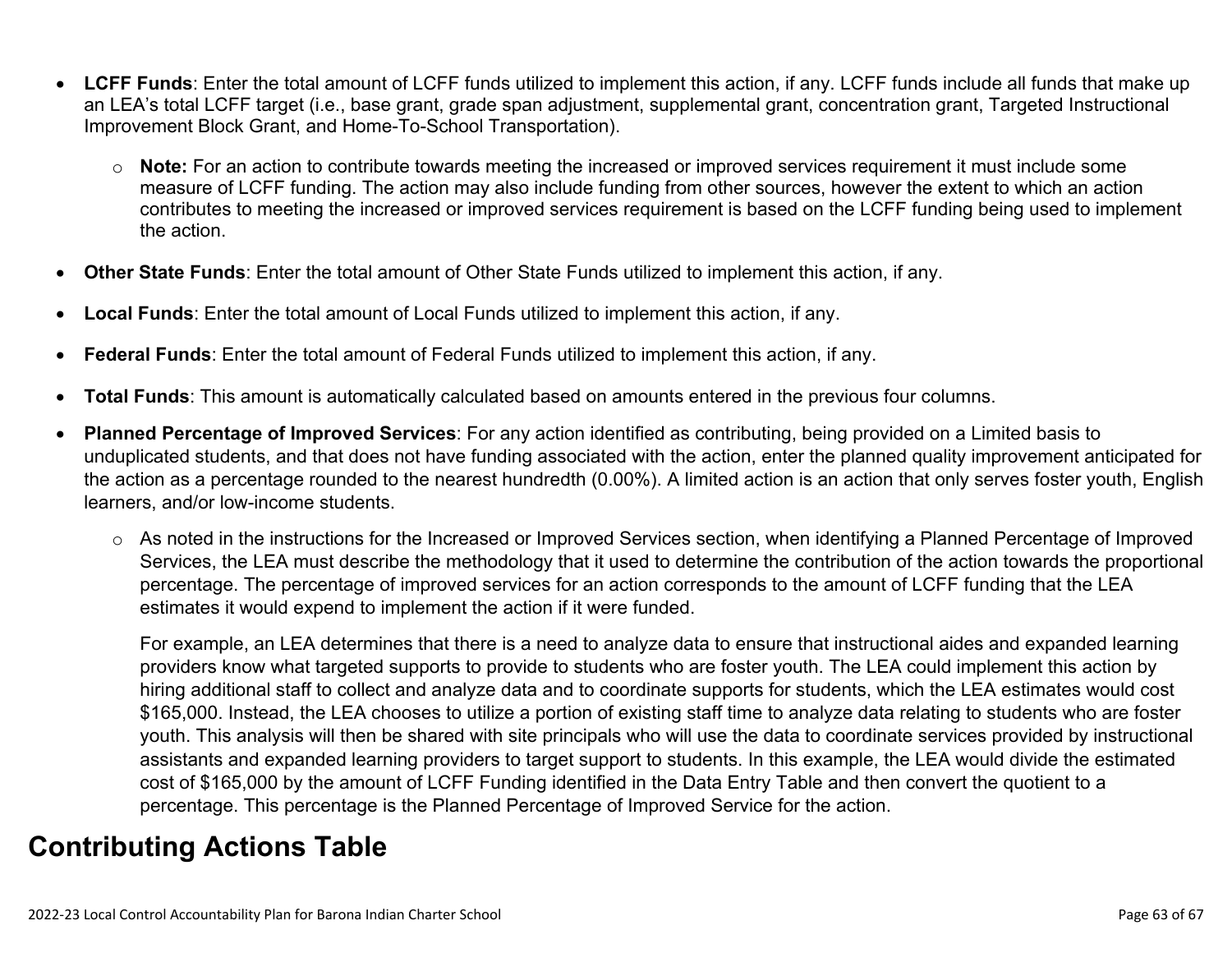As noted above, information will not be entered in the Contributing Actions Table; however, the 'Contributing to Increased or Improved Services?' column will need to be checked to ensure that only actions with a "Yes" are displaying. If actions with a "No" are displayed or if actions that are contributing are not displaying in the column, use the drop-down menu in the column header to filter only the "Yes" responses.

# **Annual Update Table**

In the Annual Update Table, provide the following information for each action in the LCAP for the relevant LCAP year:

• **Estimated Actual Expenditures**: Enter the total estimated actual expenditures to implement this action, if any.

# **Contributing Actions Annual Update Table**

In the Contributing Actions Annual Update Table, check the 'Contributing to Increased or Improved Services?' column to ensure that only actions with a "Yes" are displaying. If actions with a "No" are displayed or if actions that are contributing are not displaying in the column, use the drop-down menu in the column header to filter only the "Yes" responses. Provide the following information for each contributing action in the LCAP for the relevant LCAP year:

- **6. Estimated Actual LCFF Supplemental and/or Concentration Grants:** Provide the total amount of LCFF supplemental and concentration grants the LEA estimates it will actually receive based on of the number and concentration of unduplicated students in the current school year.
- **Estimated Actual Expenditures for Contributing Actions**: Enter the total estimated actual expenditure of LCFF funds used to implement this action, if any.
- **Estimated Actual Percentage of Improved Services:** For any action identified as contributing, being provided on a Limited basis only to unduplicated students, and that does not have funding associated with the action, enter the total estimated actual quality improvement anticipated for the action as a percentage rounded to the nearest hundredth (0.00%).
	- o Building on the example provided above for calculating the Planned Percentage of Improved Services, the LEA in the example implements the action. As part of the annual update process, the LEA reviews implementation and student outcome data and determines that the action was implemented with fidelity and that outcomes for foster youth students improved. The LEA reviews the original estimated cost for the action and determines that had it hired additional staff to collect and analyze data and to coordinate supports for students that estimated actual cost would have been \$169,500 due to a cost of living adjustment. The LEA would divide the estimated actual cost of \$169,500 by the amount of LCFF Funding identified in the Data Entry Table and then convert the quotient to a percentage. This percentage is the Estimated Actual Percentage of Improved Services for the action.

# **LCFF Carryover Table**

• **9. Estimated Actual LCFF Base Grant**: Provide the total amount of LCFF funding the LEA estimates it will receive for the current school year, excluding the supplemental and concentration grants and the add-ons for the Targeted Instructional Improvement Grant Program and the Home to School Transportation Program, pursuant to 5 *CCR* Section 15496(a)(8).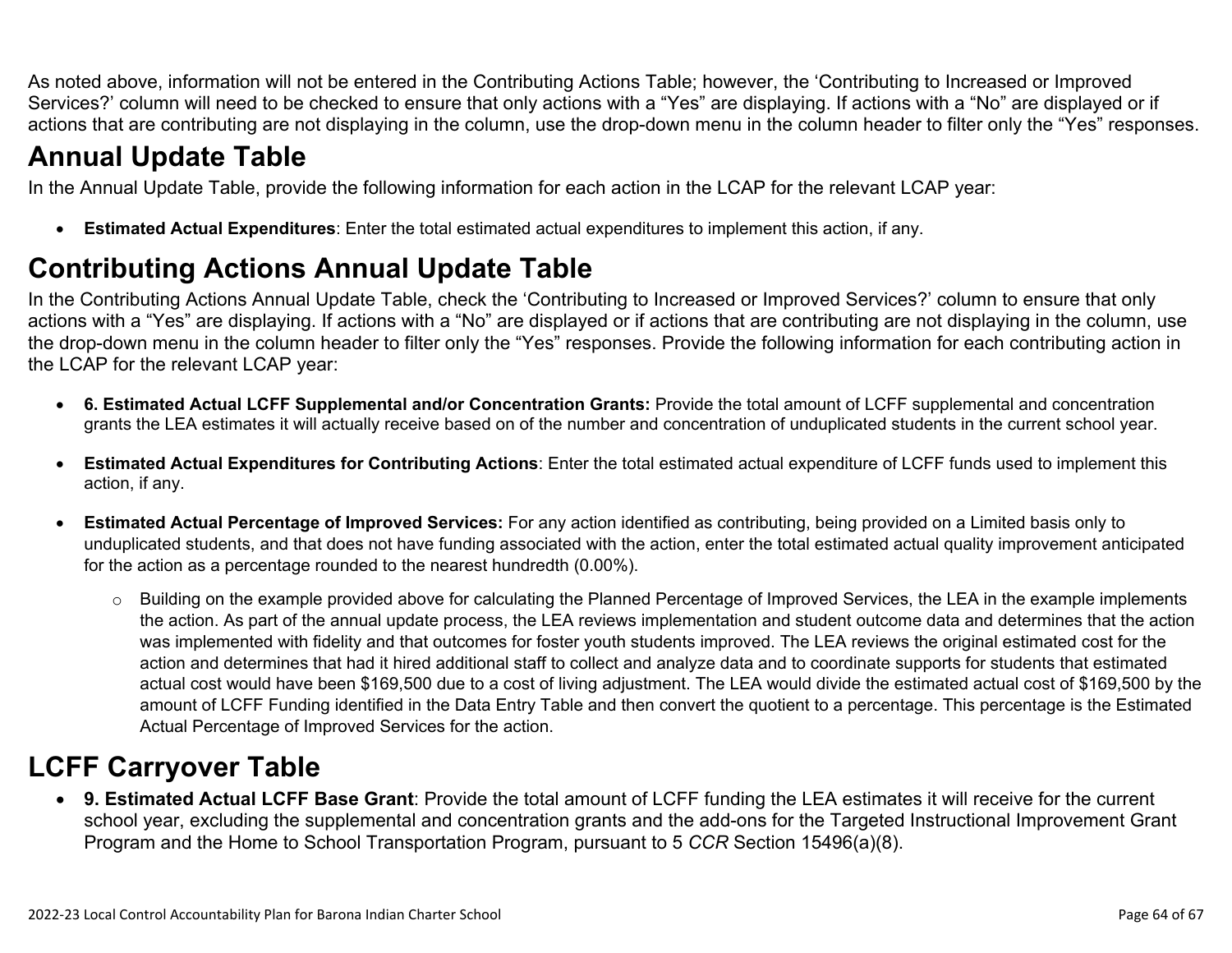• **10. Total Percentage to Increase or Improve Services for the Current School Year:** This percentage will not be entered. The percentage is calculated based on the amounts of the Estimated Actual LCFF Base Grant (9) and the Estimated Actual LCFF Supplemental and/or Concentration Grants (6), pursuant to 5 *CCR* Section 15496(a)(8), plus the LCFF Carryover – Percentage from the prior year. This is the percentage by which services for unduplicated pupils must be increased or improved as compared to the services provided to all students in the current LCAP year.

## **Calculations in the Action Tables**

To reduce the duplication of effort of LEAs, the Action Tables include functionality such as pre-population of fields and cells based on the information provided in the Data Entry Table, the Annual Update Summary Table, and the Contributing Actions Table. For transparency, the functionality and calculations used are provided below.

#### **Contributing Actions Table**

- 4. Total Planned Contributing Expenditures (LCFF Funds)
	- $\circ$  This amount is the total of the Planned Expenditures for Contributing Actions (LCFF Funds) column
- 5. Total Planned Percentage of Improved Services
	- $\circ$  This percentage is the total of the Planned Percentage of Improved Services column
- Planned Percentage to Increase or Improve Services for the coming school year (4 divided by 1, plus 5)
	- o This percentage is calculated by dividing the Total Planned Contributing Expenditures (4) by the Projected LCFF Base Grant (1), converting the quotient to a percentage, and adding it to the Total Planned Percentage of Improved Services (5).

### **Contributing Actions Annual Update Table**

Pursuant to *EC* Section 42238.07(c)(2), if the Total Planned Contributing Expenditures (4) is less than the Estimated Actual LCFF Supplemental and Concentration Grants (6), the LEA is required to calculate the difference between the Total Planned Percentage of Improved Services (5) and the Total Estimated Actual Percentage of Improved Services (7). If the Total Planned Contributing Expenditures (4) is equal to or greater than the Estimated Actual LCFF Supplemental and Concentration Grants (6), the Difference Between Planned and Estimated Actual Percentage of Improved Services will display "Not Required."

- 6. Estimated Actual LCFF Supplemental and Concentration Grants
	- o This is the total amount of LCFF supplemental and concentration grants the LEA estimates it will actually receive based on of the number and concentration of unduplicated students in the current school year.
- 4. Total Planned Contributing Expenditures (LCFF Funds)
	- $\circ$  This amount is the total of the Last Year's Planned Expenditures for Contributing Actions (LCFF Funds)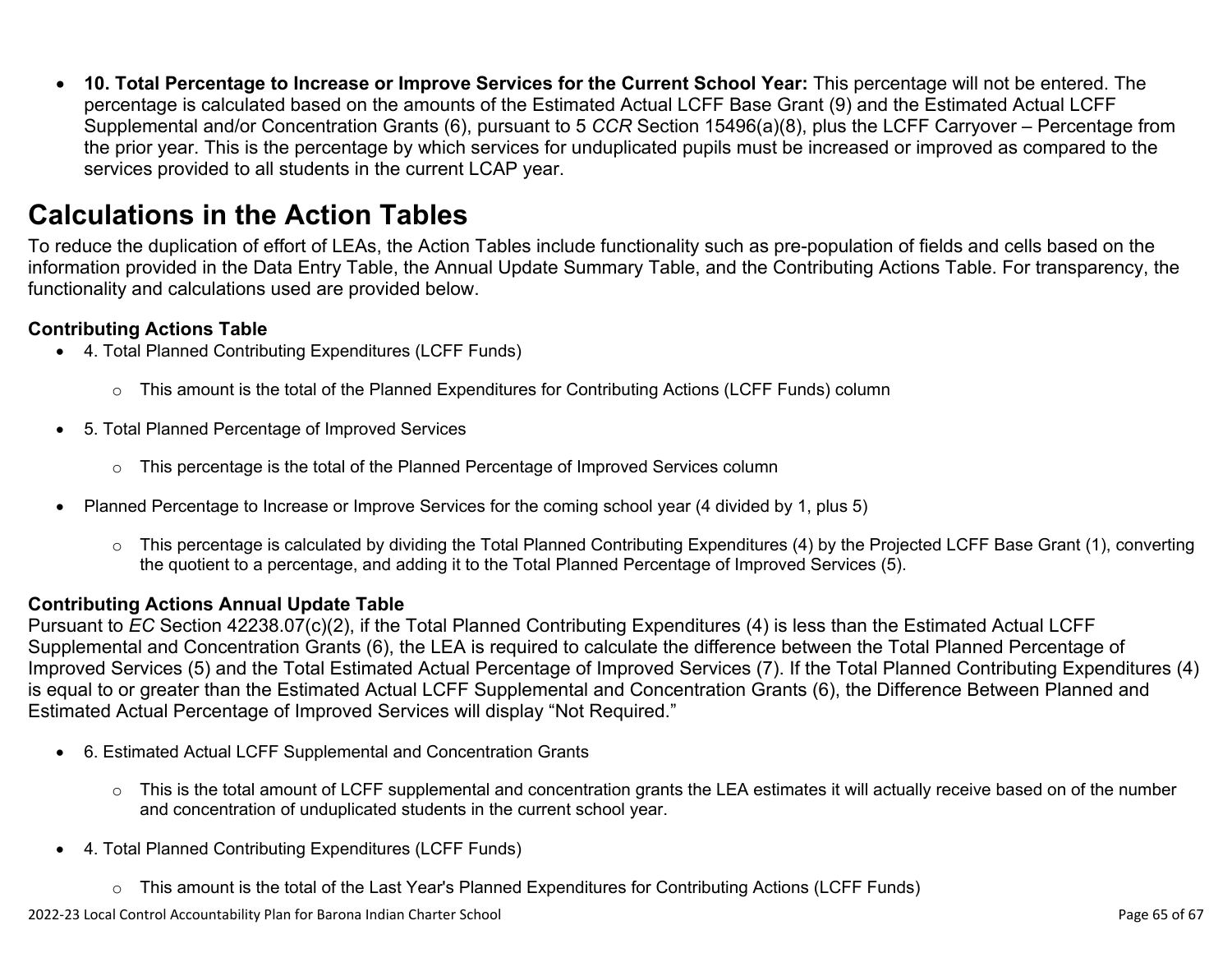- 7. Total Estimated Actual Expenditures for Contributing Actions
	- o This amount is the total of the Estimated Actual Expenditures for Contributing Actions (LCFF Funds)
- Difference Between Planned and Estimated Actual Expenditures for Contributing Actions (Subtract 7 from 4)
	- $\circ$  This amount is the Total Estimated Actual Expenditures for Contributing Actions (7) subtracted from the Total Planned Contributing Expenditures (4)
- 5. Total Planned Percentage of Improved Services (%)
	- $\circ$  This amount is the total of the Planned Percentage of Improved Services column
- 8. Total Estimated Actual Percentage of Improved Services (%)
	- o This amount is the total of the Estimated Actual Percentage of Improved Services column
- Difference Between Planned and Estimated Actual Percentage of Improved Services (Subtract 5 from 8)
	- o This amount is the Total Planned Percentage of Improved Services (5) subtracted from the Total Estimated Actual Percentage of Improved Services (8)

### **LCFF Carryover Table**

- 10. Total Percentage to Increase or Improve Services for the Current School Year (6 divided by 9 + Carryover %)
	- $\circ$  This percentage is the Estimated Actual LCFF Supplemental and/or Concentration Grants (6) divided by the Estimated Actual LCFF Base Grant (9) plus the LCFF Carryover – Percentage from the prior year.
- 11. Estimated Actual Percentage of Increased or Improved Services (7 divided by 9, plus 8)
	- o This percentage is the Total Estimated Actual Expenditures for Contributing Actions (7) divided by the LCFF Funding (9), then converting the quotient to a percentage and adding the Total Estimated Actual Percentage of Improved Services (8).
- 12. LCFF Carryover Dollar Amount LCFF Carryover (Subtract 11 from 10 and multiply by 9)
	- $\circ$  If the Estimated Actual Percentage of Increased or Improved Services (11) is less than the Estimated Actual Percentage to Increase or Improve Services (10), the LEA is required to carry over LCFF funds.

The amount of LCFF funds is calculated by subtracting the Estimated Actual Percentage to Increase or Improve Services (11) from the Estimated Actual Percentage of Increased or Improved Services (10) and then multiplying by the Estimated Actual LCFF Base Grant (9). This amount is the amount of LCFF funds that is required to be carried over to the coming year.